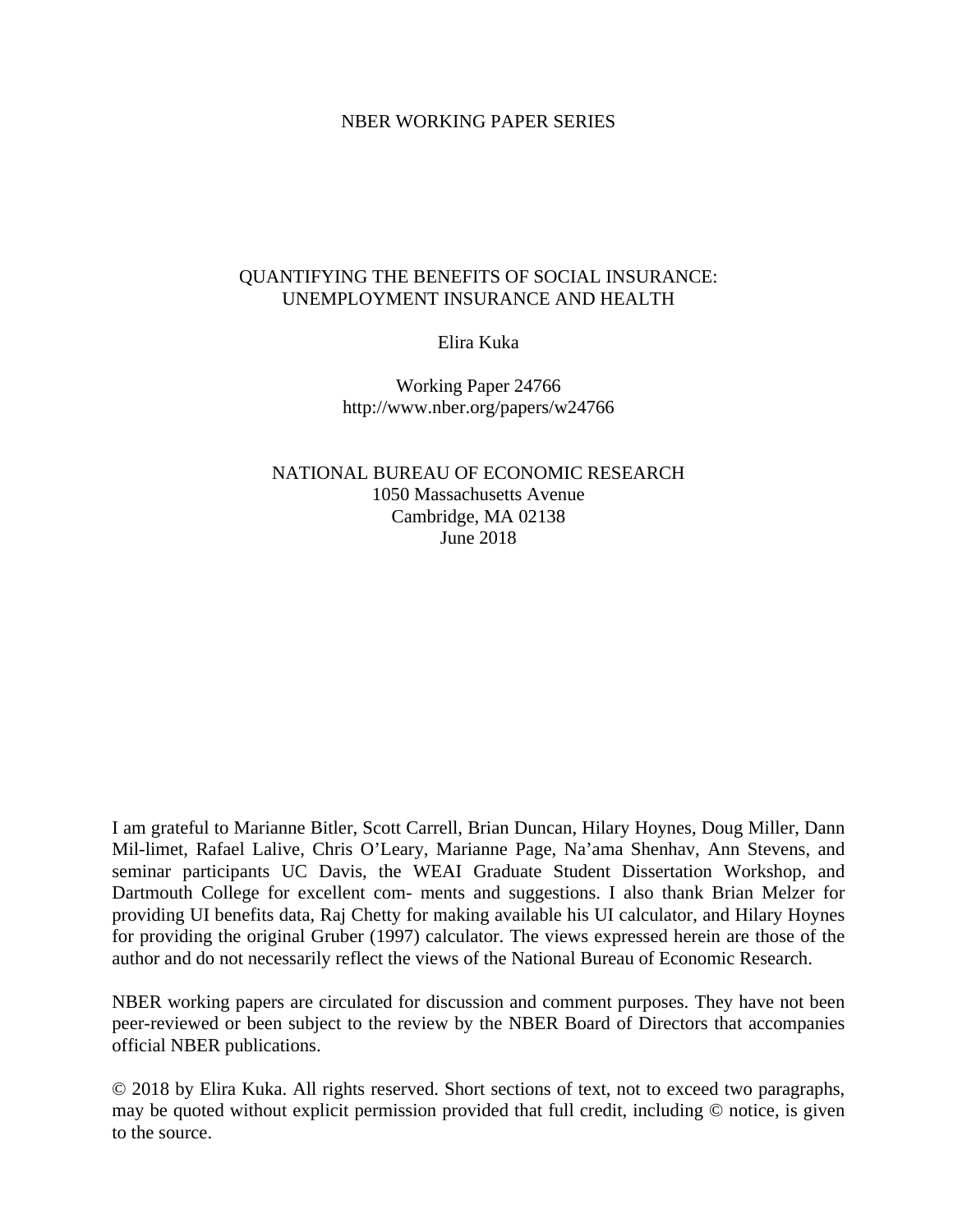Quantifying the Benefits of Social Insurance: Unemployment Insurance and Health Elira Kuka NBER Working Paper No. 24766 June 2018 JEL No. H5,I1

### **ABSTRACT**

While the Unemployment Insurance (UI) program is one of the largest safety net program in the U.S., research on its benefits is limited. This paper exploits plausibly exogenous changes in state UI laws to empirically estimate whether UI generosity mitigates any of the previously documented negative health effects of job loss. The results show higher UI generosity increases health insurance coverage and utilization, and leads to improved self-reported health. Moreover, these effects are stronger during periods of high unemployment rates. Finally, I find no effects on risky behaviors nor on health conditions.

Elira Kuka Department of Economics Southern Methodist University 3300 Dyer Street, Umphrey Lee Center Dallas, TX 75275 and NBER ekuka@smu.edu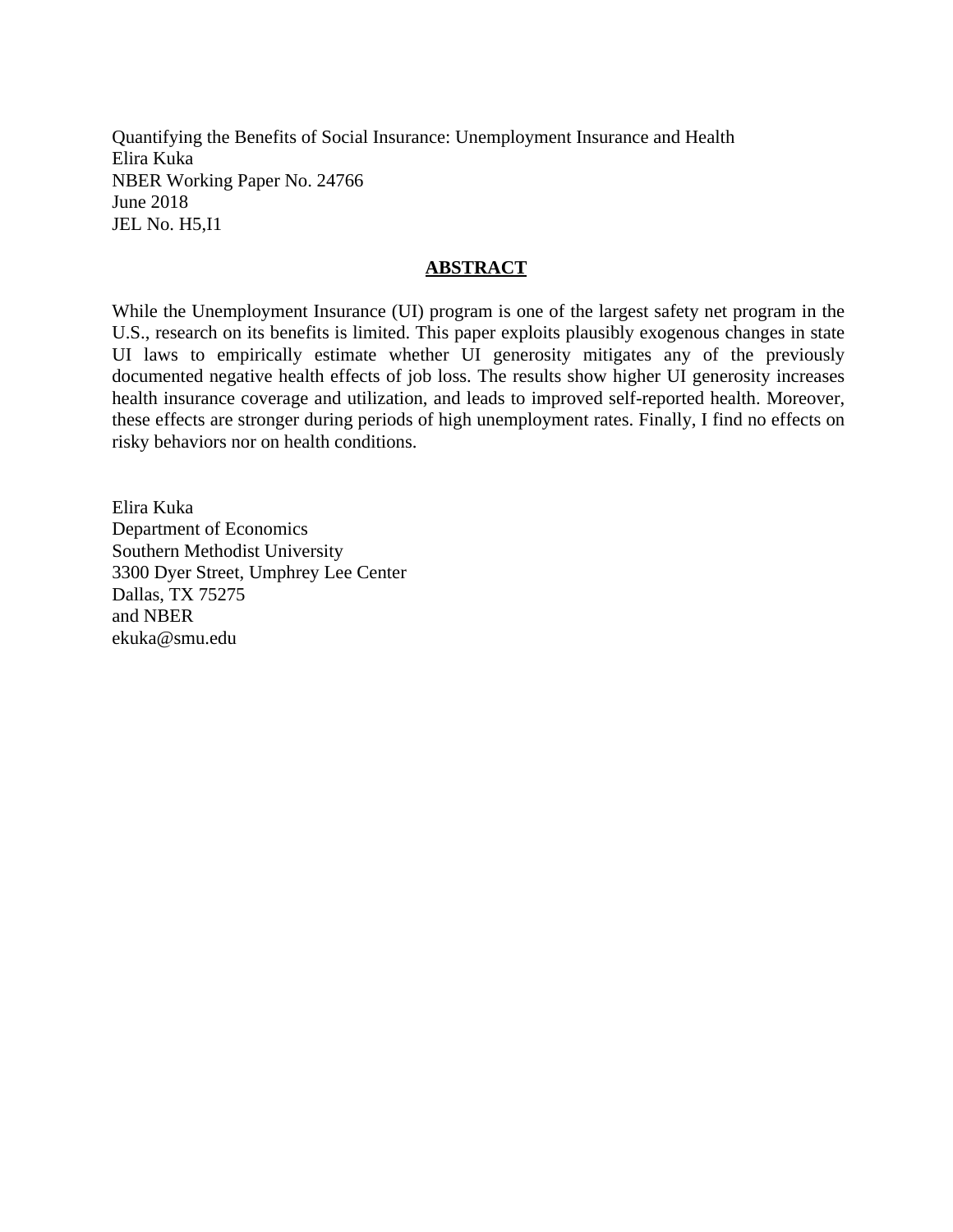## 1 Introduction

The Great Recession was one of the deepest and longest recessions in the post World War II period. The unemployment rate increased from 4.6 to 9.6 percent between 2007 and 2010, and the average duration of unemployment increased from 17 to 40 weeks (U.S. Bureau of Labor Statistics). In response to the crisis, the U.S. Congress authorized unprecedented expansions to the Unemployment Insurance (UI) program, lengthening the maximum duration of benefits from 26 to as high as 99 weeks (Rothstein, 2011). As a result of both the depth of the recession and the expansion of the program, UI spending increased substantially, making it the largest U.S. safety net program during this period (Bitler and Hoynes, 2016).

The significant increase in the size of the UI program, coupled with the slow recovery of the labor market after the recession, has spurred renewed interest in estimating the effects of UI on job search and exit from unemployment, and how these affect the optimal level of UI payments.<sup>1</sup> Because the theory of optimal UI insurance (Baily, 1978; Chetty, 2006) holds that benefit amounts should be set at a level where the costs of the program (the moral hazard effects) should equal its benefits (reduced income fluctuations), the size of this moral hazard is key in calculating the optimal level of UI. On the other hand, understanding and estimating the benefits of UI is equally important, but the literature on these benefits is limited.<sup>2</sup>

Given that the literature on job loss has shown that job displacement leads to significant negative effects on earnings, health and mortality, children's educational achievement and infant health (Jacobson, LaLonde and Sullivan, 1993; Stevens, 1997; Sullivan and Von Wachter, 2009; Oreopoulos, Page and Stevens, 2008; Lindo, 2011), UI could play an important role in mitigating these effects. In this paper, I concentrate on previously unexamined potential benefits of UI on the wellbeing of its recipients by empirically estimating the effect of UI generosity on the health insurance coverage, health status and health risk behaviors of the unemployed. Understanding the health effects of UI is not only interesting because health represents an important aspect of individuals' wellbeing, but also because it creates impor- $\tau$  tant externalities,<sup>3</sup> whose presence implies different optimal levels of UI benefits than those

<sup>1</sup>For example, see Farber and Valletta (2011); Rothstein (2011); Hagedorn et al. (2013); Schmieder, Von Wachter and Bender (2012); Chetty (2008); Landais, Michaillat and Saez (2010); Kroft and Notowidigdo  $(2016)$ ; Lalive, Landais and Zweimüller  $(2015)$ .

<sup>&</sup>lt;sup>2</sup>Many works on this subject focus only on measuring the effect of UI on consumption smoothing (Gruber, 1997; Browning and Crossley, 2001; Kroft and Notowidigdo, 2016; East and Kuka, 2015). To my knowledge, the only papers that analyze other possible benefits of UI are Hsu, Matsa and Melzer (2018) and Barr and Turner (2015), which examine the effect of UI on consumer credit markets and college enrollment, respectively.

<sup>3</sup>For example, while drinking and smoking lead to negative externalities on children, spouses and the neighborhood, improved mental health and increased healthy behaviors may have important positive spillovers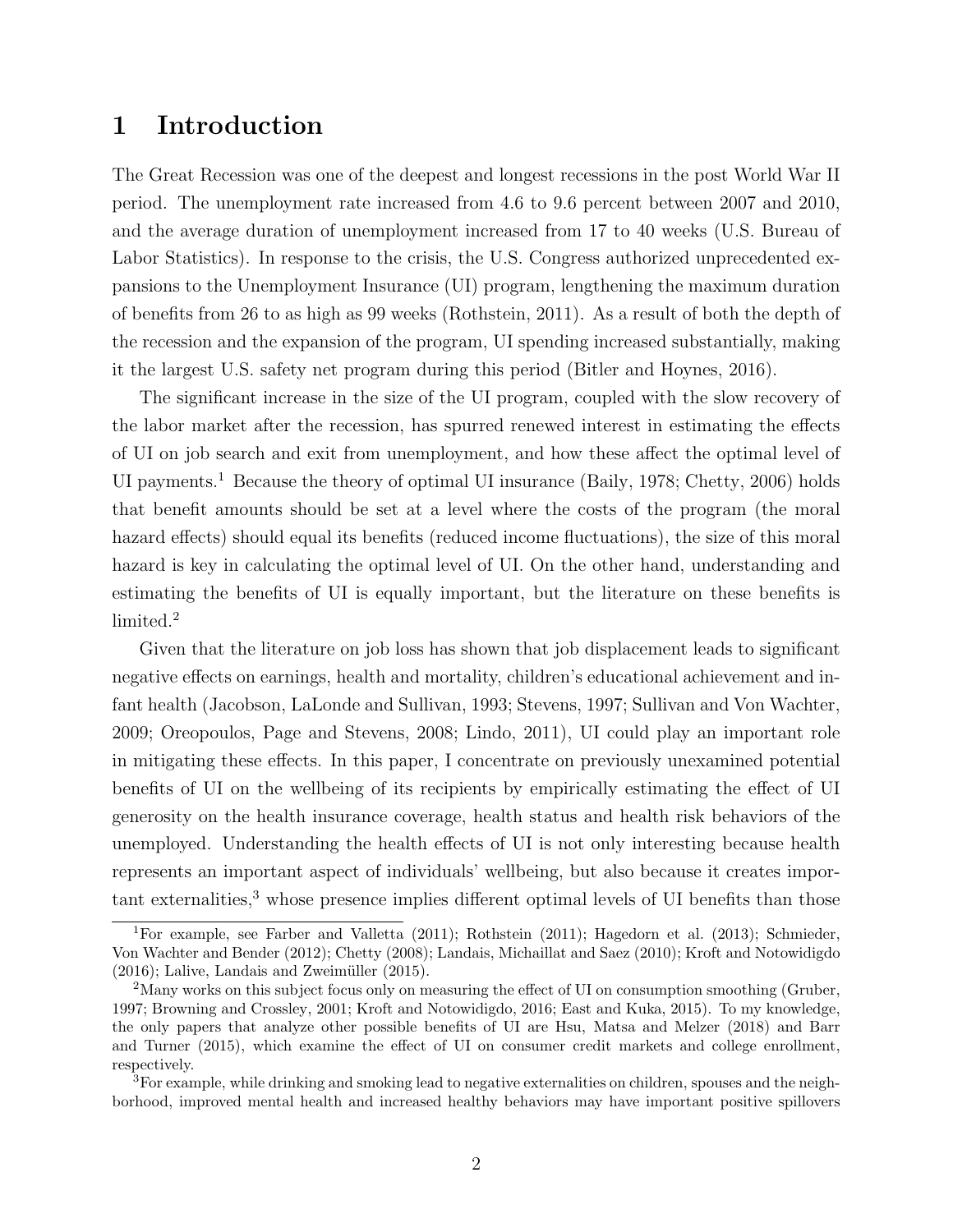previously found.

Previous research has shown that job loss is associated with negative effects on health. For example, Sullivan and Von Wachter (2009) find that displaced male workers in the U.S. experience a 50-100 percent increase in mortality rate in the years immediately following a job loss. Studies conducted in Northern Europe have found smaller but statistically significant increases in mortality (Browning and Heinesen, 2012; Eliason and Storrie, 2009). Other work has analyzed the mechanisms that cause this increase in mortality, finding that job displacement leads to negative effects on cardiovascular health, driven by increases in smoking (Black, Devereux and Salvanes, 2015). In addition, Schaller and Stevens (2015) show that job loss leads to reduced insurance coverage, self-reported health, and health utilization. It is important to note that the reported health effects have been found in the presence of current safety net programs and public health provisions, implying that these effects could be even larger in their absence.

Unemployment Insurance (UI) is likely to mitigate the negative health effects of job loss through different channels. First, UI can operate through an income effect. Higher UI payments may imply higher investments in health, leading to improved health, and/or increases in risky behaviors, such as smoking and alcohol consumption, which may lead to negative health effects. Thus my analysis contributes to the literature on the causal relationship between income and health. Second, individuals living in more generous UI states may experience less economic uncertainty, which reduces stress. Hence higher UI payments could lead to improved mental health and to decreases in smoking, alcohol consumption and illnesses associated with stress. Third, UI leads to longer unemployment spells and decreased time spent working, which could affect health through changes in time use. Overall, the expected effect of UI generosity on health is ambiguous.

My empirical strategy relies on exploiting plausibly exogenous variation in the level of UI payments caused by changes in state UI laws, similar to Gruber (1997). For this purpose, I have built a UI calculator for 1993–2015 based on state UI laws, which allows me to calculate the amount of UI that an individual is eligible for, given his individual earnings prior to unemployment and the number of children in the household. However, given that individual UI payments are a function of earnings and that earnings are correlated with health, using individual UI payments might lead to biased estimates of the effect of UI generosity on health. To avoid this possible bias, I create "simulated UI replacement rates", a measure of the generosity of the state UI program that depends only on state policy variation, and not

<sup>(</sup>Marcus, 2013; Yakusheva, Kapinos and Eisenberg, 2014). Moreover, the uninsured cause financial externalities to hospitals (and other providers) who bear the costs of providing them uncompensated care (Garthwaite, Gross and Notowidigdo, 2018; Finkelstein, Mahoney and Notowidigdo, 2017).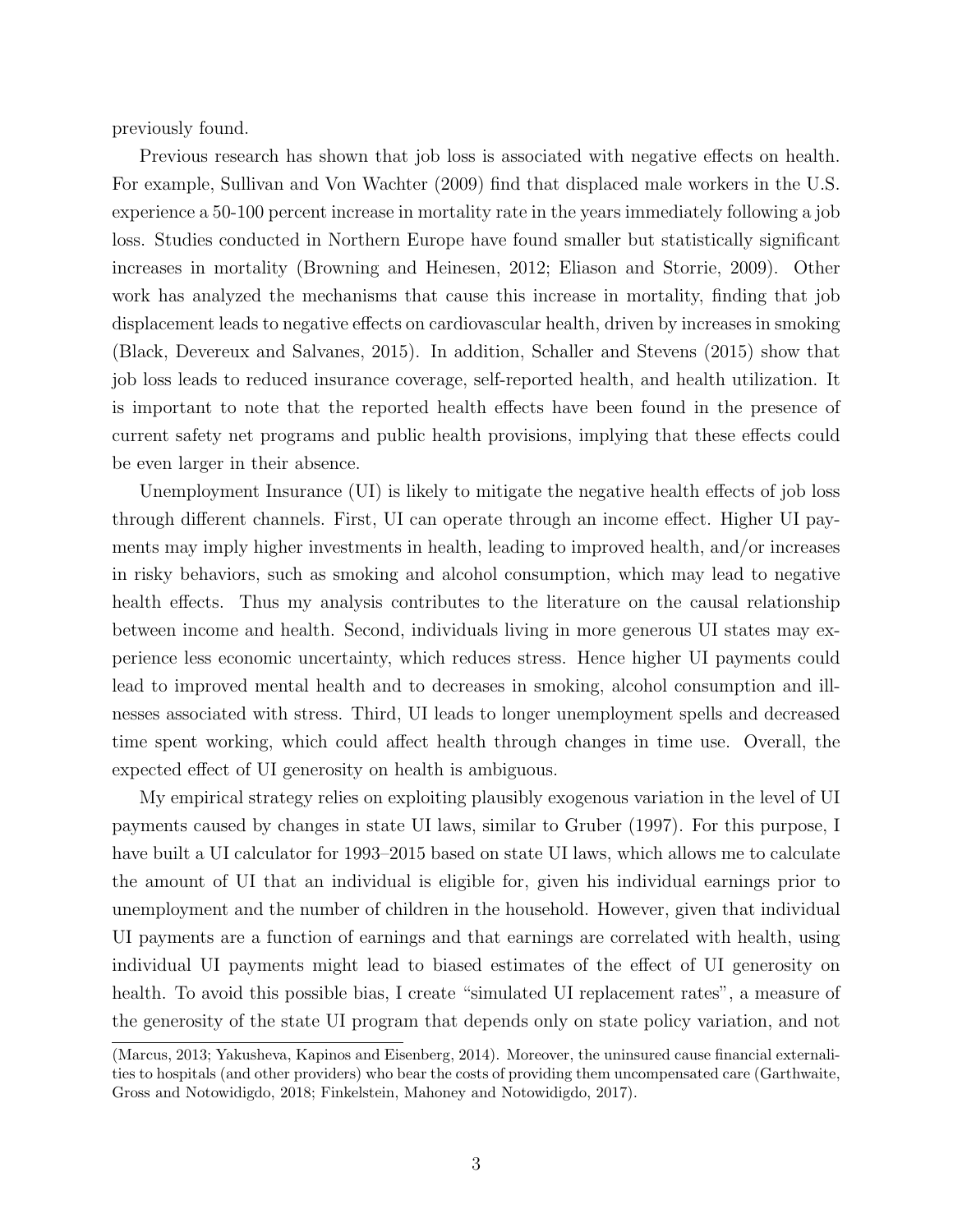on the characteristics of the sample of individuals unemployed in each state and year (Currie and Gruber, 1996a; Cohodes et al., 2016).

To generate the simulated replacement rates I use the 1996–2008 panels of the Survey of Income and Program Participation (SIPP), which contain detailed monthly employment and earnings information for a large sample of individuals. I identify individuals that have lost their job through no fault of their own at the beginning of their unemployment spell, and I calculate their earnings for the 12 month period prior to unemployment. I thus create a national, fixed sample of all job losers in the 1996–2013 period, and use this constant sample to calculate average replacement rates, equal to UI payment eligibility divided by weekly earnings, for each state, year and number of children cell.

After obtaining this measure of state UI generosity, I merge it to the individual observations in the 1996–2013 SIPP. The longitudinal aspect of the SIPP and the detailed information on reason for job separation allow me to construct a sample of involuntary job losers observed 12 months prior to 24 months after job loss. I then use an event study model to analyze how UI generosity affects individual UI benefits received and health insurance coverage, before and after job loss, after controlling for state and year fixed effects.

I also merge my measure of UI generosity to the 1993–2015 Behavioral Risk Factor Surveillance System (BRFSS). While this dataset is a only a repeated cross section of employed and unemployed individuals, and thus does not allow to follow job losers over time, it contains detailed information on a variety of important health outcomes, such as self-reported health, insurance coverage, risky behaviors, doctor visits and preventive care. I use this dataset to first estimate the effects of higher UI generosity on health with a state and year fixed effect model on the sample of the unemployed. Second, I estimate a triple differences model which adds employed individuals as a control group for the unemployed, which allows me to control for health shocks at the state and year level that affect the employed and unemployed equally.

The results obtained with the SIPP data show that a 1 standard deviation increase in UI generosity is associated with a \$22 increase in monthly UI benefits, and a 1.6 percent increase in health insurance coverage, which is driven by private health insurance coverage. Importantly, the event studies rule out differential pre-trends in insurance coverage, and show that UI only affects insurance status after job loss. Moreover, the results are robust to a variety of specification checks and placebo analyses.

The BRFSS results confirm the effects on insurance coverage, and show that higher UI generosity leads to increases in having a routine check-up, self-reported health, and having a breast exam. Moreover, these effects are stronger during periods of high unemployment rates, when the need for UI may be highest. Lastly, I find no strong evidence of significant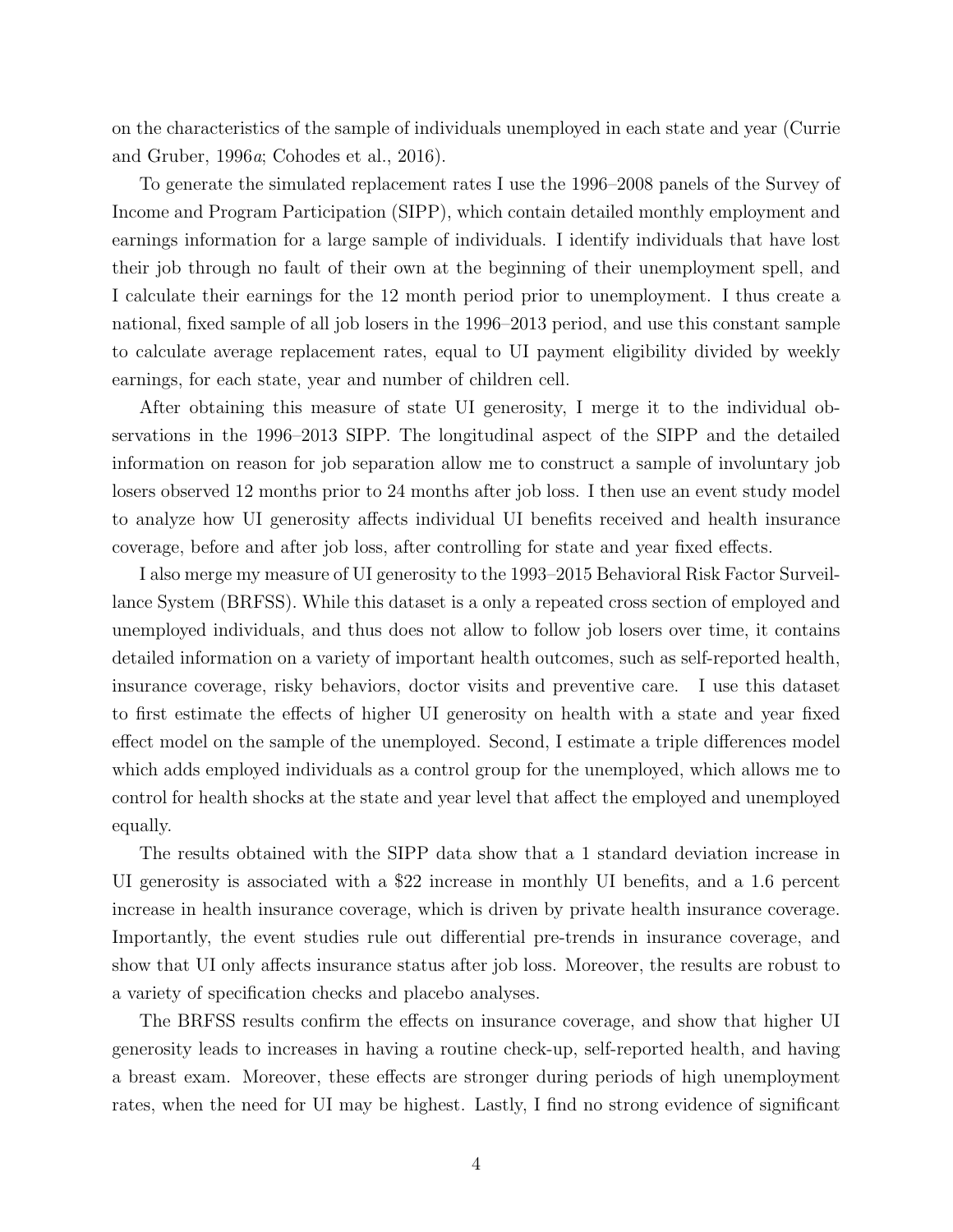short-term effects of UI on risky behaviors, such as alcohol consumption or smoking, nor on health conditions such as diabetes and blood pressure.

The rest of the paper is structured as follows. In Section 2 I provide some background information on the UI program and the relevant literature, while Sections 3 and 4 describe the data and the empirical methodology used. Section 5 contains the findings, including robustness and heterogeneity analyses. Finally, Section 6 concludes.

## 2 Background

## 2.1 Unemployment Insurance

Unemployment Insurance (UI) is a joint federal-state social insurance program that provides temporary cash payments to help alleviate economic hardship for individuals who experience job loss through no fault of their own. Although the program is federally mandated, it is administered at the state level and subject to state laws regarding eligibility for the program, as well as the level and duration of UI payments. Typically, individuals are eligible for up to 26 weeks of payments, but the Extended UI program provides additional weeks during periods in which states experience high unemployment rates. Moreover, Congress has the power to enact further extensions during recessions under the Emergency UI program, as it did during the Great Recession.<sup>4</sup>

The typical weekly UI statutory replacement rate, defined as the UI payment as a share of pre-unemployment weekly earnings, is 50 percent of such earnings (Kroft and Notowidigdo, 2016). However, each state establishes a nominal minimum and a maximum level of UI payments, as well as minimum earnings for eligibility for the program, making the actual replacement rate nonlinear in earnings. Therefore, individual replacement rates may vary significantly from the average. While the statutory earnings replacement rate and the dependent allowance are fairly constant within states over time, states change the maximum and minimum amounts of UI payments frequently, to either keep up with inflation or when UI funds are low (Smith and Wenger, 2013). Given these changes in the nonlinearity of the replacement rates, UI generosity varies within states across time. Moreover, some states provide small additional allowance for dependents (mainly children),<sup>5</sup> which provides additional variation within states and across number of children. The identification strategy in

<sup>&</sup>lt;sup>4</sup>In this paper I do not take advantage of the variation in the maximum weeks of UI eligibility, as these are often extended during period of recessions. Since recessions are associated with worse health (Ruhm, 2000), using this variation might lead to biased estimated effects of UI on health.

<sup>&</sup>lt;sup>5</sup>As of 2014, fourteen states provide additional dependent payments. These are Arizona, Connecticut, Illinois, Maine, Maryland, Massachusetts, Michigan, New Jersey, New Mexico, Ohio, Pennsylvania, Rhode Island and Tennessee.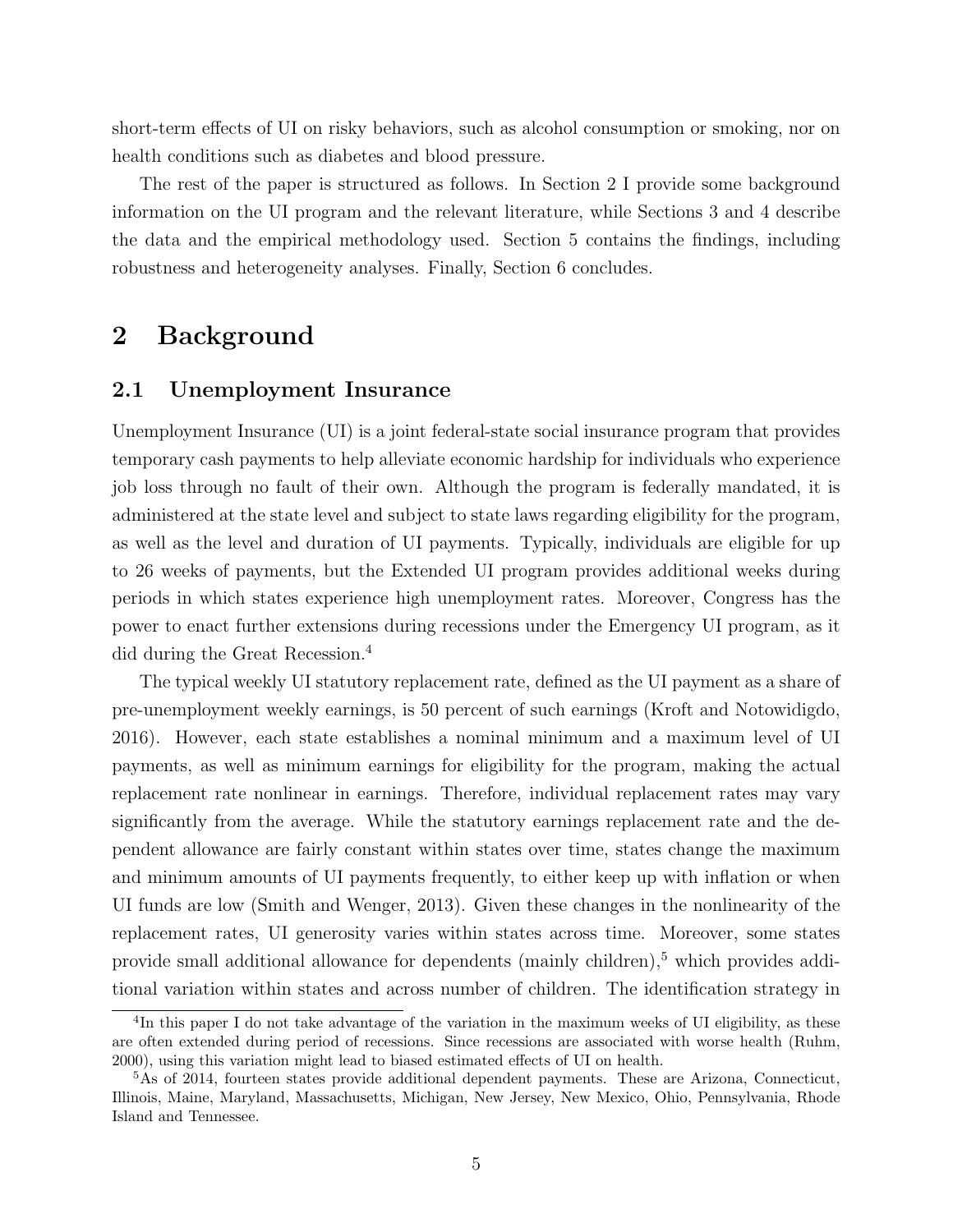this paper relies on taking advantage of these sources of variation in UI generosity.

Panel (a) of Figure (1) presents a map of the average simulated replacement rate in each state in 1993, the first year of my period of analysis. These simulated replacement rates are constructed using a fixed sample of the unemployed to calculate UI payment levels for each state and year, and therefore depend only on policy variation.<sup>6</sup> While the average replacement rate for the 1993–2015 period is 41 percent, with an average real (\$2015) weekly benefit level eligibility of \$205, Figure (1) shows that there is substantial variation in UI generosity across states and regions. For example, Oregon and Michigan had the highest replacement rates, both above 52 percent, while California and Florida were among the least generous states, with replacement rates around 38 percent.

In Panel (b) of Figure (1) I show how these replacement rates changed between 1993 and 2015, the first and last years of my period of analysis. Again, this uses a constant sample of unemployed. This map shows that changes in UI generosity were geographically dispersed and not strongly correlated with the initial level of generosity (in 1993). For example, while California and Oregon experienced large increases in UI generosity, Michigan and Florida enacted decreases in generosity. Finally, to present a comprehensive overview of the variation in state UI laws over time, in Appendix Figure (B.1) I plot trends in average simulated replacement rates for each state and number of children, for the period between 1993 and 2015.<sup>7</sup> These graphs illustrate the substantial variation in generosity across states, as well as the smaller, but still sizable variation across number of dependents and within states over time. My empirical strategy exploits this variation, and its exogeneity will be discussed below in Section 4.

## 2.2 Relevant Literature

This paper contributes to the literatures on the benefits of UI, job loss, and the effects of government programs on health. The first body of work analyzes the UI program and its optimal level of UI. In large part this literature focuses on analyzing the effect of UI on job search and unemployment duration, known as the moral hazard effect (Meyer, 1990; Katz and Meyer, 1990; Card and Levine, 2000; Lalive, Van Ours and Zweimüller, 2006; Farber and Valletta, 2011; Rothstein, 2011). This collection of work finds that higher UI payments and longer durations lead to reduced job search and longer unemployment spells. In addition, another part of this literature analyzes the differential effects of UI across varying liquidity

<sup>&</sup>lt;sup>6</sup>More details regarding the construction of these replacement rates will be presented in Section 4 and in the Appendix.

<sup>7</sup>This figure is composed of one subfigure per state, each containing simulated replacement rates by number of children.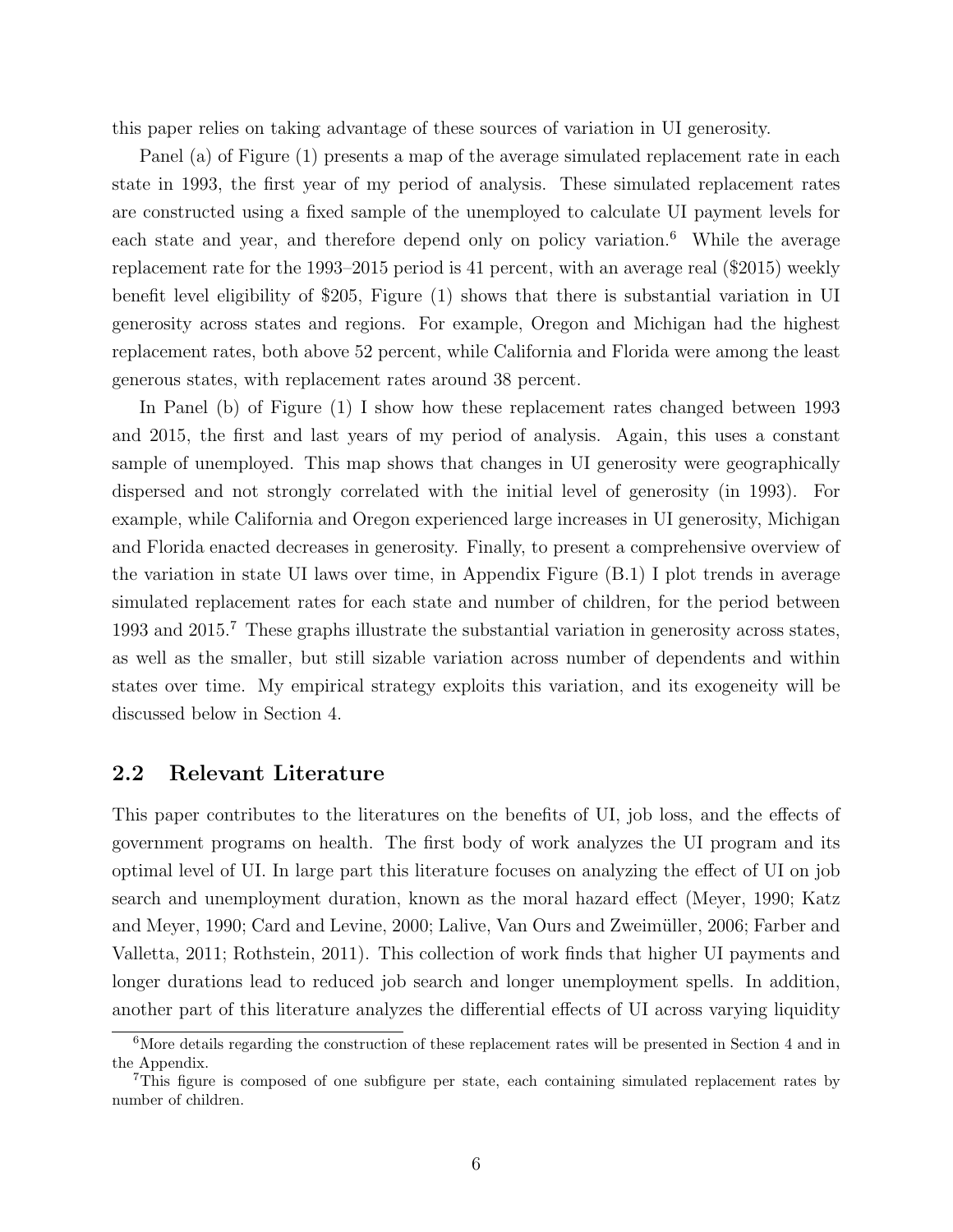constraints and business cycles (Card, Chetty and Weber, 2007; Chetty, 2008; Kroft and Notowidigdo, 2016; Schmieder, Von Wachter and Bender, 2012).

The literature on the benefits of UI is more limited and is primarily focused on the consumption smoothing benefits of the program (Gruber, 1997; Browning and Crossley, 2001; Kroft and Notowidigdo, 2016; East and Kuka, 2015). These studies show that higher UI payments lead to a smaller drop in consumption when an individual is laid off. Other work has found that increased UI generosity leads to lower precautionary savings, increased spousal labor supply, improvements in consumer credit markets, increased college enrollment, and decreased suicide rates (Engen and Gruber, 2001; Cullen and Gruber, 2000; Hsu, Matsa and Melzer, 2018; Barr and Turner, 2015; Cylus, Glymour and Avendano, 2014). Note that some of these effects could be mechanisms for improved health, as changes in labor supply and college enrollment could affect the availability of cheaper employer or college provided health insurance.

The two closest papers to my own are Brown (2010) and (Cylus, Glymour and Avendano, 2015), who analyze whether unemployment is associated with a loss of private health insurance coverage<sup>8</sup> or decreased self-reported health, respectively, and whether UI generosity plays a role in mitigating such effects. In this paper, I not only extend and improve upon their analyses, $9$  but I also study the effects of UI on health utilization, health status, and healthy behaviors, which are ultimately the main outcomes of interest for policy.

A second important and relevant strand of literature is the one analyzing the negative effects of job loss on health.<sup>10</sup> For example, job displacement is associated with increased mortality (Sullivan and Von Wachter, 2009; Browning and Heinesen, 2012; Eliason and Storrie, 2009), which could be driven by decreased cardiovascular health (Black, Devereux and Salvanes, 2015), increased risky behaviors, including alcohol consumption, smoking and unhealthy eating (Deb et al., 2011; Classen and Dunn, 2012), and increased suicide risk and hospitalization due to mental health problems, as well as spending on antidepressants and related drugs (Kuhn, Lalive and Zweimüller, 2009).

<sup>8</sup>Unemployed individuals can use UI to purchase health insurance either in the private market or through their former employer (through COBRA).

<sup>&</sup>lt;sup>9</sup>I use simulated replacement rates that are constructed with a fixed sample of unemployed that does not vary year by year. Moreover, I include state fixed effects and state specific linear time trends.

<sup>&</sup>lt;sup>10</sup>The literature on job loss is extensive. This line of research has found that job displacement leads to significant earning losses in the year immediately following job loss, and that these losses persist in the long-run (Jacobson, LaLonde and Sullivan, 1993; Stevens, 1997; Davis and Von Wachter, 2011). Job loss has also been linked to other important family dynamics outcomes, such as increased spousal labor supply, increased probability of divorce, and decreased fertility (Stephens, 2002; Charles and Stephens, 2004; Lindo, 2010; Eliason, 2012). Moreover, job loss has important intergenerational repercussions, leading to decreased children's educational achievement and infant health (Oreopoulos, Page and Stevens, 2008; Rege, Telle and Votruba, 2011; Stevens and Schaller, 2011; Lindo, 2011).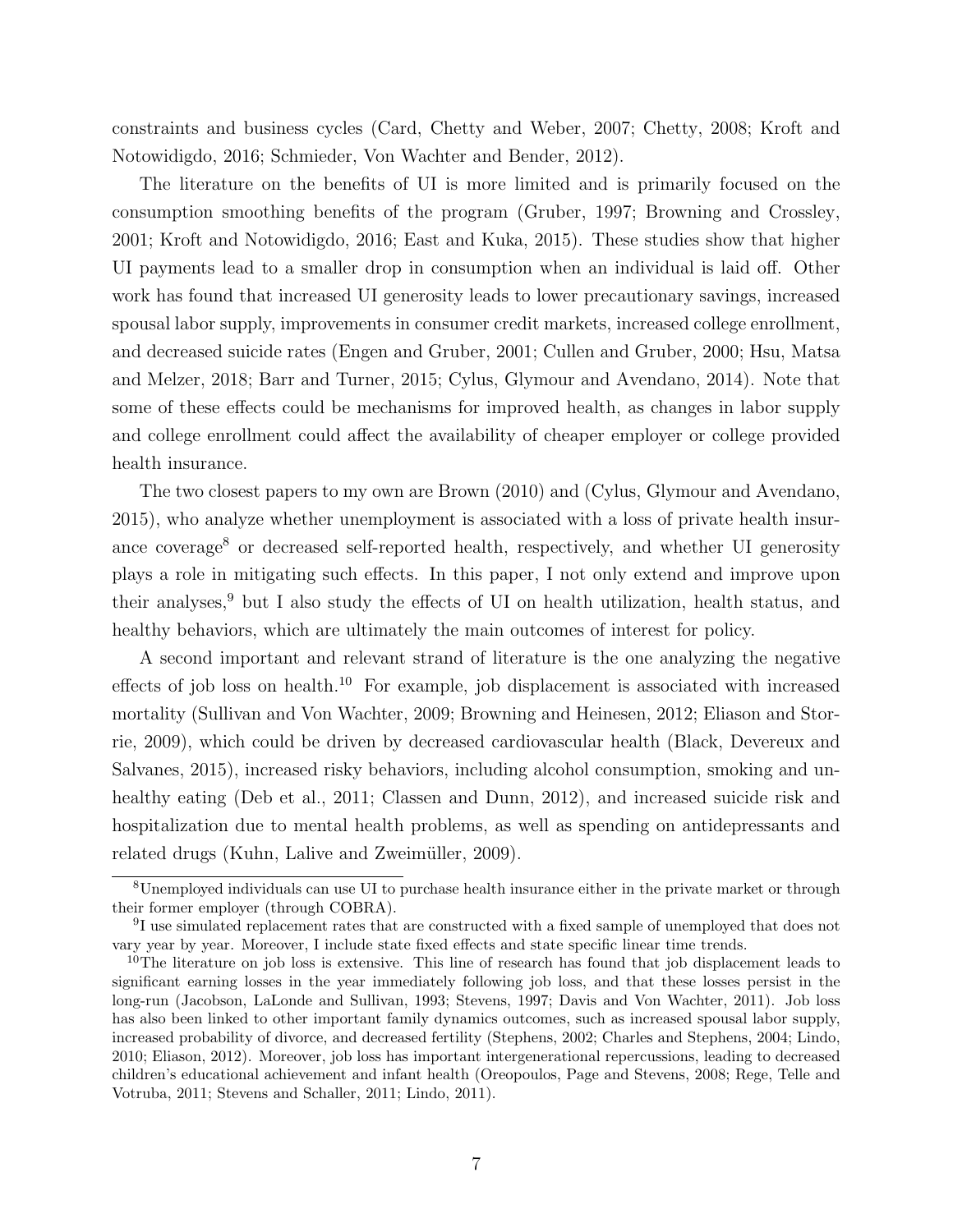Another important mechanism that could lead to worsening health status is the loss of health insurance coverage incurred after displacement, since in the U.S. around 88 percent of insurance coverage is acquired through the workplace (Brown, 2010). In fact, Gruber and Madrian (1997) find that job loss leads to a 20 percentage point (p.p.) reduction in the probability of being covered by health insurance. Lastly, Schaller and Stevens (2015) use more recent data to confirm that job loss leads to reduced self-reported health, insurance coverage and health utilization. My paper will contribute to this literature by understanding how UI mitigates some of these negative effects.

Third, this paper contributes to the literature on the relationship between government programs and health. Studies of programs that directly provide health insurance and medical services find that Medicaid expansions for children and pregnant women can lead to increases in health utilization and improvements in infant health (Currie and Gruber,  $1996a, b$ ). Moreover, Medicaid expansions for low-income adults are associated with higher health care utilization, lower out-of-pocket medical expenditures and debt, improved self-reported health, although there are no short term effects on health conditions such as hypertension or high cholesterol (Finkelstein et al., 2012; Baicker et al., 2013).

Government programs can affect health not only through the direct provision of insurance and medical services, but also through income effects. For example, increases in government welfare and nutrition programs are associated with increased health insurance coverage, health utilization, and self-reported health (Bitler, Gelbach and Hoynes, 2005; Evans and Garthwaite, 2014; Hoynes, Page and Stevens, 2011; Hoynes, Schanzenbach and Almond, 2016). While part of this literature analyzes welfare programs due to interest in the effects of their specific characteristics on the target population, another is interested in these programs as income shifters, and it is ultimately interested in understanding the relationship between income and health.<sup>11</sup> Given that UI provides temporary income to job losers, my work will provide further evidence on this relationship.

<sup>&</sup>lt;sup>11</sup>Given the strong, positive correlation between income and health, many researchers are interested in analyzing its causality, and have used a variety of methodologies to do so. Apart from the methodologies that exploit welfare program expansions as income shifters, other researchers have exploited lottery winnings, inheritances, a rise in South African pensions, a social security notch, a drop in income due to crop damage, and changes in stock market prices (Lindahl, 2005; Meer, Miller and Rosen, 2003; Case, 2004; Snyder and Evans, 2006; Banerjee et al., 2010; Cotti, Dunn and Tefft, 2013). These studies find varied results, and do not reach a consensus on the causal relationship between income and health.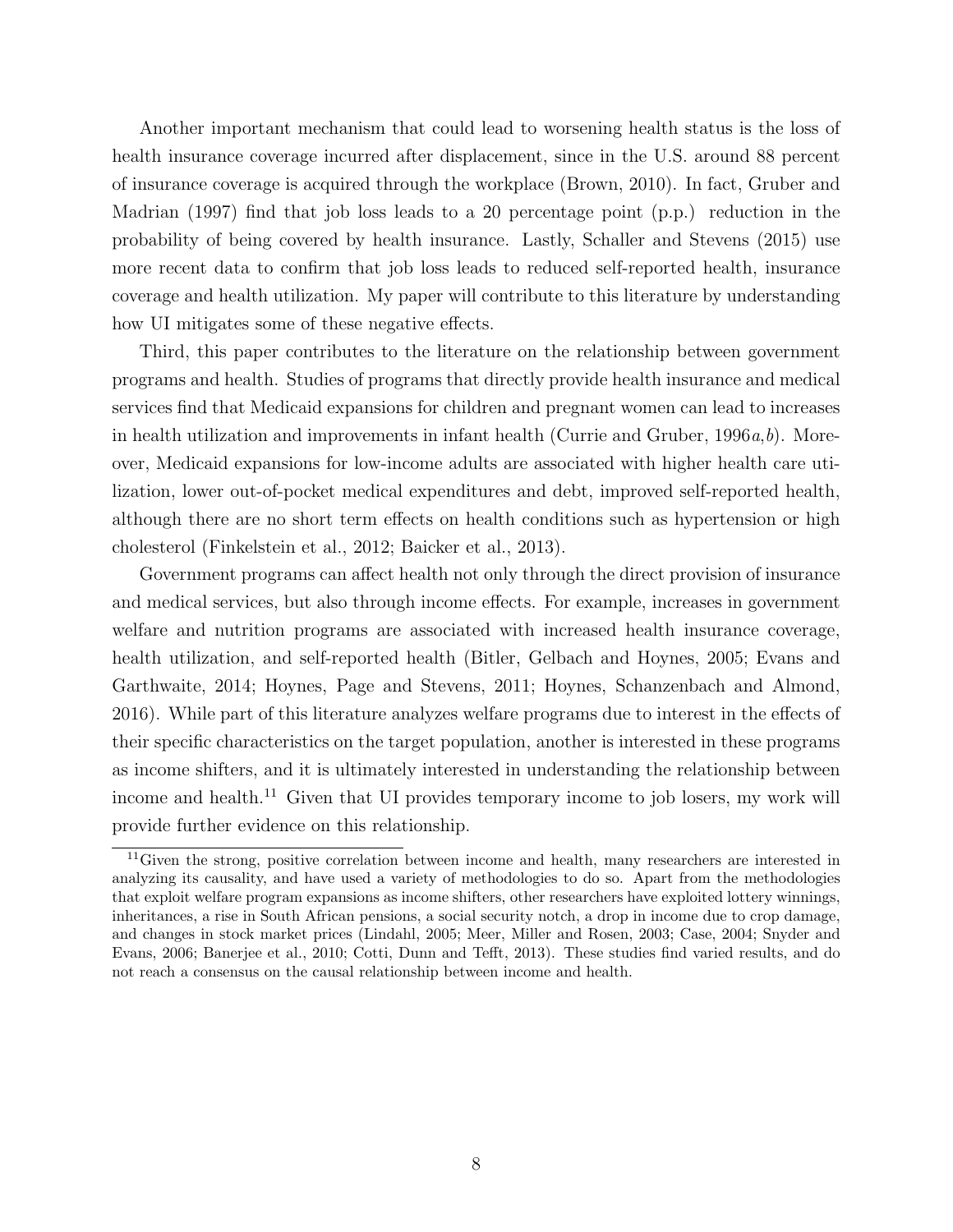## 3 Data and Descriptive Statistics

## 3.1 Data Sources

I use two main sources of data to analyze the effects of UI on health, each with its relative strengths, which I describe in detail below.

#### 3.1.1 SIPP

The first main source of data are the 1996, 2001, 2004 and 2008 panels of the Survey of Income and Program Participation (SIPP),<sup>12</sup> maintained by the U.S. Census Bureau. Each SIPP panel is a longitudinal survey that interviews a sample of representative households at four month intervals (waves) for 2.5 to 4 consecutive years. Importantly, the SIPP collects detailed information demographics, labor force participation, earnings, program participation and health insurance coverage, and it collects this information for each month in the period between interviews, allowing the construction of a detailed monthly (short) panel of individuals. Jointly, these panels contain information for the  $1996-2013$  time period.<sup>13</sup>

To be eligible for the UI program, an individual must lose his job without fault of his own. Therefore, to create the sample of interest, I identify individuals that lose a job through no fault of their own, defined as all individuals ages 18-60 who declare that the main reason for having stopped working for previous employer is: "on layoff", "employer bankrupt", "employer sold business" or "slack work or business conditions". I observe a total of 17,112 of such involuntary job losses in the  $1996-2013$  period.<sup>14</sup> I then use the month and year of this job separation to identify the exact month of job loss, and to restrict the sample to observations 12 months before to 24 months after the job loss. Additionally, I create a post-displacement indicator that turns to one from this month onwards, as well as indicators for all (two-month) periods before and after job loss, which allow me to analyze in detail the differential effects of UI generosity before and after job loss, and how these evolve over time.

I also use the SIPP data to construct the measure of UI generosity. I identify involuntary job losers as above, and for each these individuals I collect information on quarterly earnings prior to job loss as well as demographics during the month of job loss. After excluding from the sample individuals with zero wage earnings, who could be self-employed and therefore

<sup>12</sup>I do not use earlier SIPP panels as do not contain information om reason for job separation, which is fundamental for my analysis.

<sup>&</sup>lt;sup>13</sup>I exclude Maine, North Dakota, South Dakota, Vermont and Wyoming from the 1996 and 2001 panels, as these panels does not contain unique state identifiers for these states.

<sup>&</sup>lt;sup>14</sup>There are a total of 93,539 job separations in this period, out of which  $19,452$  are involuntary. Moreover, if an individual experiences more than one unique episode of involuntary job loss, I use the first episode only, hence I am left with  $17,112$  events for the analysis.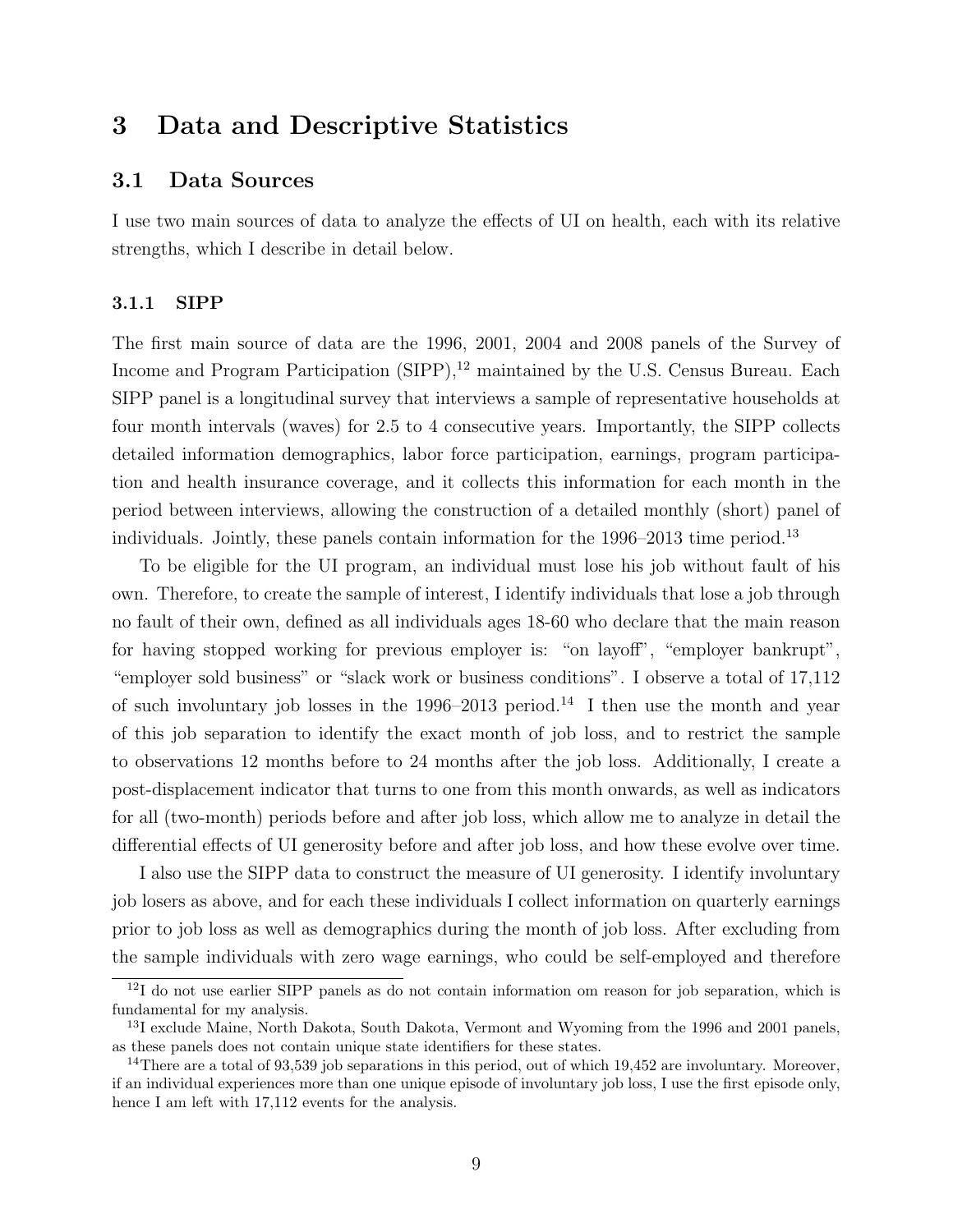not eligible for UI, I am left with a sample of 14,238 unique individuals for which I have the information necessary to calculate UI generosity.

The SIPP data is the ideal dataset for my analysis for a variety of reasons. First, I use its longitudinal aspect and information of the date of job loss to conduct event study analyses of the effects on UI, providing visual evidence of the main identification assumption, as discussed in detail below. Second, the detailed information on reason of job separation allows me to create a sample of individual likely to be eligible for UI. Third, I use information on UI receipt to provide evidence of a positive relationship between my measure of UI generosity and UI receipt, and of the size of the "first-stage". Fourth, the detailed information on type of health insurance coverage allow me analyze whether UI affects insurance coverage through private or public (Medicaid) coverage. The main disadvantage of the SIPP is that I cannot analyze other health outcomes of interest, such as utilization, self-reported health, and risky behaviors.<sup>15</sup>

#### 3.1.2 BRFSS

The second main source of data is the Behavioral Risk Factor Surveillance System (BRFSS), a telephone based cross-sectional survey that collects information on the major personal health behaviors associated with the leading causes of death in the U.S., such as tobacco and alcohol use, diet, hypertension and diabetes. Although it began as a survey of only fifteen states in 1984, by 1993 the BRFSS had become a nationwide survey with at least 100,000 participants per year. For this reason, in this analysis I will concentrate on the 1993–2015 surveys only.

The survey is composed of core and optional modules, where the core module questionnaires are conducted in every state, and the optional ones are conducted only in the states that elect to do so. In my analysis I will mainly use data from the core modules, which include questions regarding health utilization, self-reported health, healthy or risky behaviors, and health conditions. Moreover, the core modules contain important demographic information, as well as current employment status and state of residence. The employment status variable asks responders whether they are currently employed for wages, self-employed, unemployed for less than one year, unemployed for more than one year, homemakers, students, retired, or unable to work.

The sample used for the analysis contains individuals who have been unemployed for less than one year, who are those more likely to be eligible for UI. Unfortunately, the BRFSS does

<sup>&</sup>lt;sup>15</sup>While for a subsample of this data one could merge additional information from the SIPP topical waves that collect information on a few adult health outcomes, these questionaries are administered only once or twice in each panel, not allowing for a longitudinal analysis.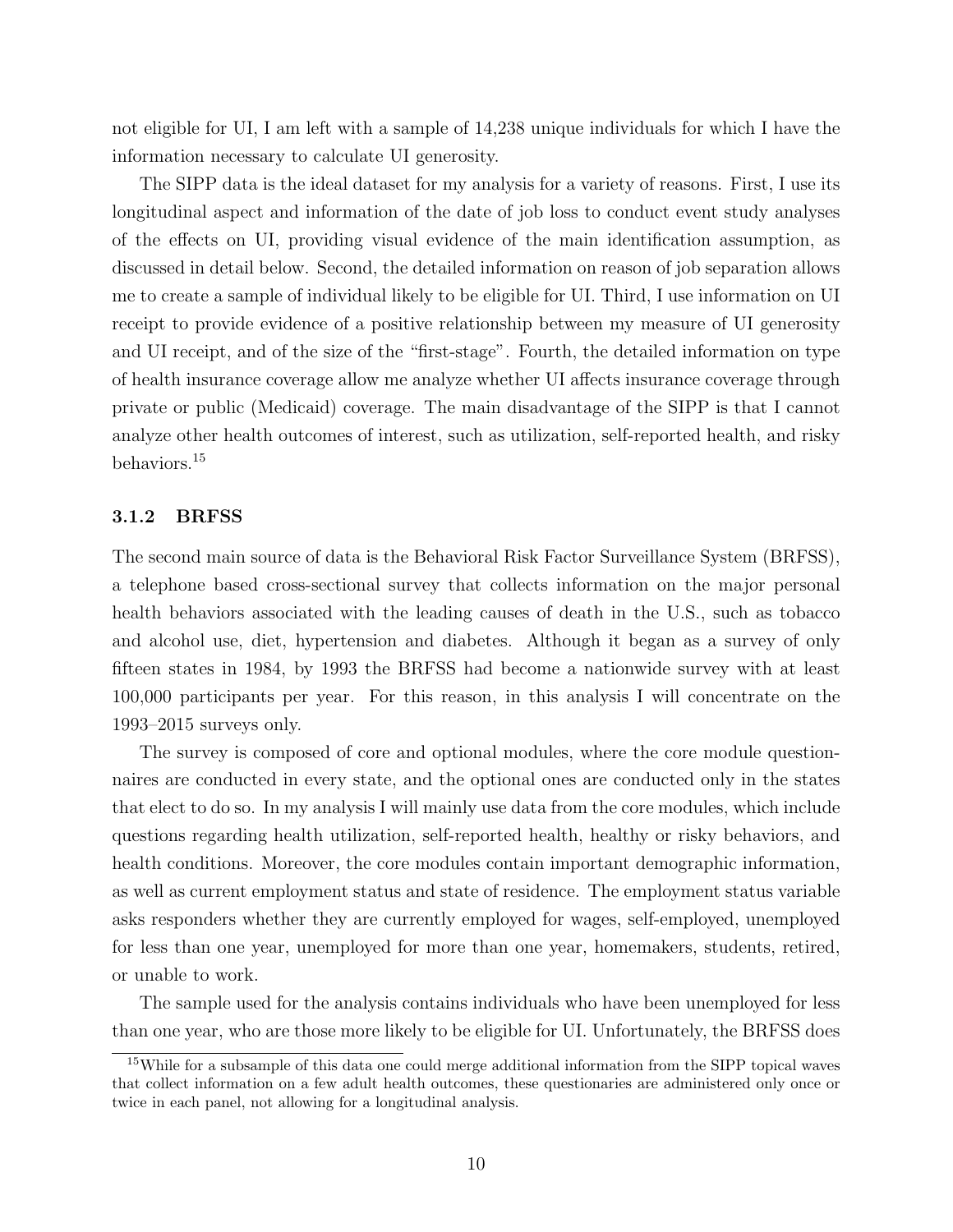not separately identify individuals that are unemployed because of job loss, or those who quit their previous jobs or are new entrants into the labor force. Therefore my unemployed sample is composed of both UI eligible and non-eligible individuals, which may lead to measurement error. In addition to those unemployed for less than one year, my sample also includes individuals who are currently working for wages, who act as a control group in some of the empirical specifications. Finally, I restrict my sample to individuals aged 18 to 60, similar to the SIPP, and I exclude all individuals with missing demographic information. After these restrictions, the unemployed and employed samples include 144,993 and 2,678,294 individuals, respectively.

#### 3.1.3 Other sources

To calculate UI weekly benefit eligibility in the SIPP, I use a UI calculator containing data on state UI laws that I constructed from a variety of sources. The main information was collected from the Employment and Training Administration, which reports semi-annual information on state payment schedules. Moreover, I supplemented this data with information from the calculators used in LaLumia (2013), Chetty (2008) and Gruber (1997), as well as other state laws and documents. As explained above, the formula used to calculate payments varies by state and year, and includes the percent of earnings to be replaced by UI, a minimum and maximum amount of weekly payments, and a minimum amount of earnings required for eligibility to the program.<sup>16</sup> In addition, some states have an additional allowance depending on the number of children of the unemployed individual, which are incorporated into the calculations.

Finally, I use data on state economic conditions, safety net per capita expenditures, and state safety net eligibility in order to control for possible state-level confounders. Appendix B.3 contains detailed descriptions and sources for these data.

## 3.2 Descriptive Statistics

Panel (a) of Table (1) contains summary statistics for the main demographics in the SIPP and BRFSS samples, while Panel (b) contains statistics on the main outcomes of interest. In each panel, the first column presents information for the main sample of job losers in the SIPP, observed 12 months before to 24 months after job loss. The second column provides statistics for the SIPP sample used to calculate UI generosity, hence it contains one observation per

<sup>&</sup>lt;sup>16</sup>The methods to calculate UI eligibility vary considerably across states, and may dependent on annual earnings, quarterly earnings, or number of hours worked. For more information on state UI laws, see the Appendix.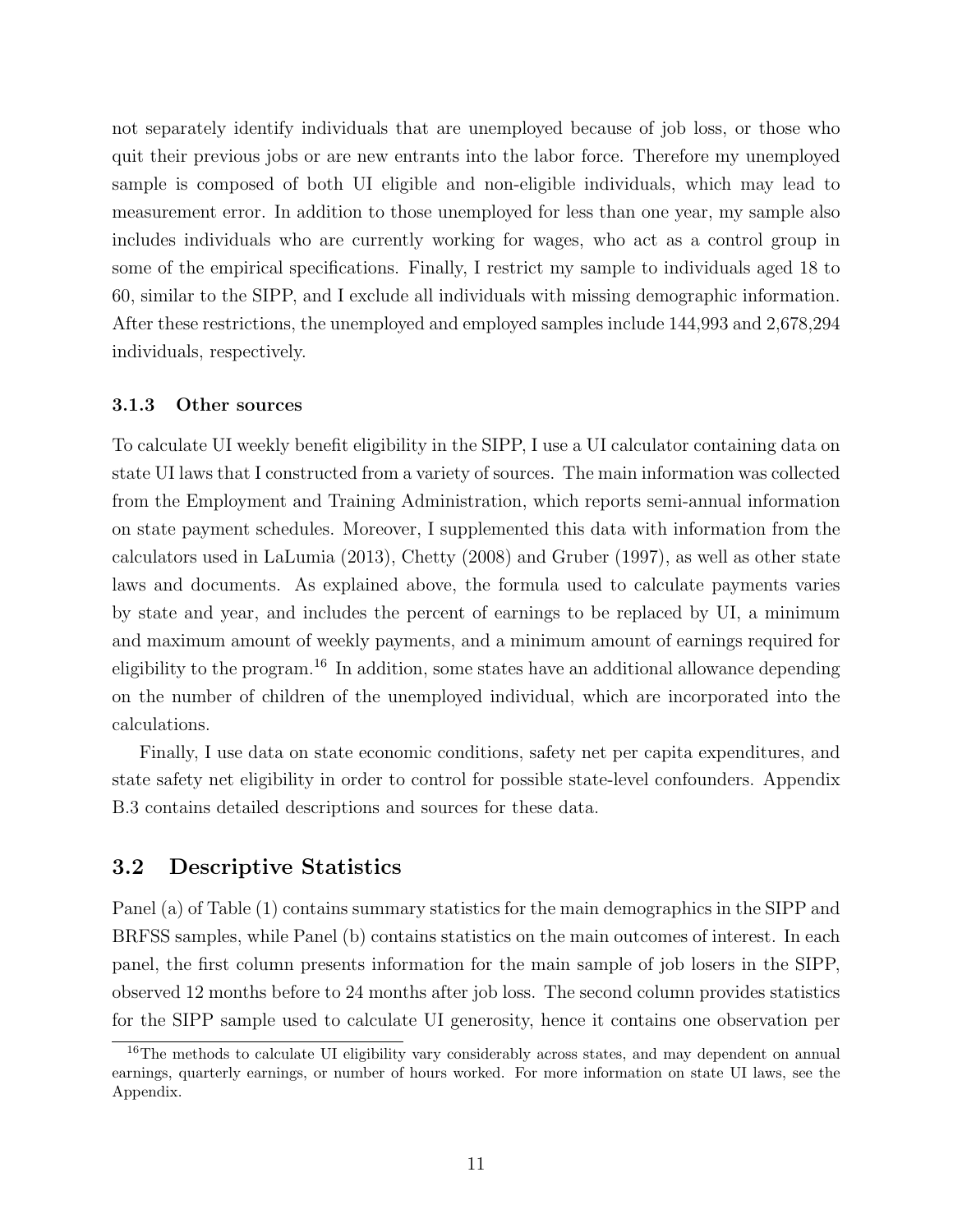job loser and at the time of job loss. The last two columns contain summary statistics for the BRFFS sample, separately for unemployed and employed workers.

Panel (a) shows that involuntary job losers and the unemployed are more likely to be younger and male relative to the employed. They also tend to be more disadvantaged, as demonstrated by the higher likelihood of being black and the lower likelihood of having a college degree and being married. Moreover, column (2) shows that in the year prior to job loss, average annual earnings of involuntary job losers were \$32,357. Panel (b) shows that average monthly UI in the main SIPP sample, for individuals observed 12 months before to 24 after job loss is substantial, and equal to \$145. Moreover, it shows that job losers and the unemployed fare worse relative to the employed among a wide set of health outcomes, such as insurance coverage, health utilization, self-reported health, and risky behaviors.

Before moving to the discussion of the empirical strategy, I provide some descriptive evidence from the SIPP to motivate the main analysis. To do so, for each involuntary job loser in the 1996-2013 SIPP I calculate a) their simulated replacement rate, the measure of UI generosity, in the month of job loss, and b) the difference in UI benefits and insurance coverage in the 24 months after relative to the 12 months before job lob loss.

In Figure (2) I plot the linear relationships between the two, as well as the underlying data grouped in 20 equal-sized bins. The figure shows striking patterns, with a 10 p.p. increase in the replacement rate being correlated to a \$89 and 1.3 p.p. increase in monthly UI and health insurance coverage. These relationships contain variation stemming also from cross-state differences, but my empirical strategy will mainly rely on within state variation. Hence, I next collapse the individual data to obtain state-year average replacement rates and differences in UI and insurance upon job loss. Figure (3) plots the long-term changes in these averages between 2013 and 1996, for each state separately. Again, the results show that larger increases in UI generosity are correlated with larger increased in UI benefits and insurance coverage, suggesting a causal role for UI.

## 4 Empirical Strategy

My overall identification strategy relies on variation in UI generosity within states and across number of children and time that is driven by changes in state UI laws. In this section, I first describe how I construct this measure, then I describe the empirical specifications that I employ for each of my two main data sources, and last I discuss possible threats to identification.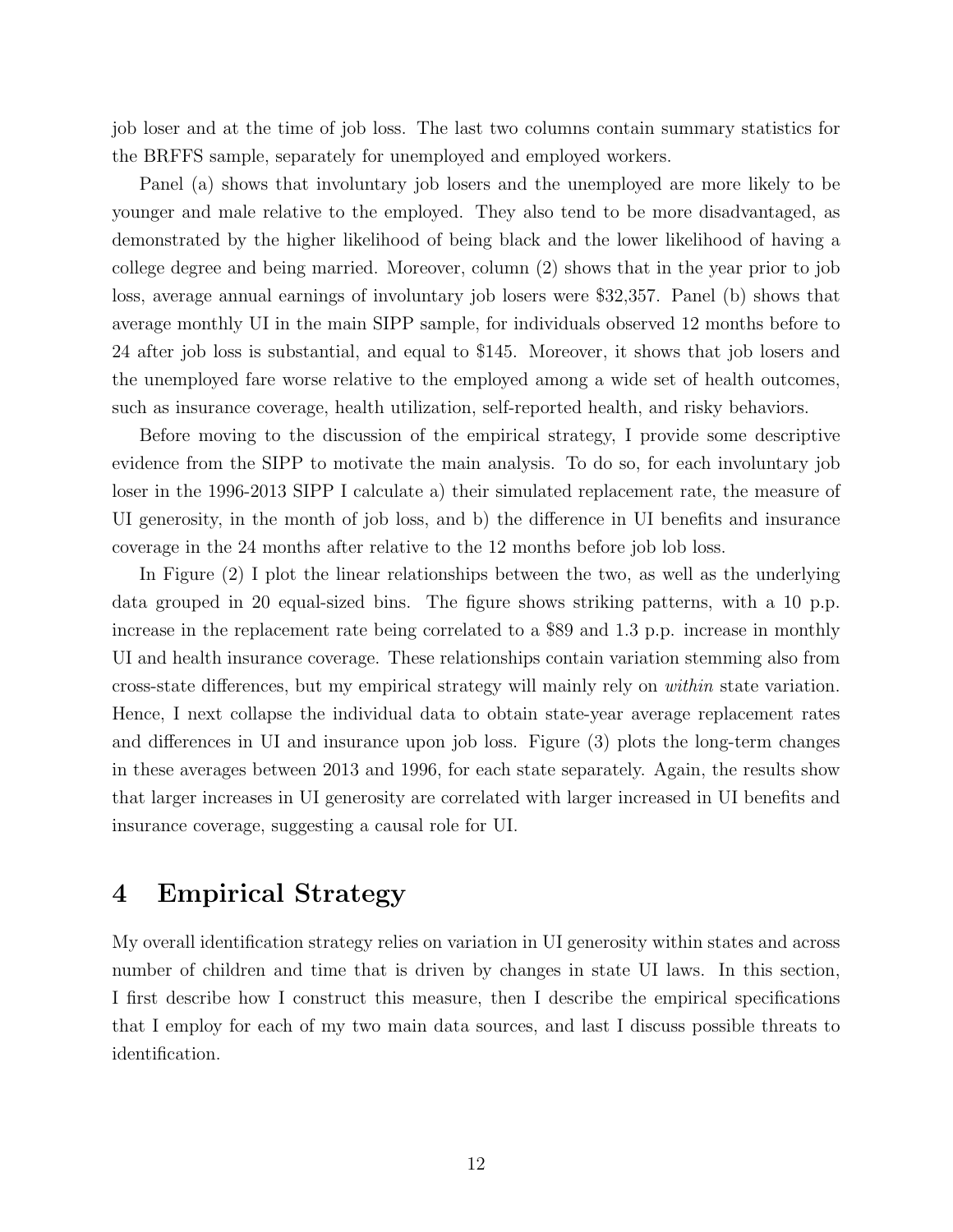## 4.1 Simulated UI Replacement Rate

To measure state UI generosity, I use the SIPP sample of all individuals that are observed in the first month of their unemployment spell between the years 1996–2013. This sample is therefore a national, fixed sample that does not vary across states and years. I then use information on pre-unemployment earnings<sup>17</sup> and number of children for this fixed sample to calculate UI eligibility for each individual in each state and in each year. Once I calculate each individual's UI weekly payments, I divide these payments by the individual's weekly earnings to obtain a simulated replacement rate. Finally, I collapse the data to the year, state and number of children cell,<sup>18</sup> and I calculate average simulated replacement rates for each cell,  $RR_{cst}$ . These measures are all shown in Appendix Figure (B.1)

Simulated measures of program generosity have been widely used in the literature, as they provide variation that is not due to individual characteristics but states' legislative environment only (Currie and Gruber, 1996b; Gruber, 1997; Moffitt and Wilhelm, 1998; Cohodes et al.,  $2016$ .<sup>19</sup> This is important in the case of UI, since its payment formula is a nonlinear function of individual earnings, with higher earnings implying lower replacement rates due to the maximums in UI levels. Given that higher earnings are correlated with improved health, using individual replacement rates without fully controlling for earnings might lead to downward biased estimates of the effect of UI on health.

## 4.2 SIPP

Given that the SIPP is a longitudinal survey, for which I created a panel of job losers observed 12 months before to 24 months after job loss, I assign each job loser a simulated replacement rate according to the year, state and number of kids in the month of their job loss. I then estimate the following specification:

$$
H_{icst} = \alpha_i + \beta_1 RR_{cst} * L_{icst} + \beta_2 L_{icst} + \gamma_1 X_{icst} + \gamma_2 Z_{st} + \nu_c * L_{icst} + \n\theta_t * L_{icst} + \delta_s * L_{icst} + \lambda_s * t + \epsilon_{icst},
$$
\n(1)

where  $i, c, s$ , and  $t$  represent individual, number of children, state and year, respectively. H is the health outcome of interest,  $RR$  is the simulated replacement rate, and L is an indicator equal to 1 in the 24 months after job loss.  $X$  includes demographic controls, such as indicators for age, marital status, gender, race, ethnicity, education and calendar month of interview, while Z includes cubic polynomials for the state unemployment rate and the state

<sup>17</sup>Earnings are adjusted for inflation.

<sup>&</sup>lt;sup>18</sup>The number of children variable takes the value of 4 for individuals with 4 or more children.

<sup>19</sup>An additional benefit of a simulated instrument is that it provides one unique measure of program generosity that includes all the features of state policies.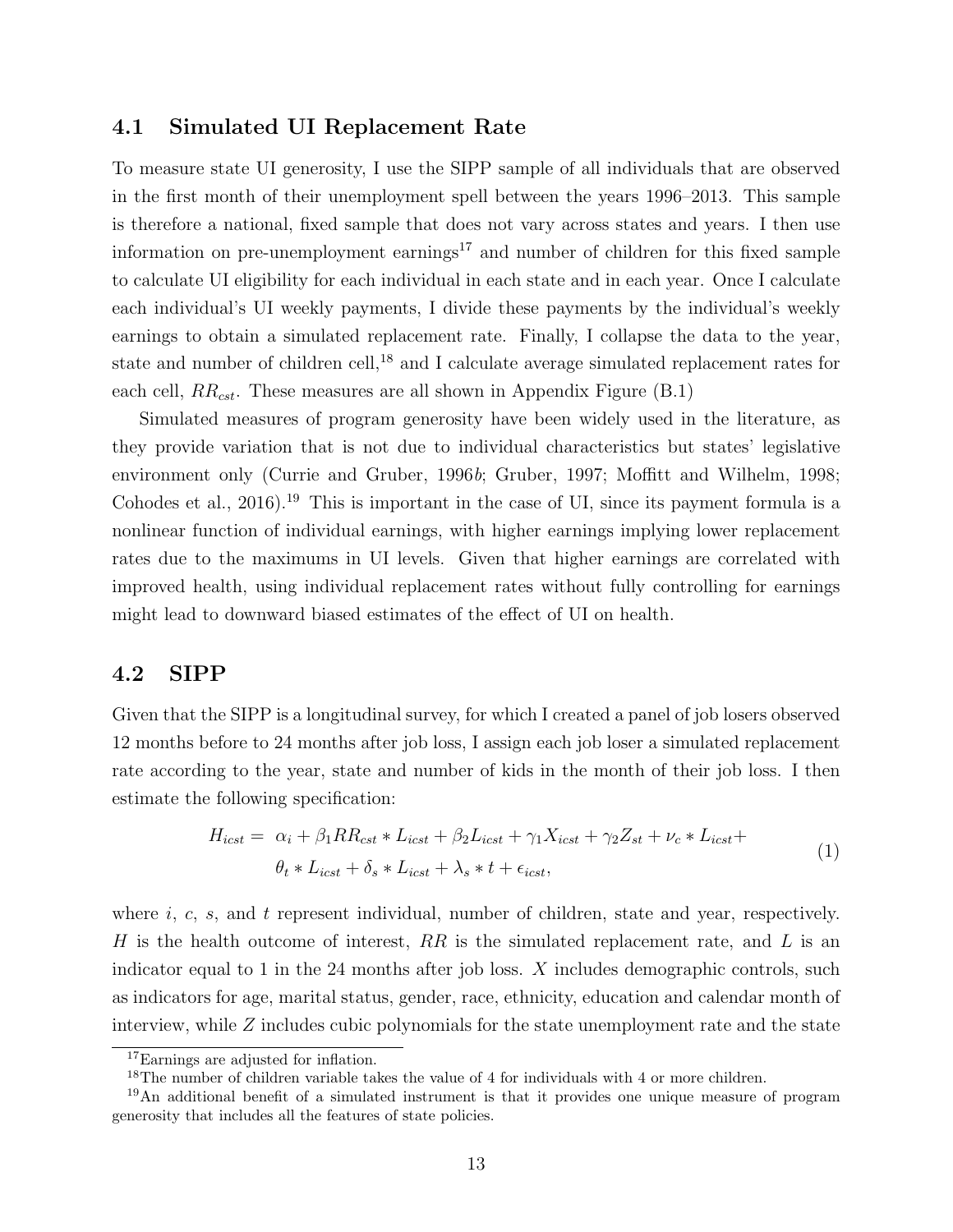average annual wage.<sup>20</sup> I also include individual fixed effects  $\alpha_i$ , as well as fixed effects  $\nu_c$ ,  $\theta_t$ ,  $\delta_s$ , all three allowed to differ before and after job loss, to control for permanent differences in outcomes across years, states and number of children, separately for individuals prior and after job loss. Finally, I include  $\lambda_s * t$ , which controls for state-specific linear time trends. All regressions are weighted using sampling weights, and the standard errors are clustered at the state level.

In this model,  $\beta_1$  is the main coefficient of interest, representing the differential effect of UI after job loss, when the individual is eligible for UI. Importantly, given that I include individual effects, the analysis exploits within-individual variation in health.<sup>21</sup> Moreover, after controlling for  $\nu_c * L$ ,  $\theta_t * L$  and  $\delta_s * L$ , the remaining major sources of variation in UI generosity that I use for identification are differences in UI generosity within states across number of children, and within states over time. Thus one of the main identification assumptions is that these differences in state UI generosity are not correlated with other factors that affect individual changes in health outcomes upon job loss.

Note that the longitudinal aspect of the data also allows for a more flexible, and convincing, model relative to Equation (1). For all baseline results, I estimate event study analyses similar to Jacobson, LaLonde and Sullivan (1993) by creating dummy variables for each month in the unemployment spell, and interacting these dummies with the replacement rate, with all other aspects of the models identical to Equation (1). This specification allows me to estimate the differential impacts of UI in each month prior and after job loss, providing compelling evidence of the absence of differential pre-trends, the other main identification assumption in the analysis.

### 4.3 BRFSS

The BRFSS sample contains repeated cross sectional observations of unemployed and working individuals. Thus, I assign simulated replacement rates according to the year, state and number of children at the time of observation. I start by estimating the following state and year fixed effects model for the sample of unemployed individuals only:

$$
H_{icst} = \beta_0 + \beta_1 RR_{cst} + \gamma_1 X_{icst} + \gamma_2 Z_{st} + \nu_c + \theta_t + \delta_s + \lambda_s * t + \epsilon_{icst},\tag{2}
$$

where all variables are identified as in equation (1). Also in this model,  $\beta_1$  is the main coefficient of interest, as it represents the average effect of UI among unemployment individ-

<sup>&</sup>lt;sup>20</sup>If states change UI laws because of low UI funds or adverse economic conditions, flexibly controlling for such conditions may be important. Below I explain this in detail.

<sup>&</sup>lt;sup>21</sup>My specification does not include a main effect on  $RR_{cst}$  since this is absorbed by the individual fixed effects.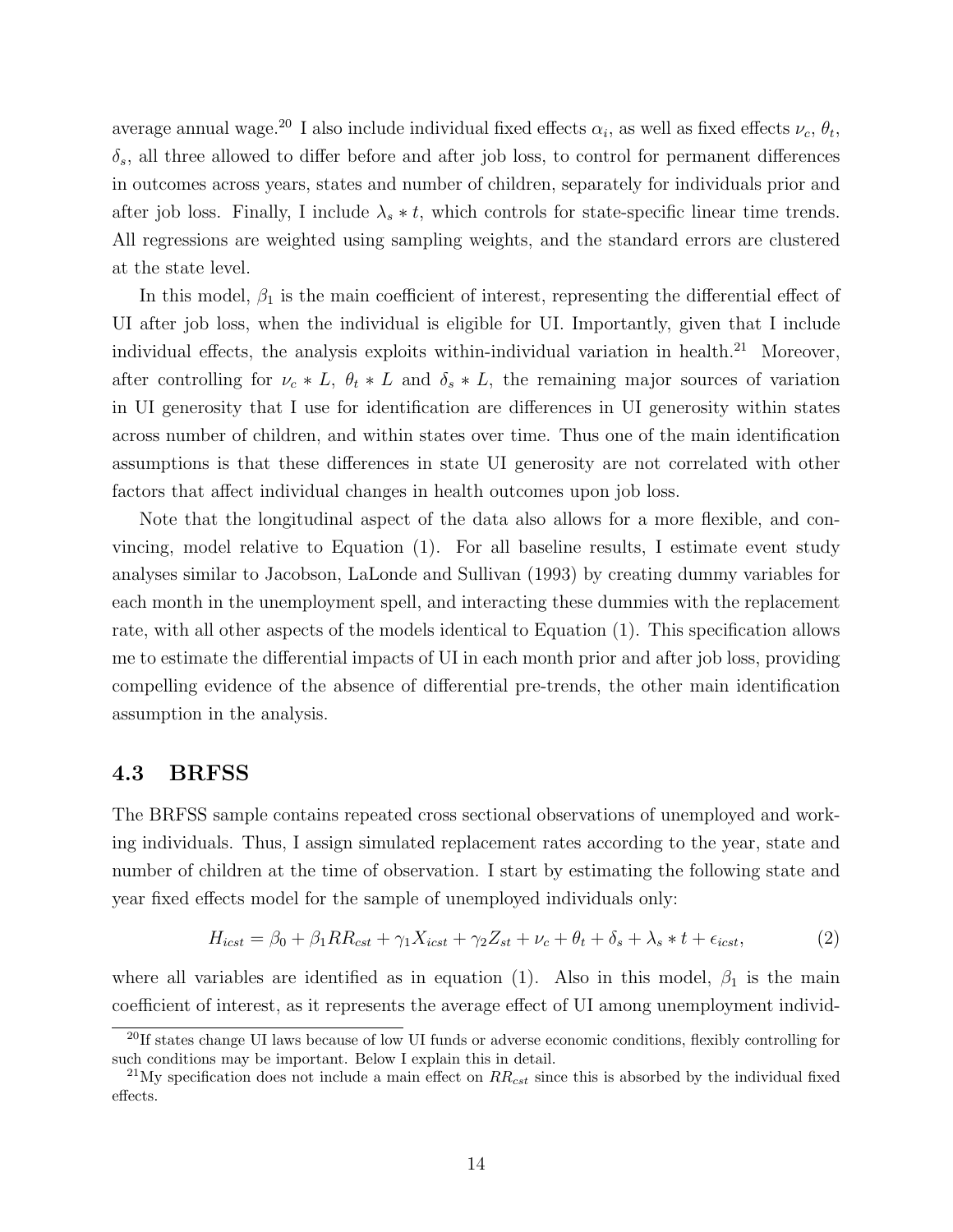uals. This analysis thus exploits across state, year and number of children variation in the health of the unemployed, with the main assumption being that changes in state UI laws are uncorrelated with other state health shocks.

Second, I employ a triple differences methodology, which uses the sample of employed individuals as a control group for the unemployed. This relies on the assumption that the employed are not affected by UI laws, and that the two groups have similar trends in health. By adding this group of individuals I can estimate triple differences regressions of the following form:

$$
H_{icst} = \beta_0 + \beta_1 RR_{cst} + \beta_2 RR_{cst} * U_{icst} + \beta_3 U_{icst} + \gamma_1 X_{icst} + \gamma_2 Z_{st} +
$$
  

$$
\nu_c * U_{icst} + \theta_t * U_{icst} + \delta_s * U_{icst} + \lambda_s * t + \epsilon_{icst},
$$

$$
(3)
$$

where  $U$  is an indicator that is equal to 1 if the individual is currently unemployed, and 0 if he is working.  $\nu_c * U$ ,  $\theta_t * U$  and  $\delta_s * U$  represent differential number of children, state and year fixed effects for the unemployed and the employed groups. In this model the effect of UI is captured by  $\beta_2$ , which represents the differential effect of UI for the unemployed compared to the employed. These triple differences also allow for the inclusion of state-byyear-by-number of children fixed effects, which I include in parts of analyses to better absorb health shocks that are common to the two groups.

The triple differences model has some benefits and drawbacks relative to the state and year fixed effects model. The inclusion of the employed allows me to control for state level health shocks and differences in health by number of children across states that affect the employed and unemployed equally. Moreover, the main identification assumption in these triple differences models is that changes in state UI laws are uncorrelated with state level shocks that affect the unemployed differentially from the employed. The assumption in this model is indeed weaker than that of the state and year fixed effects one.

However, there is also a potential drawback to this method. If employed individuals are partially treated by UI, the estimated effects obtained with a triple differences model will lead to effects that are biased towards zero. Employed individuals may be treated by UI through different channels. First, employed individuals could be receiving UI through other members of the household who could be unemployed. Second, the stress of the employed could be reduced because of higher UI generosity even if they do not receive UI payments, as larger UI generosity may reduce the uncertainty and stress associated with the possibility of becoming unemployed. Third, larger UI payments could lead to longer job search and better job quality, which could improve health either through direct provision of health insurance coverage or through increased wages (Nekoei and Weber, 2017).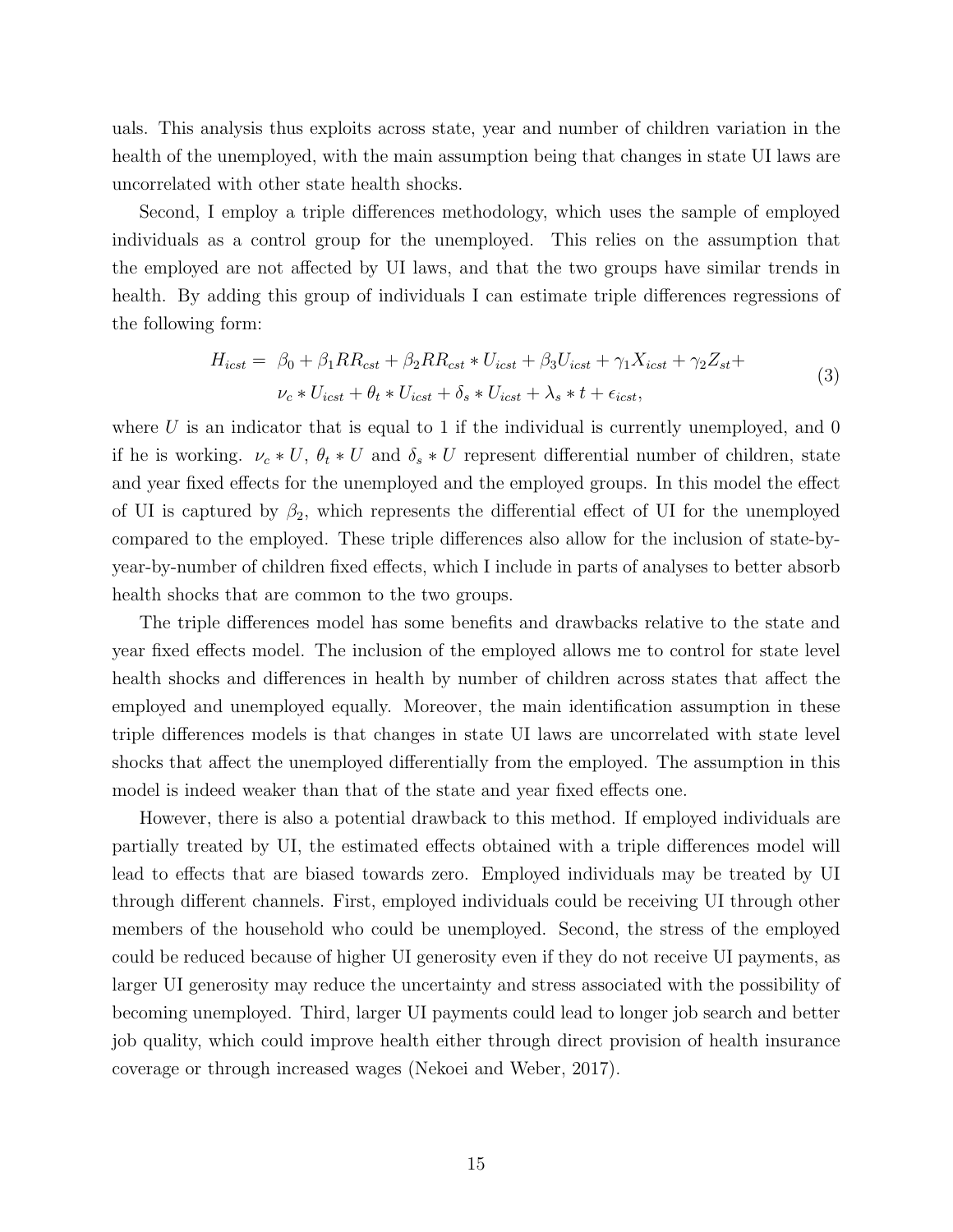## 4.4 Threats to Identification

Both SIPP and BRFSS empirical analyses rely on the assumption that differences in UI generosity within states are not correlated with other factors that affect changes in health status and utilization upon job loss. For example, one could worry that the relationship between health and number of children is different across states, and correlated to differences in state UI generosity across number of children.<sup>22</sup> Not only does this story not seem very plausible, but also note that the BRFSS triple difference analysis controls for such differences.

A second possible worry could be that state legislators change UI generosity during periods of recessions, which also affect individual health. To rule out this type of concern, I test whether UI generosity is correlated to state-level economics conditions. I use a state and year panel to estimate a model where the dependent variable is  $RR_{st}$ <sup>23</sup>, the measure of UI generosity, and the independent variables are measures of state economic conditions, such as unemployment rates, average weekly wages and employment rates, all allowed to take cubic forms. All regressions include state and year fixed effects as well as state specific linear time trends,  $24$  and these results are shown in Table (2).

Overall, the results suggest no significant relationship between these economic conditions and UI generosity. For example, column (1) shows that a 1 p.p. increase in the unemployment rate is estimated to lead to a statistically insignificant 0.1 p.p. decrease in the simulated replacement rate. sAppendix C contains a more thorough discussion, and further evidence, on the relationship between state economic conditions and UI generosity. In summary, the only evidence I find for such relationship is that lagged economic conditions are correlated with UI laws, implying that state legislators might decrease UI generosity if the state just went through a downturn and the trust fund balances are low. In sensitivity checks, I will show that flexibly controlling for lagged economic conditions does not affect the results.

One could also be worried that changes in UI generosity occur contemporaneously to changes in eligibility for other safety net program, in which case  $\beta_1$  would not capture the effect of UI only. Hence I next analyze the relationship between state UI generosity and other state-level policies and expenditures, with results shown in Panels (a) and (b) of Table (3), respectively. These results suggest that, after controlling for the vector  $Z_{st}$ , state and year fixed effects and state specific linear time trends, UI replacement rates are exogenous to the size and generosity of the state safety net. The only statistically significant result

 $^{22}$ In sensitivity analysis I will show that adding state-by-number of children-by job loser fixed effects does not affect the SIPP estimates.

<sup>&</sup>lt;sup>23</sup>RR<sub>st</sub> is a (state by year) weighted average of the simulated replacement rate  $RR_{cst}$ .

<sup>24</sup>Hsu, Matsa and Melzer (2018) conduct similar tests and confirm that these laws are not correlated to states' current UI trust fund balances, state unemployment rates, average earnings, GDP growth, or home price growth.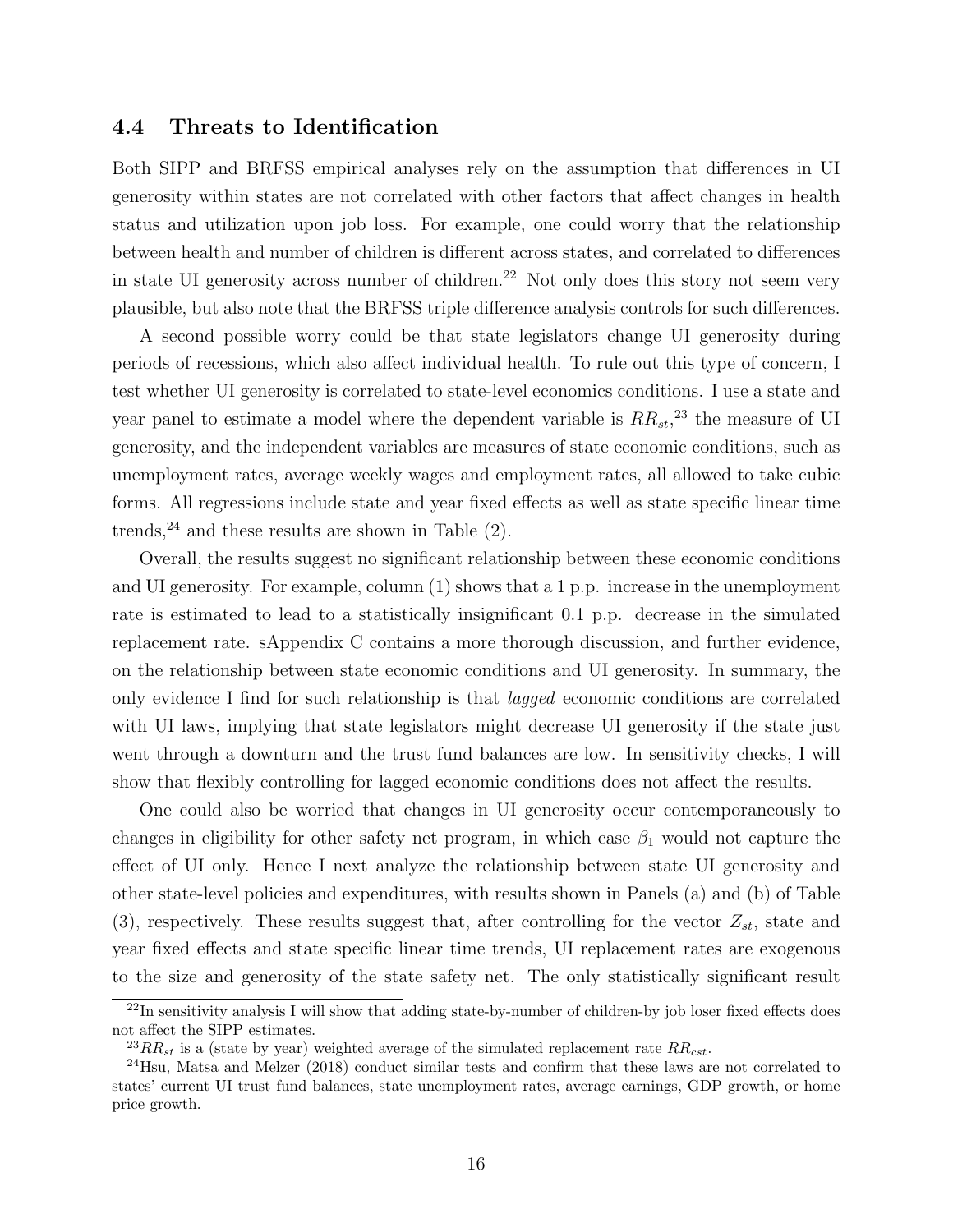is that UI generosity is correlated to higher AFDC/TANF maximum benefits, although it is not correlated to AFDC/TANF spending. Importantly, and as expected, higher UI replacement rates are correlated with higher maximum level of UI benefits and higher UI spending. Lastly, as UI generosity varies also across the number of children, Appendix C provides further analyses of the relationship between UI and state economic conditions and spending at the state-year-number of children level. These results are similar to the ones at the state-year level only.

Another possible threat to identification may be due to selection, since the BRFSS analysis is cross-sectional in nature, and I can only identify individuals that are employed or unemployed at the time of the interview. In fact, even if state UI laws are exogenous, the sample of the unemployed may be endogenous to UI, as prior literature has shown that higher UI benefits lead to longer unemployment spells (Katz and Meyer, 1990; Farber and Valletta, 2011; Rothstein, 2011; Kroft and Notowidigdo, 2016). One might then worry that changes in sample composition might be driving the results. The results from the SIPP analysis, however, greatly alleviate these concerns, as the individual fixed effects control for unobserved preferences for health insurance coverage. Nevertheless, I will adress this issue further in Section 5.3.

## 5 Results

### 5.1 SIPP Analysis

#### 5.1.1 Main Effects

Figure (4) presents coefficients from the event study analysis estimating the effect of UI generosity on monthly UI benefits received, the "first-stage" relationship. Reassuringly, I find zero effects of UI prior to job loss, and an immediate increase in UI benefits upon job loss. This increase is smaller in the first two months, as applying and obtaining UI benefits may not be immediate, and largest in months 3 to 6 since job loss. Note that after month 6, the effect of UI generosity decreases, as job losers find new employment and UI benefits start to expire.

Panel (a) of Figure (5) contains event study results when analyzing the likelihood of health insurance coverage, and shows that higher UI generosity does not affect insurance coverage prior to job loss, but leads to a significant increase in insurance after job loss. Panels (b) and (c) show that these results are mainly driven by an increase in private health insurance, and not by Medicare/Medicaid. Importantly, none of the outcomes display trends prior to job loss, satisfying one of the major assumptions in these types of analyses.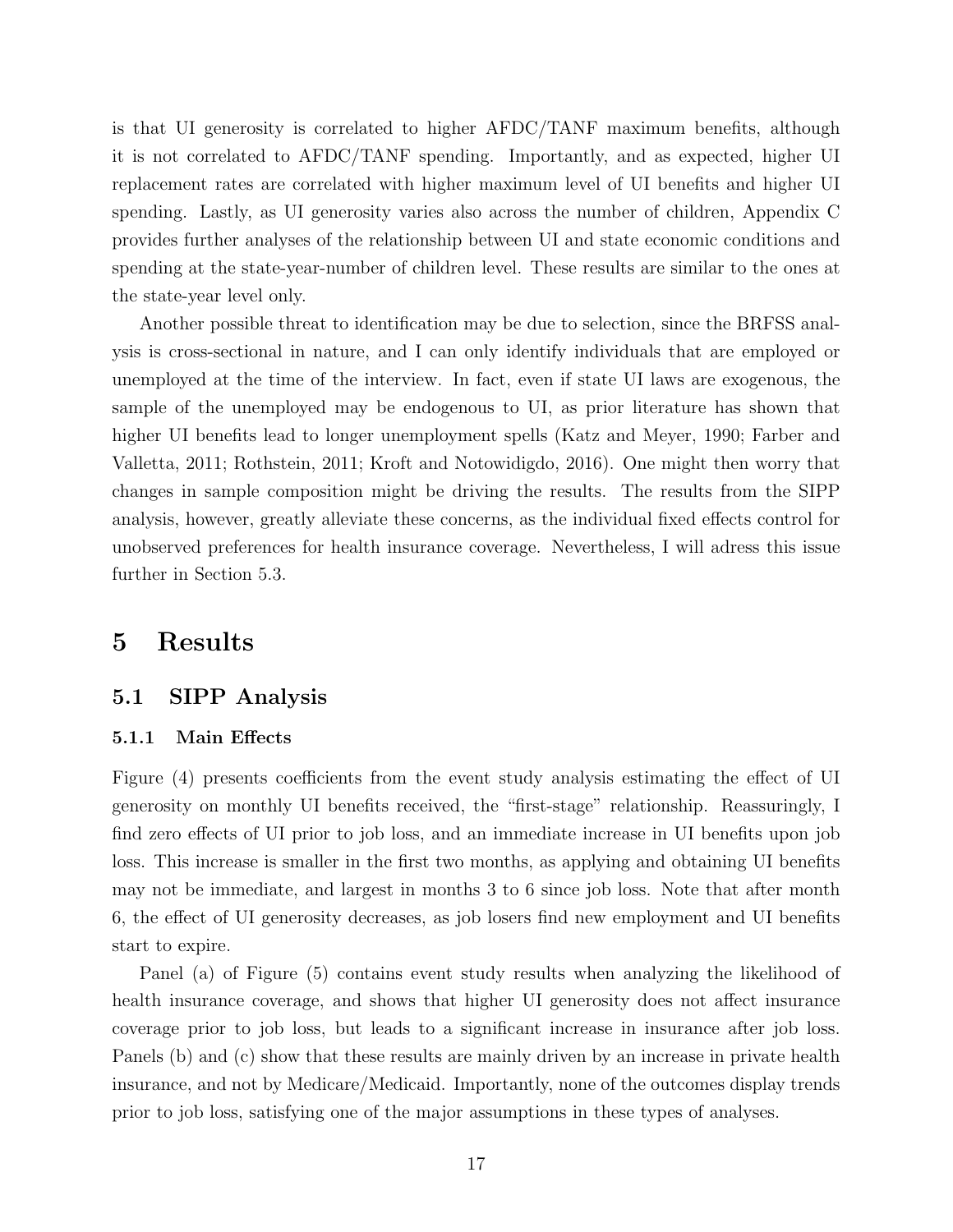Table (4) contains the results obtained when estimating the average effect of UI after job loss, as in Equation (1). I estimate that 10 p.p. increase in the replacement rate leads to statistically significant \$45, 2.1 p.p. and 1.5 p.p. increases in monthly UI benefits, any health insurance coverage, and private insurance coverage, respectively, and to a statistically insignificant 0.8 p.p. increase in public insurance. Given that in my sample the standard deviation of the UI replacement rate is 5 percentage points and that average insurance coverage is 64 percent, my results imply that a 1 standard deviation increase in UI generosity leads to a 1 p.p. (or 1.6 percent) increase in health insurance coverage.

To put these results into perspective, it is useful to calculate the propensity to consume health insurance out of UI. Comprehensive data on premium prices for non-group – not employer nor government provided - health insurance is scarce. I use information from Kaiser Family Foundation reports (KFF, 2004, 2010) to estimate that average insurance premiums cost between \$299 and \$531 a month.<sup>25</sup> This implies that a \$100 increase in monthly UI receipt leads to an increase in health insurance spending of \$15-24. Another useful exercise is to compare the health insurance effects of UI to those from another income transfer program, the EITC. Hoynes, Miller and Simon (2015) estimate that the 1993 EITC expansion led to \$1000 and 3.6 p.p. increase in (annual) EITC and health insurance coverage, effects of similar magnitude to the ones I estimate for UI.

#### 5.1.2 Specification Checks

Panels (a) and (b) of Table (5) show results from specification checks for the two main SIPP outcomes. In column (1) I present the baseline results shown in Table (4), and in column (2) I show that excluding individual fixed effects does not significantly affect the estimates. In columns (3) and (4) I omit state-specific linear time trends and controls for economic conditions, respectively. In column (5) I show results from regressions that include additional, flexible controls for lagged economic conditions,  $2<sup>6</sup>$  and in column (6) I include as additional controls the state safety net generosity variables contained in Panel (a) of Table (3). These results suggest that the estimated effects are not sensitive to the inclusion or

 $^{25}$ KFF (2004) contains information from 2003 data from eHealthInsurance.com, the largest vendor of nongroup insurance in the period, and shows that the average monthly premium for this type of insurance was \$192 and \$358 (2015\$) for individual and family plans, respectively. (KFF, 2010), a 2010 survey of people who purchase their own insurance, shows that self-reported individual and family monthly premiums average \$327 and \$643, respectively. Given that 35.5% of my sample is single and childless, I assume they would purchase individual plans, while the remaining job losers would buy family plans. Hence, I calculate the average monthly plan to cost between \$299 and \$531. Note that these insurance costs are substantially lower then total premiums for employer provided insurance, which likely reflects the fact that non-group insurance may provide lower benefits (KFF, 2004).

 $^{26}$ Specifically, I include cubic polynomials for the 1 and 2-year lags of both the state unemployment rate and net UI reserves.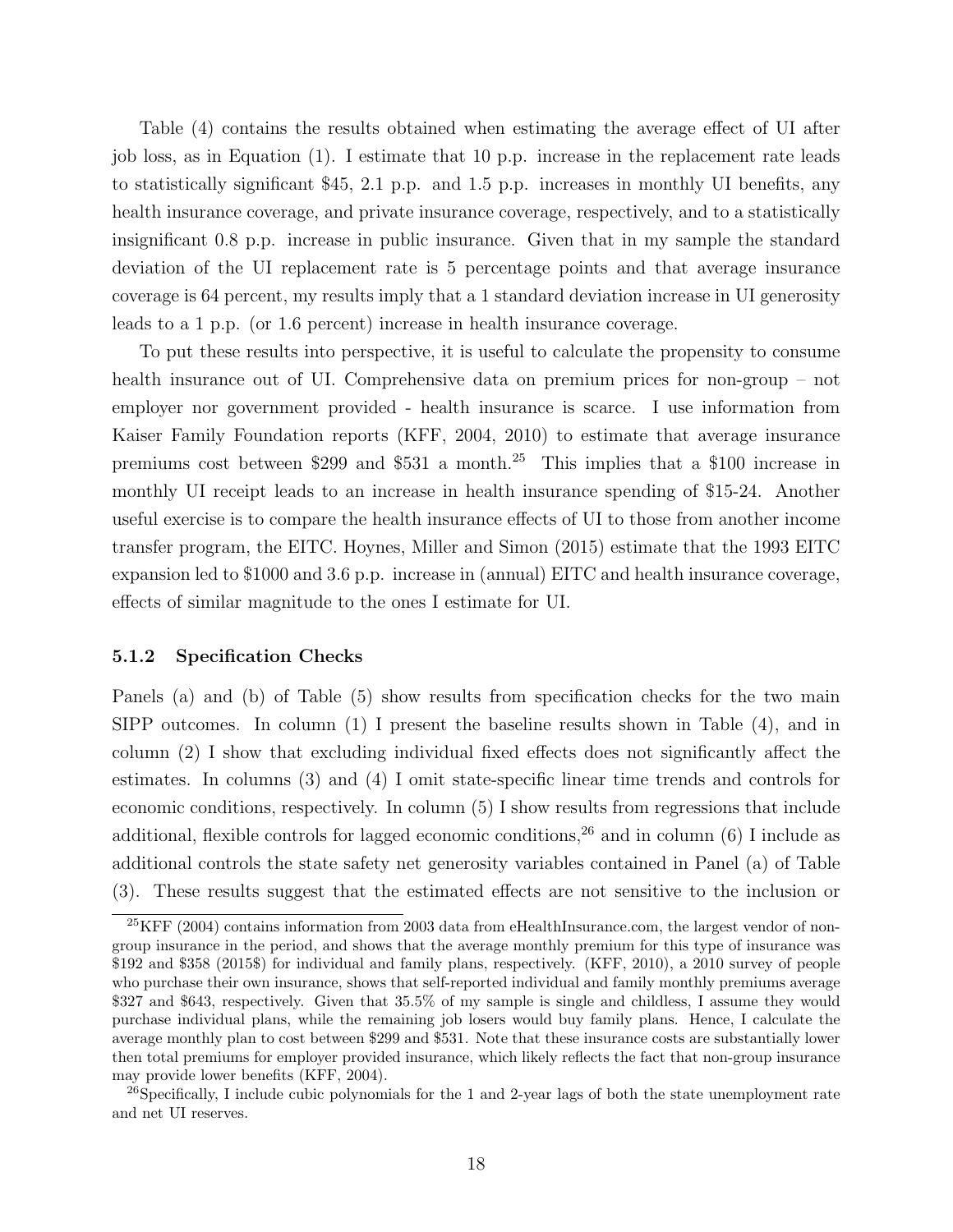exclusion of state-level controls.

In column (7) I test the importance of allowing the state, year and number of children fixed effects to differ prior and after job loss. While the qualitative results remain the same, omitting these controls changes the magnitude of the effects. Given the obvious differences in UI receipt between job losers and the employed, who are not eligible for UI, fixed effects that do now allow for differential effects by employment status may not be able to fully capture fixed state differences in UI receipt, suggesting that these types of controls may be fundamental.

In columns (8) to (11) I show the sensitivity of the results to including children-by-yearby-job loss, children-by-state-by-job loss and state-by-year-by-job loss fixed effects, which absorb various portions of the overall variation in UI generosity. The results show that including the first two sets of fixed effects separately does not significantly affect the results, but that including state-by-year-by-job loss fixed effects, which absorb all variation within states over time, reduces the coefficient on UI, rendering it statistically insignificant although still positive. When I include all three sets of fixed effects jointly, in the last column, the coefficient on health insurance coverage loses statistical significance, suggesting that these fixed effects might absorb too much of the overall variation in UI. Reassuringly, the coefficient remains of a similar magnitude as the baseline.

Given that Appendix Figure (B.1) shows that UI generosity increased significantly during the Great Recession, due to both national and state-level policies, one might worry that this period is spuriously driving all the results. Appendix Table (A.1) provides evidence against this threat, as it shows that the baseline results are not sensitive to dropping years 2008–2010 from the analysis.

Next, I conduct placebo tests where I analyze the effects of UI individuals that experience a job separation, but who are less likely to be eligible for UI. Columns (1) and (2) contain the baseline results for involuntary job losers. In the next two columns, I present results when analyzing individuals that quit their job to start a new employment. Among this set of individuals, higher UI generosity leads to small, negative and statistically insignificant effects on UI receipt and health insurance coverage after the job separation. In the last two columns I include all individuals that experience a job separation during the SIPP panel, but whose separation is not due to not an involuntary job loss nor due to quitting to take another job.<sup>27</sup> Again, higher UI generosity does not lead to statistically significant increases in UI receipt nor health insurance.

 $27$ Reasons for these separations are varied, for example retirement, childcare or family obligations, illness and injury, schooling, being fired, etc.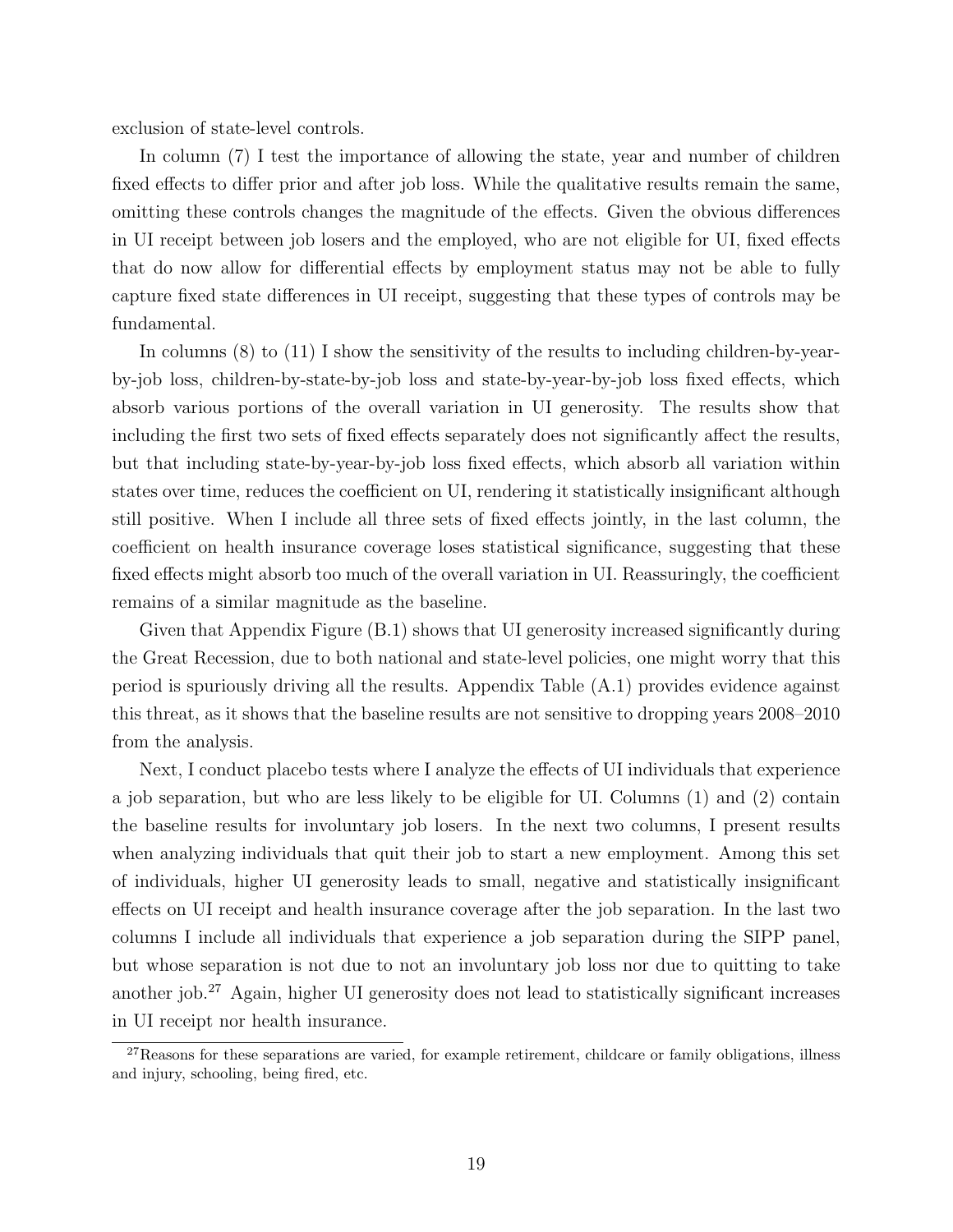### 5.2 BRFSS Analysis

#### 5.2.1 Main Effects

The results in the prior subsections provide causal evidence that UI leads to increased health insurance coverage among job losers, and rule out a variety of possible threats to identification. Given my interest in understanding also whether UI affects utilization and other health outcomes, for the remainder of the analysis I will focus on the results obtained with the BRFSS data.

I present the results for health insurance coverage and health utilization in Table (7). This table contains three separate panels. In Panel (a) I present the results obtained when estimating the state and year fixed effects model on the unemployed sample. Panel (b) displays the results obtained with the triple differences estimation strategy. In this set of results, the coefficient on the replacement rate represents the effect of UI on the employed, while the coefficient on the interaction between the replacement rate and the unemployed indicator captures the differential effect of the replacement rate on the unemployed. Finally, Panel (c) shows the results obtained when estimating triple differences models that include state-by-year-by-number of children fixed effects, which absorb the main replacement rate effect.

In column (1) of Table (7) I analyze whether UI generosity affects the likelihood of (any) health insurance coverage. Panel (a) shows that a 10 p.p. increase in the simulated replacement rate leads to a statistically significant 3.3 p.p. increase in the likelihood of having insurance. This effect is larger in size that the one estimate with the SIPP, but within its confidence interval. Panels (b) shows a small but statistically significant effect of UI on the health insurance of employed individuals, and a large, significant differential effect on the unemployed. As mentioned previously, it is plausible that the employed might be affected by UI generosity through multiple channels. If the employed are indeed partially treated by UI, then the coefficients on the interaction between the replacement rate and the unemployed are a lower bound of the effect of UI. Lastly, Panel (c) shows that adding state-by-year-by-number of children fixed effects does not alter the estimated effects on the unemployed, implying that changes in UI laws are not correlated to average state-level health shocks.

Column (2) shows results for the effect of UI on the likelihood of having a routine checkup in the last year. The results are consistent across the three panels and show that a 10 p.p. increase in the replacement rate leads to around 3.4 p.p. increases in the likelihood of having a routine checkup. Again, adding state-by-year-by-number of children fixed effects does not greatly affect the estimates. The results obtained when analyzing the effect of UI on the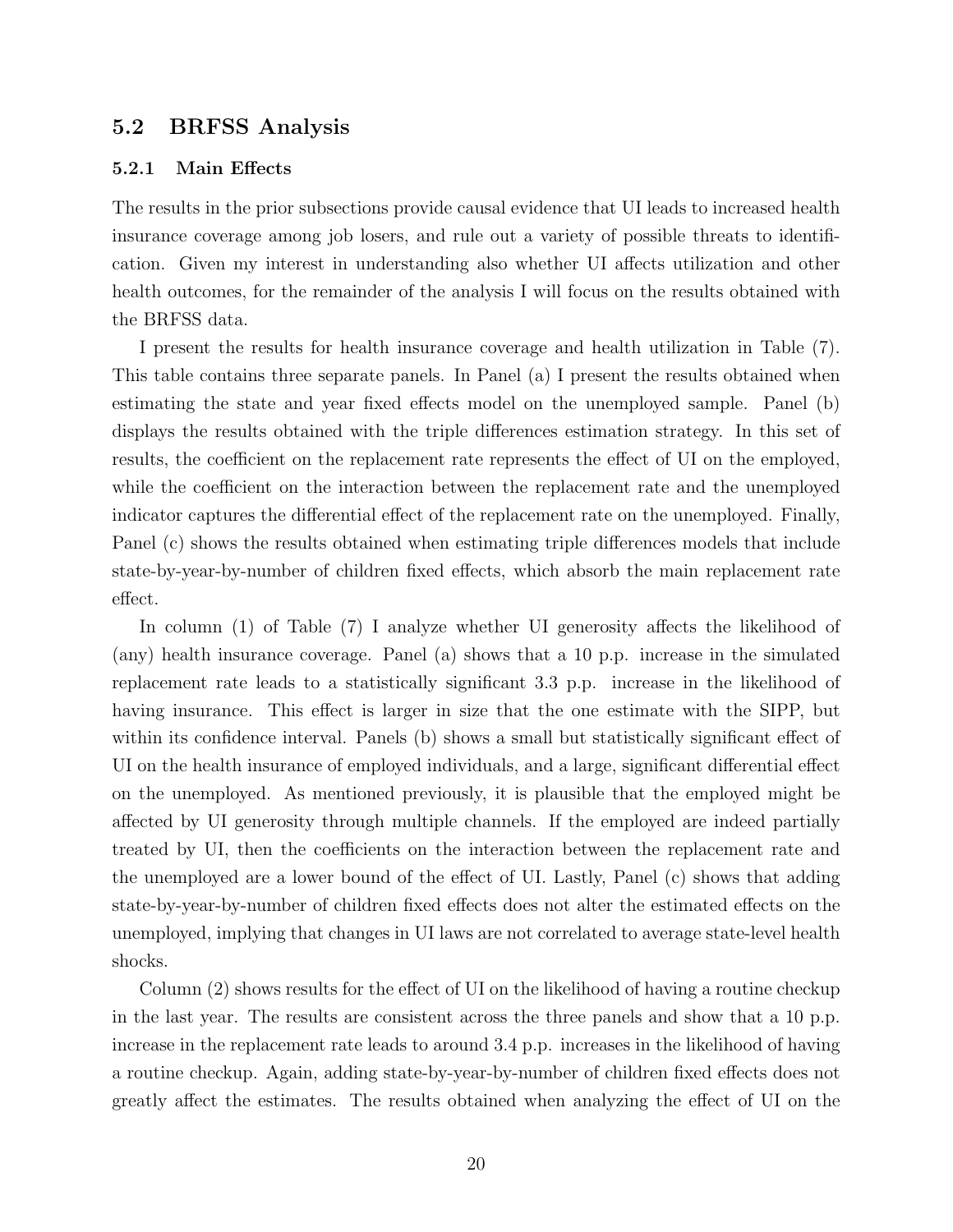probability of affording a doctor when needed, which I present in column (3), are instead statistically insignificant.

I also analyze whether higher UI payments lead to increased clinical breast exams (CBE), which are physicals exams performed during routine medical checkups that can improve the chance of early breast cancer detection. The BRFSS contains information on whether the respondent ever had a breast exam and whether she had one in the last year. I expected increased routine checkups in the last year to also increase breast cancer screenings in the same period. On the other hand, I do not expect UI to have a strong effect on the likelihood of ever having a CBE, and this can act as a placebo test. Indeed, the results show that a 10 p.p. increase in the replacement rate leads to a 5 p.p. increase in the probability of having a CBE in the last year and to a small, statistically insignificant effect on the probability of ever having such an exam.

In Table (8) I present the results for self-reported health. The first variable of interest is general health status, which I analyze as a continuous variable (1–5), as an indicator for being in good, very good or excellent health, or as an indicator for being in excellent health. In addition, I analyze the number of days in which the respondent felt physically or mentally healthy. For this analysis I use as outcomes both the number of days on which the respondent felt healthy, and whether they were healthy during the whole month. It is important to note that while subjective, measures of self-reported health are good predictors of mortality (Idler and Benyamini, 1997; DeSalvo et al., 2006).

The estimated effects are imprecisely estimated, with effects on self-reported health that are generally statistically significant at the 10 percent level. For example, the results in Panel (c) suggest that higher UI generosity leads to statistically significant 0.023 increase in general health and a marginally significant 0.85 p.p. increase in the likelihood of being in excellent health. These results are in in line with (Cylus, Glymour and Avendano, 2015), who find that higher state UI maximum payments lead to improved self-reported health for those experiencing job loss. The results obtained when analyzing the number of days in which the respondent felt physically or mentally healthy are mixed, with some evidence of improved physical health among the unemployed.

Appendix Table (A.2) presents results obtained when analyzing risky behaviors such as BMI, smoking, alcohol consumption, and pregnancies. These results suggest that higher UI generosity does not lead to significant changes in the likelihood of obesity (defined as having BMI of 25 or larger), smoking behavior or pregnancy. The only significant effect is on binge drinking, defined as the number of days in a month having at least 5 drinks, where I estimate that a 10 p.p. increase in UI generosity leads to a 0.17 increase in the number of days the unemployed binge drink.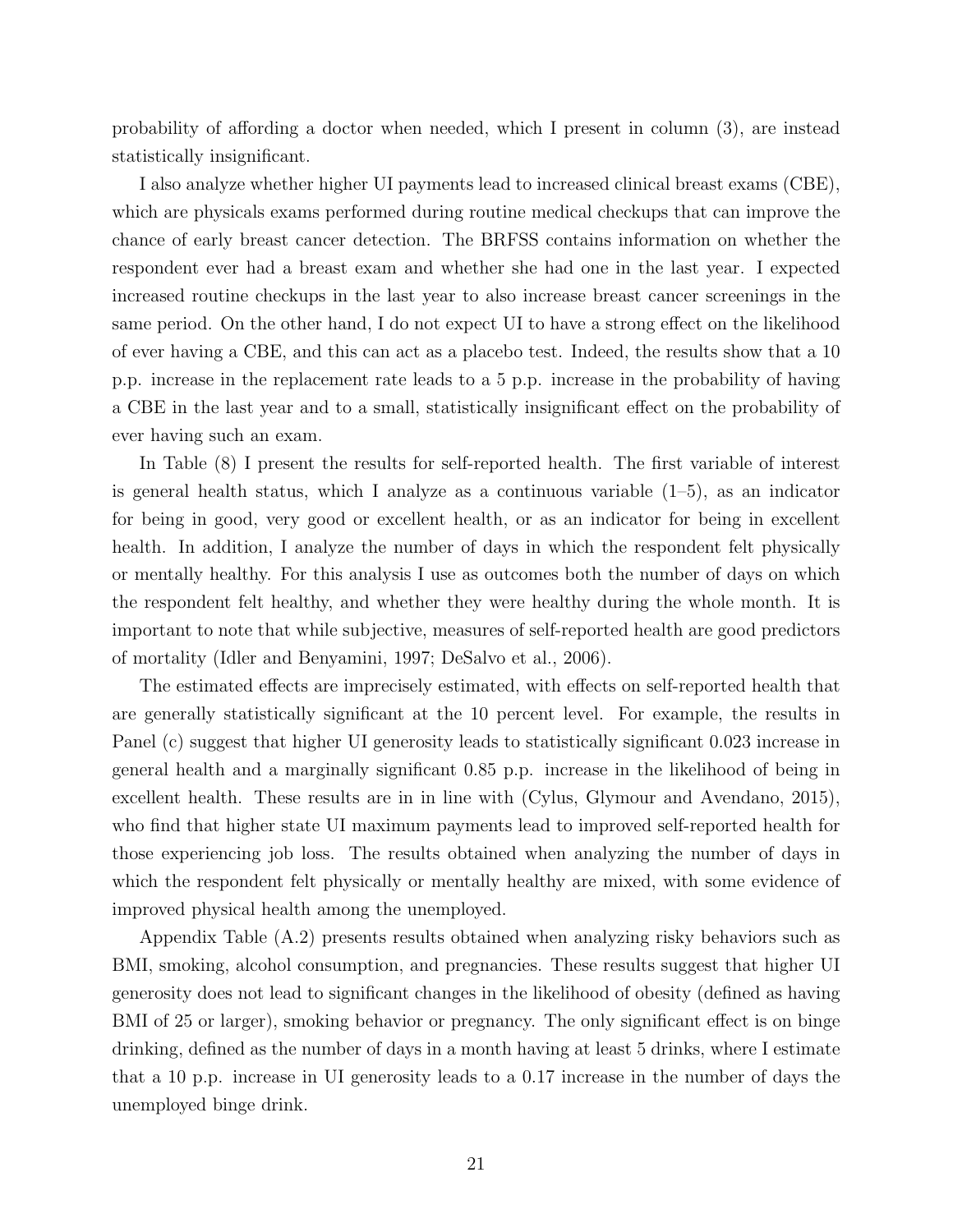I also analyze a variety of other health outcomes contained in the BRFFS, such as health conditions (high blood pressure, high cholesterol and diabetes), and female cancer prevention (mammographies). The analysis of these outcomes does not generally yield significant results, therefore I do not presents most of those results here. There are two explanation for these results. First, the zero results could be driven by real null effects of the program. Second, these health effects could be impossible to detect in the short-run, as these health conditions may need a longer time to develop. Importantly, my findings are similar to (Finkelstein et al., 2012), who find that in the short-run providing free Medicaid to low-income adults increases their health utilization and self-reported health, but it does not lead to short-term improvements in health conditions.

#### 5.2.2 Heterogeneity Analyses

Next, I explore whether the estimated effects on health insurance, utilization and selfreported health found in the BRFSS are differential across business cycles. East and Kuka (2015) provide evidence that UI's consumption smoothing effects are concentrated among individuals unemployed during the worst local economic conditions. Possible explanations for this finding are that UI payments are extended during periods of recessions and that UI take-up rates increase with the unemployment rate, which imply that during recessions increases in UI generosity are experienced for more months and among more individuals. These mechanisms may also generate similar differential effects across cycles on health. If take-up is higher, or the duration of payments is greater, the total amount of income received increases, which could potentially compound the income effects. In addition, since the bad state of the economy may lead to more uncertainty and higher stress levels for those experiencing job loss, UI may play an even larger role in attenuating these negative effects.

In order to explore differential effects across cycles, I create two dummy variables that indicate whether the respondent lives in a state and year with an above or below median average state unemployment rate.<sup>28</sup> I interact these indicators with the simulated replacement rate. Panels (a) and (b) of Table (9) show these results for the unemployed sample and the triple differences sample, respectively.

These findings suggest that indeed UI leads to larger beneficial effects on all outcomes of interest during periods of high unemployment rates compared to periods with low unemployment rates, although these coefficients are not always statistically significantly different from each other (as shown by the p-values obtained from testing the equality of the two coefficients). Interestingly, the effects on self-reported health are statistically significant during

<sup>&</sup>lt;sup>28</sup>The median unemployment rate is created using state-year observations and weighting by the state population. For the 1993–2015 period, the median unemployment rate is 5.5 p.p.s.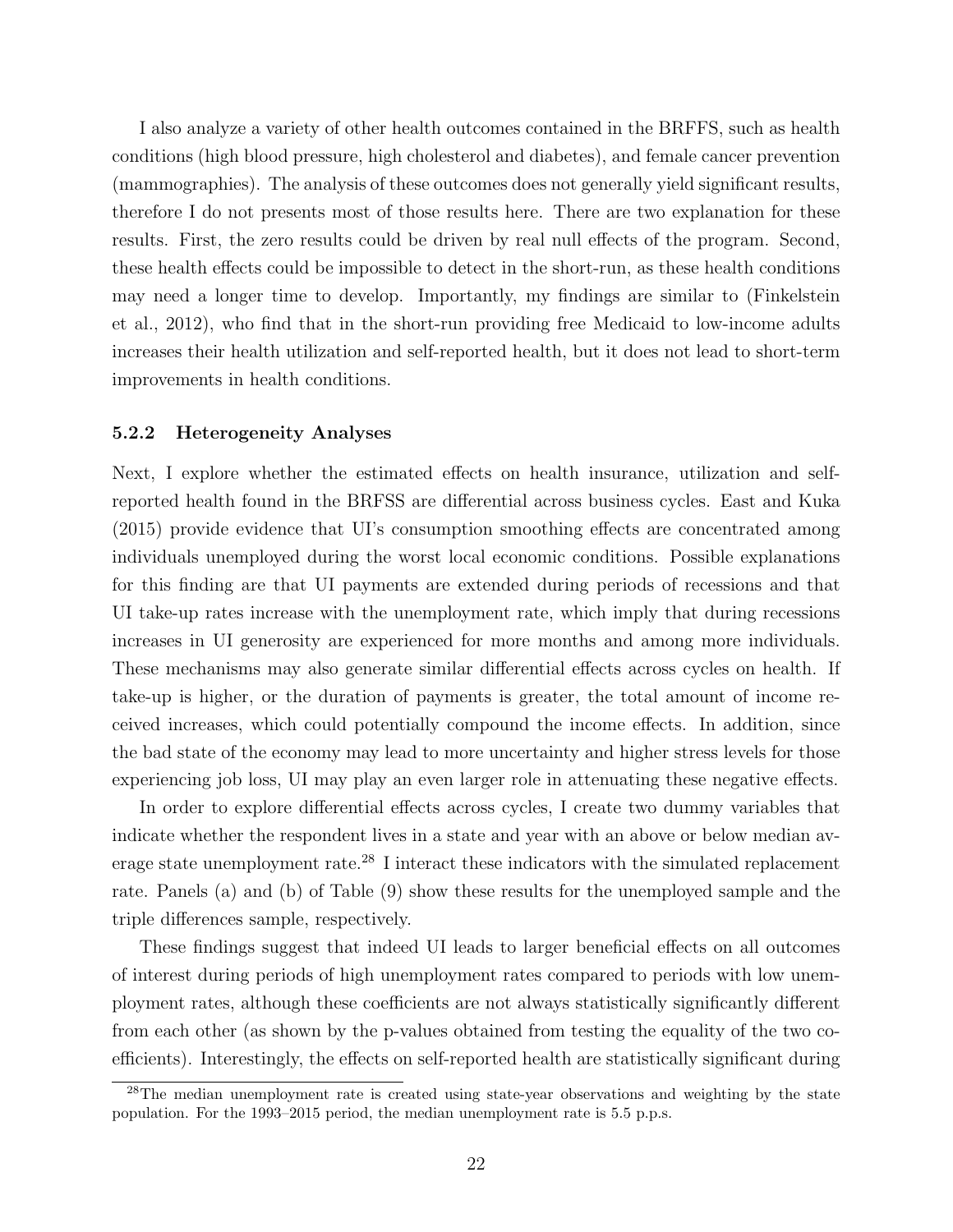periods of high unemployment rates, when a 10 p.p. increase in UI generosity is estimated to lead to a 1-1.6 p.p. increase in the likelihood of feeling in excellent general health.

In Table (A.3) I analyze whether the results are heterogenous across demographic groups, each panel containing results for one of the main health outcomes of interest. The results on health utilization show generally similar effects of UI generosity across gender and marital status, as well as smaller effects for unemployed individuals that have a college degree, have children, or live in states that are below median in their Medicaid generosity. Since UI is included as income in the calculation of Medicaid eligibility, UI may crowd-out Medicaid in states that do not have generous Medicaid programs. On the other hand, the effect of UI on self-reported health status is larger among individuals living in the least generous Medicaid states.<sup>29</sup>

### 5.3 Issues of Selection

One possible concern with my identification strategy is that, even if state UI laws are exogenous to the health status of the state population, the sample of the unemployed in the BRFSS may be endogenous to such laws. For example, prior literature has shown that higher UI payments levels and UI extensions are associated with a decrease in job search and a decrease in the rate of unemployment exit (Katz and Meyer, 1990; Farber and Valletta, 2011; Rothstein, 2011; Kroft and Notowidigdo, 2016). If this moral hazard effect is correlated with health, the measured effects of UI on health may be biased by changes in sample composition. Note, however,s that this concern is not relevant for the SIPP analyses, as they include individual fixed effects and thus control for fixed individual characteristics and health.

For sample selection to bias the BRFSS estimates, it must be correlated with unobserved characteristics that also affect health. Because I cannot explicitly test for changes in unobserved characteristics, I analyze whether the observed characteristics of my BRFSS (and SIPP) samples are changing with UI generosity. The characteristics that I analyze are number of individuals in each state-year-number of children cell, as well as individual characteristics such as gender, age, education, and race. Panels (a) and (b) of Table (10) contain results for unemployed and employed individuals in the BRFSS, and Panel (c) contains results for job losers in the SIPP. The results show that UI generosity is not significantly correlated with the observed characteristics of the samples, as only two coefficients out of 24 are statistically significant. This suggests that UI generosity might also not be correlated with unobserved characteristics. Interestingly, a 10 p.p. increase in the simulated replacement

<sup>&</sup>lt;sup>29</sup>These results are only suggestive, and not causal, as states that are more or less generous in Medicaid are different among many other dimensions.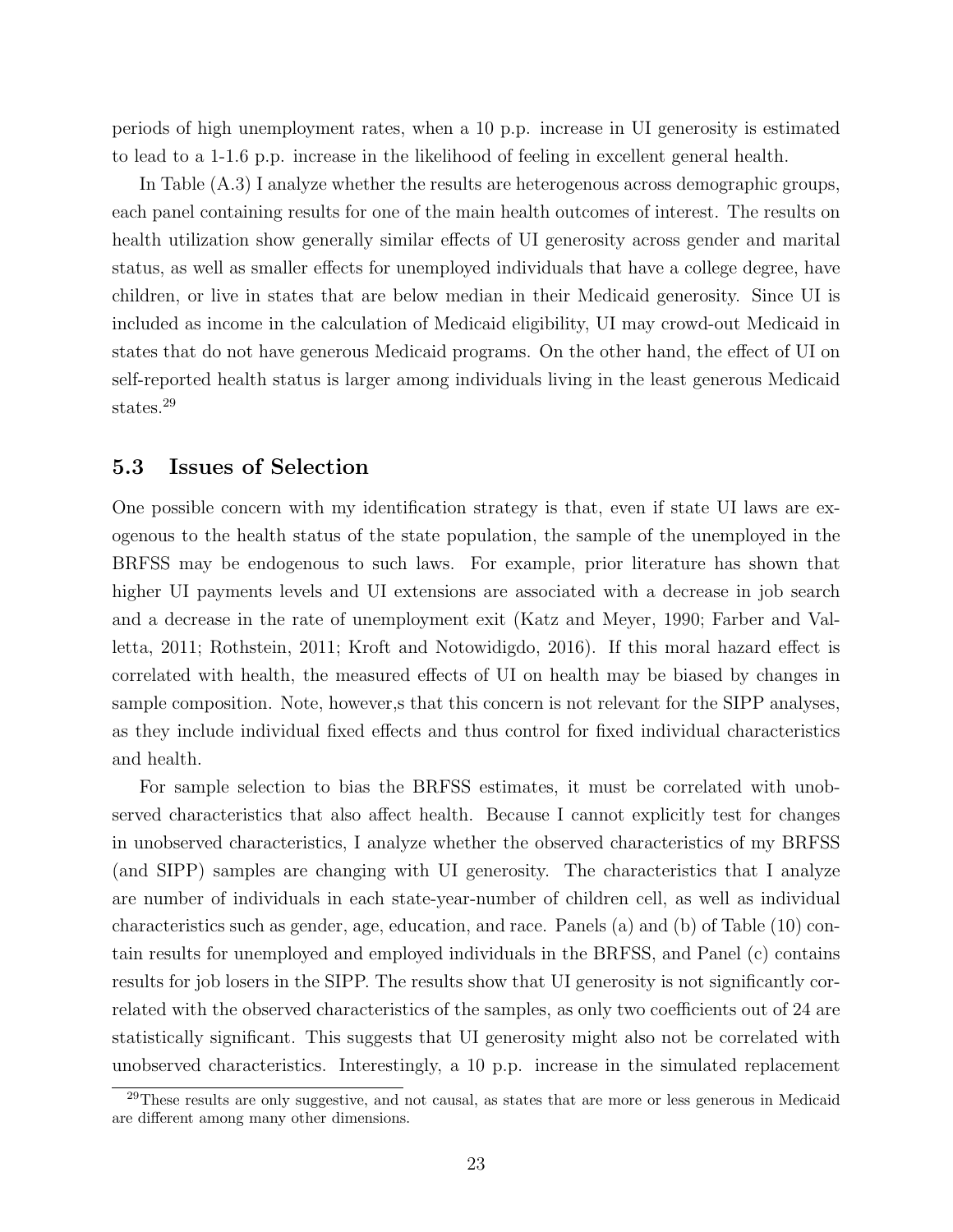rate is associated with a statistically significant 1.8 p.p. decrease in probability of being a female among the unemployed. This effect is not surprising, as males traditionally have higher UI participation rates, and therefore are more likely to respond to changes in UI.<sup>30</sup>

## 6 Conclusion

The depth of the Great Recession combined with the legislated expansions to the Unemployment Insurance (UI) program resulted in UI being the largest safety net program during this period. Despite the importance of this program as part of the U.S. safety net, little is known about its benefits and whether the program mitigates some of the negative effects of job loss. Given that job loss has been associated with decreased health and increased mortality, this paper analyzes whether UI leads to improved health among unemployed individuals. I expect these health effects to be driven by several mechanisms: increased income, reduced economic uncertainty and stress, and changes in time use.

To empirically estimate these effects, I use data from both the 1996–2008 panels of the Survey of Income and Program Participation (SIPP) and the 1993–2015 Behavioral Risk Factor Surveillance System (BRFSS). The empirical strategy exploits exogenous yearly variation in state UI laws that are primarily driven by changes in the nonlinearity of payments with respect to earnings. As a measure of UI generosity, I use a fixed, national sample from the SIPP to calculate state simulated average generosity, which depend only on the UI laws and not on the characteristics of the unemployed. The results show that higher UI generosity is associated with increased UI benefits, health insurance coverage and health utilization. These effects are stronger during recessions, when job uncertainly and its related stress are higher. Moreover, during recessions UI also leads to improved self-reported general health status. Lastly, these results are robust to a variety of specification checks conducted with both the BRFSS and the SIPP.

My findings suggests that UI plays an important role in mitigating some of the negative health effects of job loss. Such improvements in health utilization and self-reported health are important as they may lead to significant positive health externalities on the family and the neighborhood, as well as decreased financial externalities on hospitals and insurers who subsidize the emergency hospital visits of the uninsured. Moreover, the results suggest that the Baily-Chetty canonical model for optimal UI (Chetty, 2006), which ignores externalities, may underestimate the optimal level of UI benefits.

<sup>30</sup>In heterogeneity analyses, I analyzed the differential effects of UI by gender, and the results showed that the effects are similar across males and females.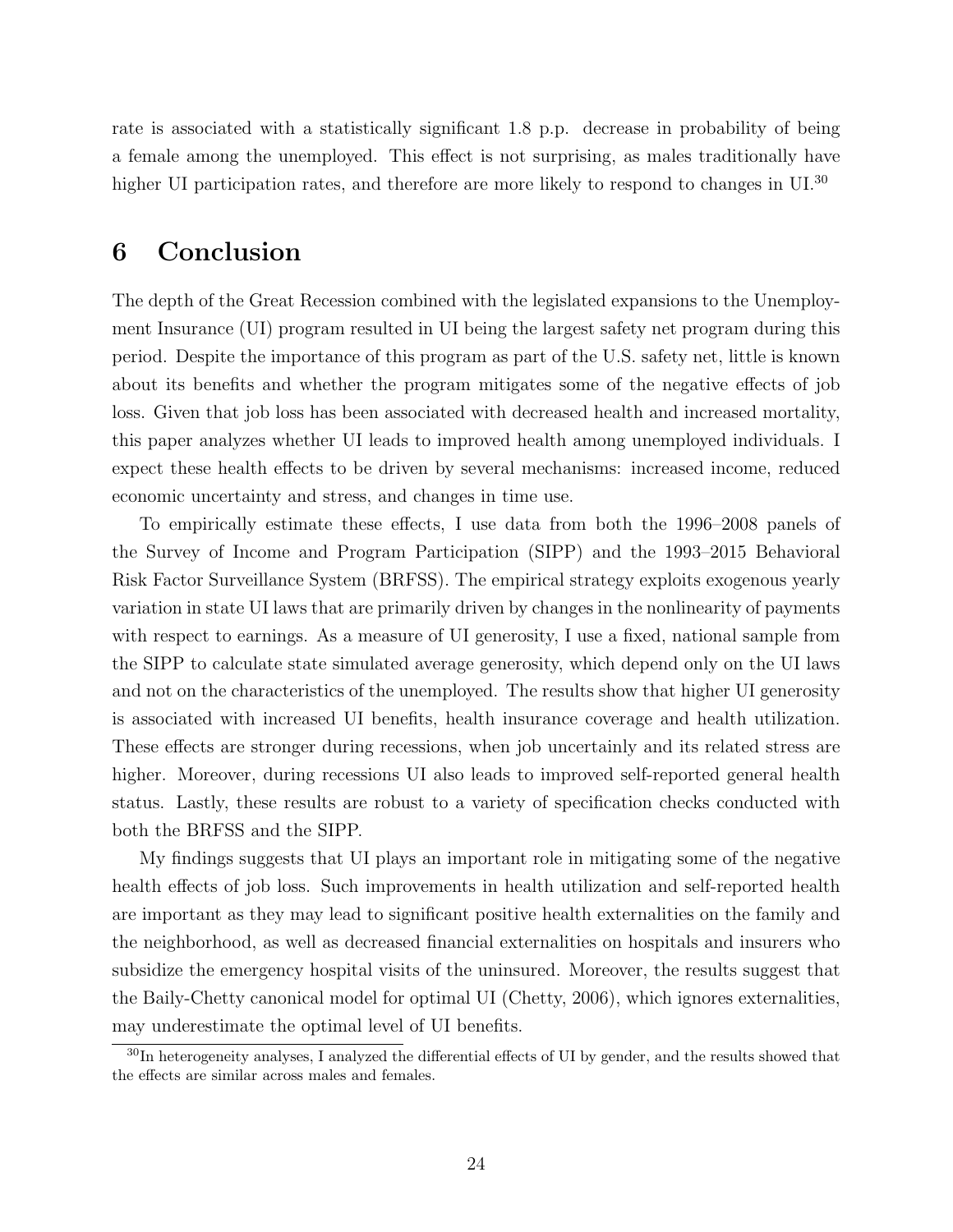# References

- Baicker, Katherine, Sarah L Taubman, Heidi L Allen, Mira Bernstein, Jonathan H Gruber, Joseph P Newhouse, Eric C Schneider, Bill J Wright, Alan M Zaslavsky, and Amy N Finkelstein. 2013. "The Oregon experiment? Effects of Medicaid on clinical outcomes." New England Journal of Medicine, 368(18): 1713–1722.
- Baily, Martin Neil. 1978. "Some aspects of optimal unemployment insurance." *Journal of* Public Economics, 10(3): 379–402.
- Banerjee, Abhijit, Esther Duflo, Gilles Postel-Vinay, and Tim Watts. 2010. "Long-run health impacts of income shocks: wine and phylloxera in nineteenth-century France." The Review of Economics and Statistics, 92(4): 714–728.
- Barr, Andrew, and Sarah Turner. 2015. "Out of work and into school: Labor market policies and college enrollment during the Great Recession." Journal of Public Economics, 124: 63– 73.
- Bitler, Marianne, and Hilary Hoynes. 2016. "The More Things Change, the More They Stay the Same? The Safety Net and Poverty in the Great Recession." Journal of Labor Economics, 34(S1): S403–S444.
- Bitler, Marianne P, and Hilary W Hoynes. 2010. "The State of the Social Safety Net in the Post–Welfare Reform Era." Brookings Papers on Economic Activity.
- Bitler, Marianne P, Jonah B Gelbach, and Hilary W Hoynes. 2005. "Welfare reform and health." *Journal of Human Resources*, 40(2): 309–334.
- Black, Sandra E, Paul J Devereux, and Kjell G Salvanes. 2015. "Losing heart? The effect of job displacement on health." ILR Review, 68(4): 833–861.
- Brown, David. 2010. "Maintaining Health Insurance Coverage for the Unemployed: the Role of Unemployment Insurance."
- Browning, Martin, and Eskil Heinesen. 2012. "Effect of job loss due to plant closure on mortality and hospitalization." *Journal of Health Economics*, 31(4): 599–616.
- Browning, Martin, and Thomas F Crossley. 2001. "Unemployment insurance Benefit Levels and Consumption Changes." Journal of Public Economics, 80(1): 1–23.
- Card, David, and Phillip B Levine. 2000. "Extended benefits and the duration of UI spells: evidence from the New Jersey extended benefit program." *Journal of Public economics*, 78(1): 107–138.
- Card, David, Raj Chetty, and Andrea Weber. 2007. "Cash-on-hand and Competing Models of Intertemporal Behavior: New Evidence from the Labor Market." The Quarterly Journal of Economics, 122(4): 1511–1560.
- Case, Anne. 2004. "Does money protect health status? Evidence from South African pensions." In *Perspectives on the Economics of Aging.* 287–312. University of Chicago Press.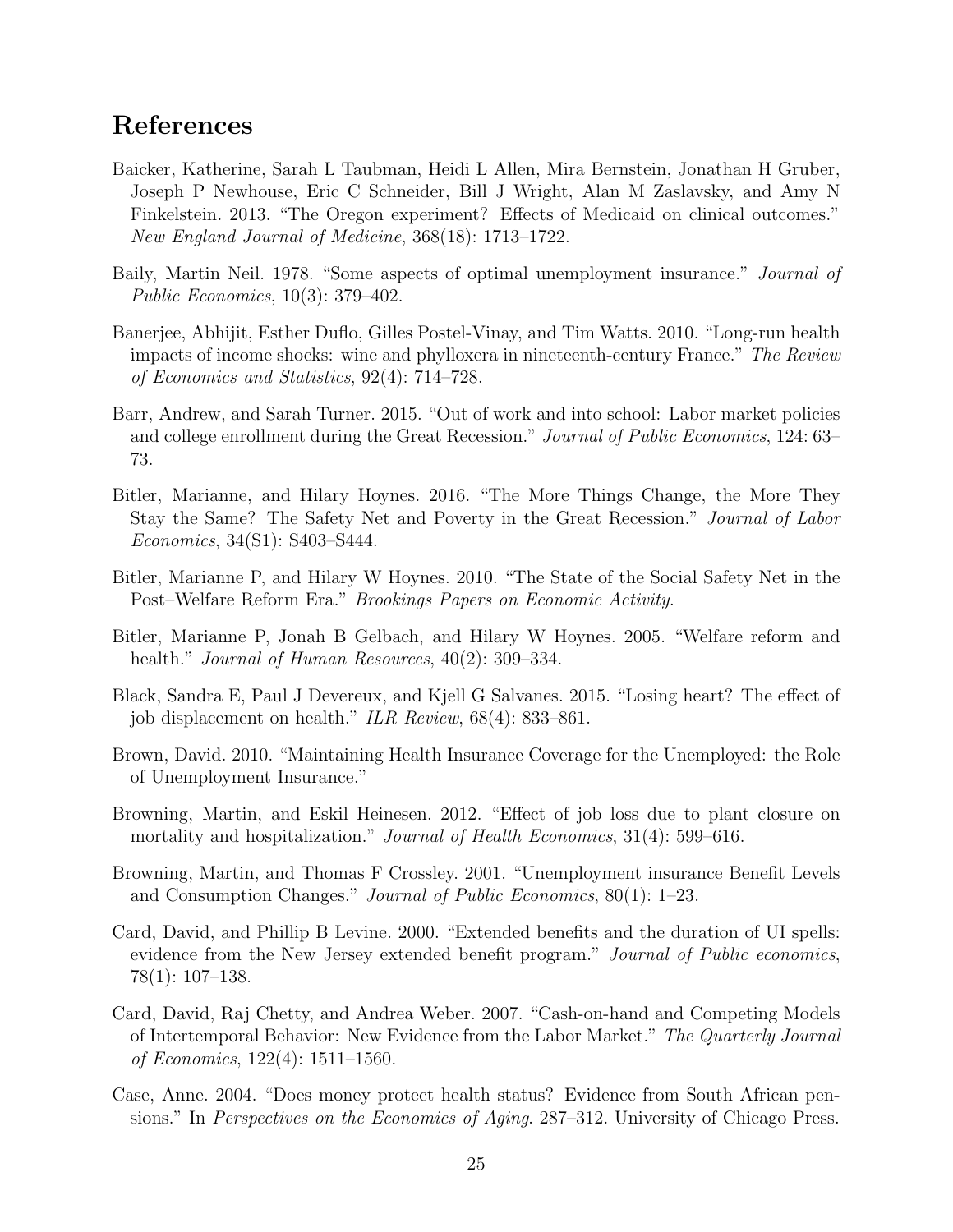- Charles, Kerwin Kofi, and Melvin Stephens. 2004. "Disability, job displacement and divorce." Journal of Labor Economics, 22(2): 489–522.
- Chetty, Raj. 2006. "A general formula for the optimal level of social insurance." Journal of Public Economics, 90(10): 1879–1901.
- Chetty, Raj. 2008. "Moral Hazard versus Liquidity and Optimal Unemployment Insurance." Journal of Political Economy, 116(2): 173–234.
- Classen, Timothy J, and Richard A Dunn. 2012. "The effect of job loss and unemployment duration on suicide risk in the United States: a new look using mass-layoffs and unemployment duration." Health Economics, 21(3): 338–350.
- Cohodes, Sarah R, Daniel S Grossman, Samuel A Kleiner, and Michael F Lovenheim. 2016. "The effect of child health insurance access on schooling: Evidence from public insurance expansions." Journal of Human Resources, 51(3): 727–759.
- Cotti, Chad, Richard Dunn, and Nathan Tefft. 2013. "The Dow is killing me: risky health behaviors and the stock market." Social Science Research Network, 25.
- Cullen, Julie Berry, and Jonathan Gruber. 2000. "Does Unemployment Insurance Crowd out Spousal Labor Supply?" Journal of Labor Economics, 18(3): 546–572.
- Currie, Janet, and Jonathan Gruber. 1996a. "Health Insurance Eligibility, Utilization of Medical Care, and Child Health." The Quarterly Journal of Economics, 111(2): 431–466.
- Currie, Janet, and Jonathan Gruber. 1996b. "Saving Babies: The Efficacy and Cost of Recent Changes in the Medicaid Eligibility of Pregnant Women." Journal of Political Economy, 1263–1296.
- Cylus, Jonathan, M Maria Glymour, and Mauricio Avendano. 2014. "Do generous unemployment benefit programs reduce suicide rates? A state fixed-effect analysis covering 1968–2008." American journal of epidemiology, kwu106.
- Cylus, Jonathan, M Maria Glymour, and Mauricio Avendano. 2015. "Health Effects of Unemployment Benefit Program Generosity." American journal of public health, 105(2): 317– 323.
- Davis, Steven J, and Till Von Wachter. 2011. "Recessions and the Costs of Job Loss." Brookings Papers on Economic Activity, 43(2 (Fall)): 1–72.
- Deb, Partha, William T Gallo, Padmaja Ayyagari, Jason M Fletcher, and Jody L Sindelar. 2011. "The effect of job loss on overweight and drinking." Journal of health economics, 30(2): 317–327.
- DeSalvo, Karen B, Nicole Bloser, Kristi Reynolds, Jiang He, and Paul Muntner. 2006. "Mortality Prediction with a Single General Self-Rated Health Question." Journal of general internal medicine, 21(3): 267–275.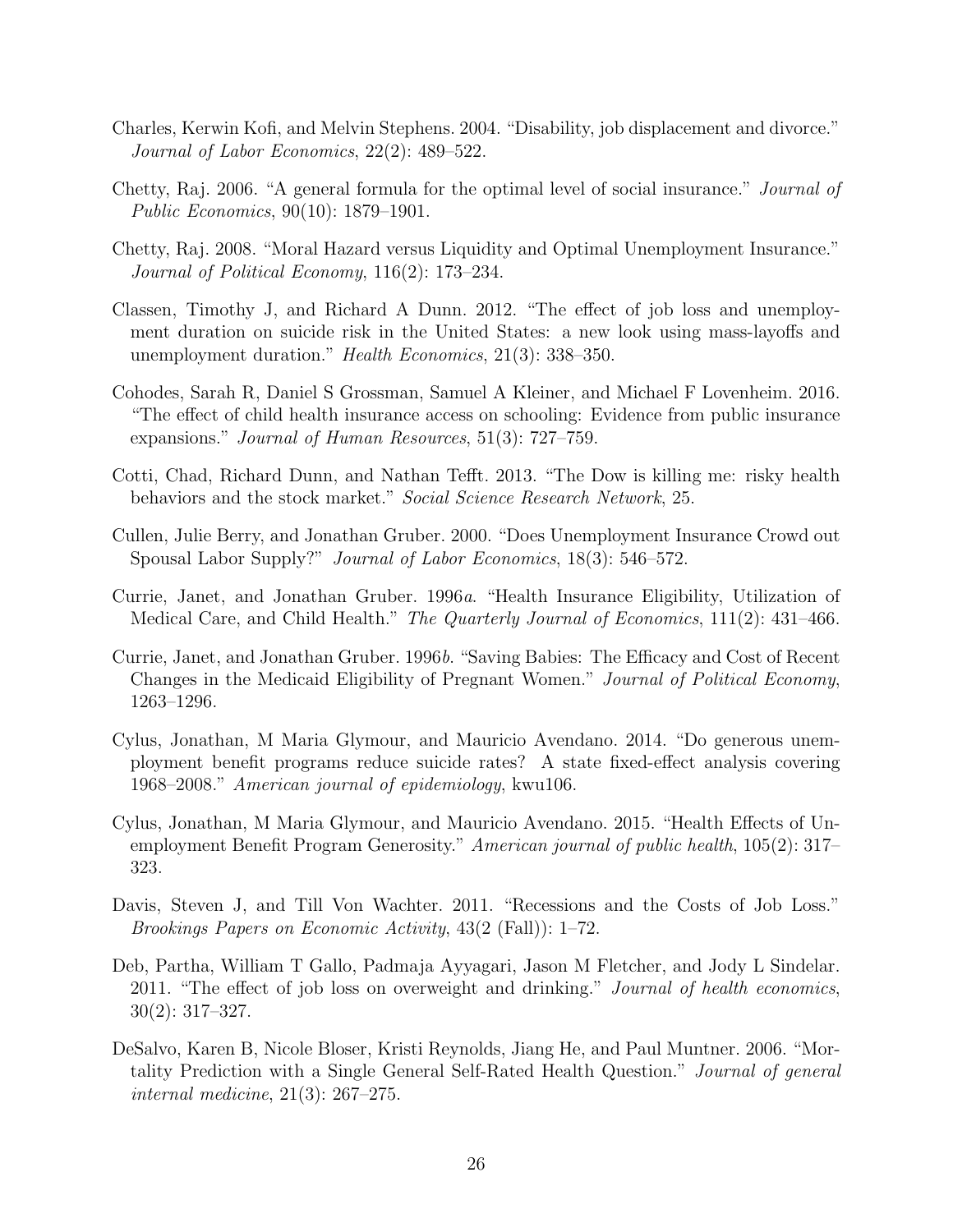- East, Chloe N, and Elira Kuka. 2015. "Reexamining the consumption smoothing benefits of Unemployment Insurance." Journal of Public Economics, 132: 32–50.
- Eliason, Marcus. 2012. "Lost jobs, broken marriages." Journal of Population Economics,  $25(4): 1365 - 1397.$
- Eliason, Marcus, and Donald Storrie. 2009. "Does job loss shorten life?" Journal of Human Resources, 44(2): 277–302.
- Engen, Eric M, and Jonathan Gruber. 2001. "Unemployment insurance and precautionary saving." *Journal of monetary Economics*, 47(3): 545–579.
- Evans, William N, and Craig Garthwaite. 2014. "Giving Mom a Break: The Impact of Higher EITC Payments on Maternal Health." American Economic Journal: Economic Policy, 6: 2258–290.
- Farber, Henry S, and Robert Valletta. 2011. "Extended Unemployment Insurance and Unemployment Duration in the Great Recession: The US Experience." manuscript June, 24.
- Feenberg, Daniel, and Elisabeth Coutts. 1993. "An introduction to the TAXSIM model." Journal of Policy Analysis and management, 12(1): 189–194.
- Finkelstein, Amy, Neale Mahoney, and Matthew J. Notowidigdo. 2017. "What Does (Formal) Health Insurance Do, and For Whom?" National Bureau of Economic Research Working Paper 23718.
- Finkelstein, Amy, Sarah Taubman, Bill Wright, Mira Bernstein, Jonathan Gruber, Joseph P Newhouse, Heidi Allen, Katherine Baicker, et al. 2012. "The Oregon Health Insurance Experiment: Evidence from the First Year<sup>\*</sup>." The Quarterly Journal of Economics, 127(3): 1057–1106.
- Garthwaite, Craig, Tal Gross, and Matthew J Notowidigdo. 2018. "Hospitals as insurers of last resort." American Economic Journal: Applied Economics, 10(1): 1–39.
- Gruber, Jonathan. 1997. "The Consumption Smoothing Benefits of Unemployment Insurance." The American Economic Review, 87(1): pp. 192–205.
- Gruber, Jonathan, and Brigitte C Madrian. 1997. "Employment separation and health insurance coverage." *Journal of Public Economics*, 66(3): 349–382.
- Hagedorn, Marcus, Fatih Karahan, Iourii Manovskii, and Kurt Mitman. 2013. "Unemployment Benefits and Unemployment in the Great Recession: The Role of Macro Effects." National Bureau of Economic Research Working Paper 19499.
- Hoynes, Hilary, Diane Whitmore Schanzenbach, and Douglas Almond. 2016. "Long-run impacts of childhood access to the safety net." The American Economic Review, 106(4): 903– 934.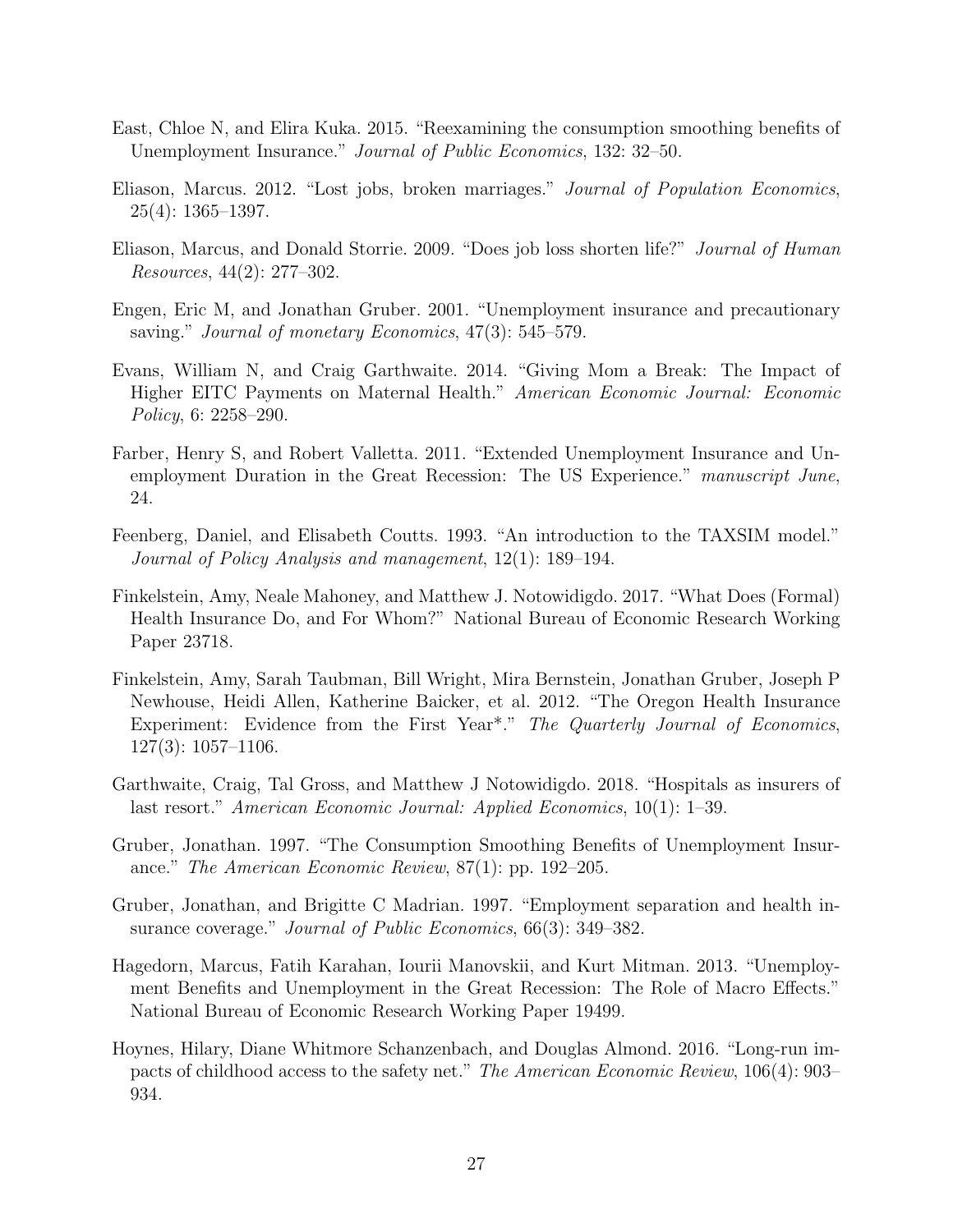- Hoynes, Hilary, Doug Miller, and David Simon. 2015. "Income, the earned income tax credit, and infant health." American Economic Journal: Economic Policy, 7(1): 172–211.
- Hoynes, Hilary, Marianne Page, and Ann Huff Stevens. 2011. "Can targeted transfers improve birth outcomes?: Evidence from the introduction of the WIC program." Journal of Public Economics, 95(7): 813–827.
- Hoynes, Hilary W, and Erzo FP Luttmer. 2011. "The insurance value of state tax-andtransfer programs." Journal of Public Economics, 95(11): 1466–1484.
- Hsu, Joanne W, David A Matsa, and Brian T Melzer. 2018. "Unemployment insurance as a housing market stabilizer." American Economic Review, 108(1): 49–81.
- Idler, Ellen L, and Yael Benyamini. 1997. "Self-rated health and mortality: a review of twenty-seven community studies." Journal of health and social behavior, 21–37.
- Jacobson, Louis S, Robert J LaLonde, and Daniel G Sullivan. 1993. "Earnings Losses of Displaced Workers." The American Economic Review, 685–709.
- Katz, Lawrence F, and Bruce D Meyer. 1990. "The Impact of the Potential Duration of Unemployment Benefits on the Duration of Unemployment." Journal of Public Economics,  $41(1): 45-72.$
- KFF. 2004. "Update on Individual Health Insurance." Kaiser Family Foundation/eHealthInsurance 7133-02.
- KFF. 2010. "Survey of People Who Purchase Their Own Insurance." Kaiser Family Foundation 8077-R.
- Kroft, Kory, and Matthew J Notowidigdo. 2016. "Should unemployment insurance vary with the unemployment rate? Theory and evidence." The Review of Economic Studies, 83(3): 1092–1124.
- Kuhn, Andreas, Rafael Lalive, and Josef Zweimüller. 2009. "The public health costs of job loss." Journal of Health Economics, 28(6): 1099–1115.
- Lalive, Rafael, Camille Landais, and Josef Zweimüller. 2015. "Market externalities of large unemployment insurance extension programs." The American Economic Review, 105(12): 3564–3596.
- Lalive, Rafael, Jan Van Ours, and Josef Zweimüller. 2006. "How Changes in Financial Incentives Affect the Duration of Unemployment." The Review of Economic Studies, 73(4): 1009–1038.
- LaLumia, Sara. 2013. "The EITC, Tax Refunds, and Unemployment Spells." American Economic Journal: Economic Policy, 5(2): 188–221.
- Landais, Camille, Pascal Michaillat, and Emmanuel Saez. 2010. "Optimal Unemployment Insurance Over the Business Cycle." National Bureau of Economic Research.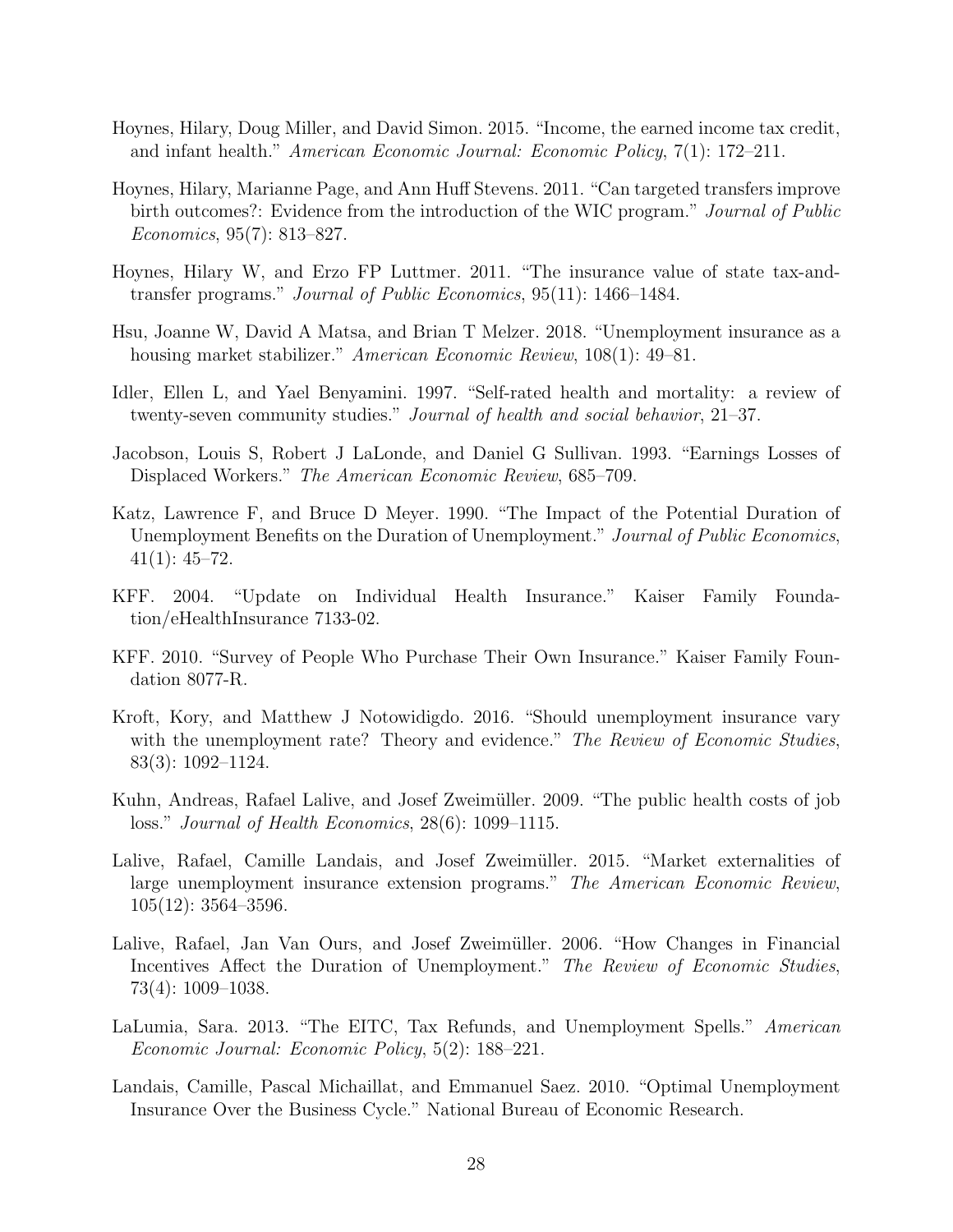- Lindahl, Mikael. 2005. "Estimating the effect of income on health and mortality using lottery prizes as an exogenous source of variation in income." Journal of Human Resources,  $40(1)$ : 144–168.
- Lindo, Jason M. 2010. "Are children really inferior goods? Evidence from displacementdriven income shocks." Journal of Human Resources, 45(2): 301–327.
- Lindo, Jason M. 2011. "Parental job loss and infant health." Journal of Health Economics,  $30(5): 869 - 879.$
- Marcus, Jan. 2013. "The effect of unemployment on the mental health of spouses–Evidence from plant closures in Germany." Journal of health economics, 32(3): 546–558.
- Meer, Jonathan, Douglas L Miller, and Harvey S Rosen. 2003. "Exploring the health–wealth nexus." Journal of health economics, 22(5): 713–730.
- Meyer, Bruce D. 1990. "Unemployment Insurance and Unemployment Spells." Econometrica, 58(4): 757–782.
- Moffitt, Robert A., and Mark Wilhelm. 1998. "Taxation and the Labor Supply: Decisions of the Affluent." National Bureau of Economic Research Working Paper 6621.
- Nekoei, Arash, and Andrea Weber. 2017. "Does Extending Unemployment Benefits Improve Job Quality?" The American Economic Review, 107(2): 527–561.
- Oreopoulos, Philip, Marianne Page, and Ann Huff Stevens. 2008. "The intergenerational effects of worker displacement." Journal of Labor Economics, 26(3): 455–000.
- Rege, Mari, Kjetil Telle, and Mark Votruba. 2011. "Parental job loss and children's school performance." The Review of Economic Studies, 78(4): 1462–1489.
- Rothstein, Jesse. 2011. "Unemployment Insurance and Job Search in the Great Recession." Brookings Papers on Economic Activity: Fall 2011, 143.
- Ruhm, Christopher. 2000. "Are Recessions Good For Your Health?" The Quarterly Journal of Economics, 115(2): 617–650.
- Schaller, Jessamyn, and Ann Huff Stevens. 2015. "Short-run effects of job loss on health conditions, health insurance, and health care utilization." Journal of health economics, 43: 190–203.
- Schmieder, Johannes F, Till Von Wachter, and Stefan Bender. 2012. "The Effects of Extended Unemployment Insurance over the Business Cycle: Evidence from Regression Discontinuity Estimates over 20 Years." The Quarterly Journal of Economics, 127(2): 701–752.
- Smith, Daniel L, and Jeffrey B Wenger. 2013. "State unemployment insurance trust solvency and benefit generosity." Journal of Policy Analysis and Management, 32(3): 536–553.
- Snyder, Stephen E, and William N Evans. 2006. "The effect of income on mortality: evidence from the social security notch." The Review of Economics and Statistics, 88(3): 482-495.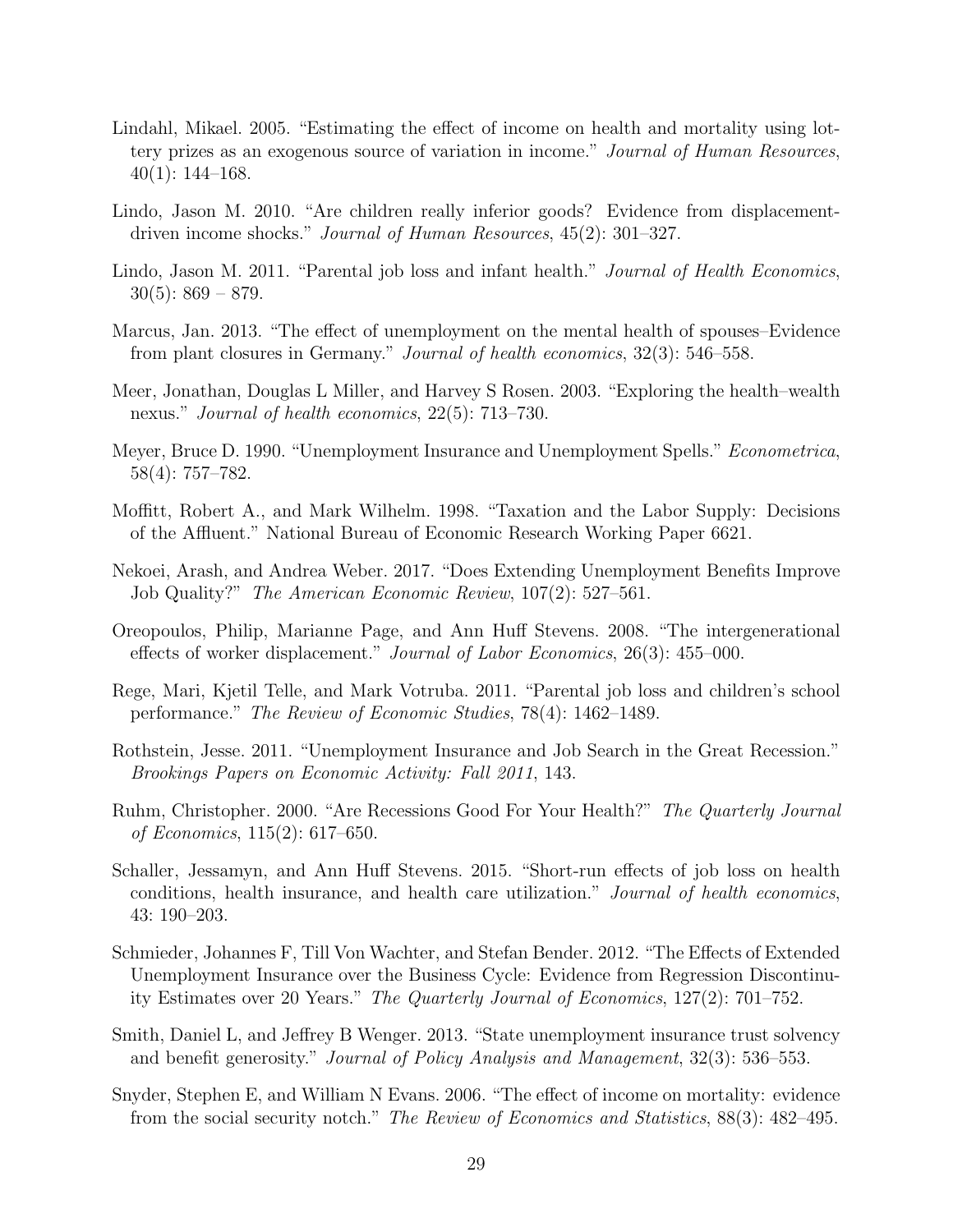- Stephens, Melvin. 2002. "Worker Displacement and the Added Worker Effect." Journal of Labor Economics, 20(3): 504–537.
- Stevens, Ann Huff. 1997. "Persistent Effects of Job Displacement: The Importance of Multiple Job Losses." Journal of Labor Economics, 165–188.
- Stevens, Ann Huff, and Jessamyn Schaller. 2011. "Short-run effects of parental job loss on children's academic achievement." Economics of Education Review, 30(2): 289–299.
- Sullivan, Daniel, and Till Von Wachter. 2009. "Job displacement and mortality: An analysis using administrative data." The Quarterly Journal of Economics, 124(3): 1265–1306.
- Yakusheva, Olga, Kandice A Kapinos, and Daniel Eisenberg. 2014. "Estimating Heterogeneous and Hierarchical Peer Effects on Body Weight Using Roommate Assignments as a Natural Experiment." Journal of Human Resources, 49(1): 234–261.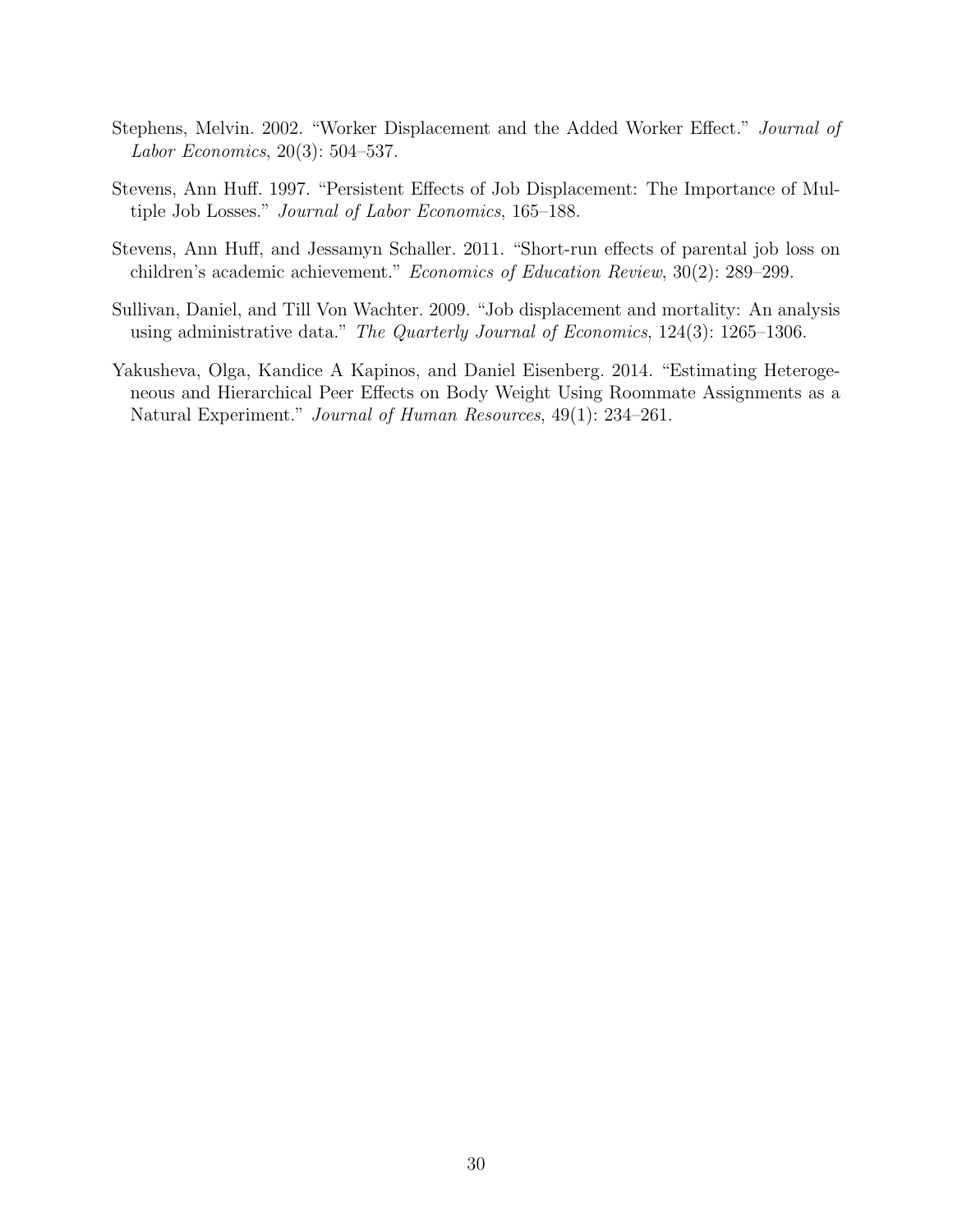



(a) Simulated Replacement Rates in 1993

(b) Change in Simulated Replacement Rates - 1993–2015



Notes: Data are from the 1996–2008 panels of the Survey of Income and Program Participation (SIPP). The sample includes all individuals that experience an involuntary job loss, observed in the month of job loss, who do not have missing demographics and who are ages 18-60. I then run this simulated sample through the UI generosity calculator, and then collapse the sample to have an average simulated replacement rate for each state and year.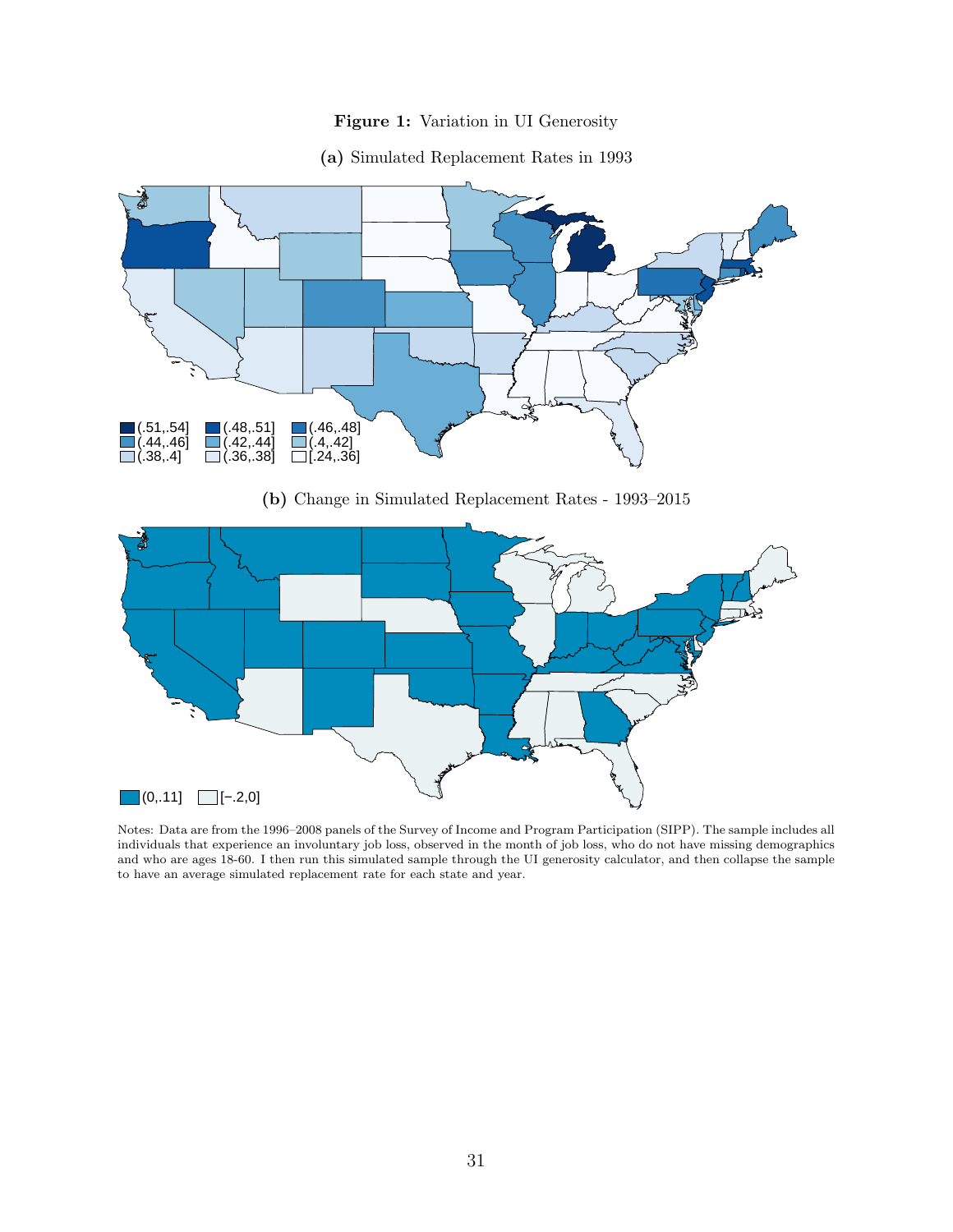

Figure 2: UI Generosity and Change in UI Benefits and Insurance Upon Job Loss

Notes: Data are from the 1996–2008 panels of the Survey of Income and Program Participation (SIPP). The sample includes all individuals that experience an involuntary job loss, observed in the month of job loss, who do not have missing demographics and who are ages 18-60. For each of these individuals, I calculate the change in UI benefits and insurance coverage between the 24 months after and the 12 months prior to job loss. I then estimate the relationship between this change and the simulated replacement rate the individual is eligible for. Last, I collapse the data into 20 equivalent bins, and I plot both these binned data and the estimated relationship (dashed line).

400 100 200 300 400<br>100 100 200 **OMT** KS .<br>2.<br>-300 NM WI RI o<sub>M</sub> **o**CO AL  $0<sub>C</sub>$  $_{\text{oCT}}$ OK. CT o<sub>C</sub>A MO  $\circ$ FL OAZ OURVAS MY OMO **SCA** AZ IN NV WA **BAY AVOORS** NY 200 UM MT KY. KY MS. MD MN NJ NE OH PA **PUA RING** NJ NC IL AK VA MO CO  $T_{\text{6D}}$  oth ا۱۱ OK NH MI O<sup>1</sup>ODC OTN<sub>ove</sub>MN DC MS **NY<sub>N</sub>** va ova' MA TX - PH<sub>AI2</sub> OPIAN GA 100 bЮ OH WI ID FL, SG A −.4 −.2 NC AR<br>oksold ₩A, MD UT IN OR Estimated  $β = 0.413$  (0.289) DE MI AL oNH LA AZ  $\circ$ HI o<sub>NM</sub> o AF Estimated  $β = 836.5$  (187.8) −100 oW **OAK** NE −.1 −.05 0 .05 .1 −.1 −.05 0 .05 .1 Change in Replacement Rate Change in Replacement

Figure 3: 1996–2013 Differences in UI Generosity and Change in UI Benefits and Insurance Upon Job Loss





Notes: Data are from the 1996–2008 panels of the Survey of Income and Program Participation (SIPP). The sample includes all individuals that experience an involuntary job loss, observed in the month of job loss, who do not have missing demographics and who are ages 18-60. For each of these individuals, I calculate the change in UI benefits and insurance coverage between the 24 months after and the 12 months prior to job loss, as well as the simulated replacement rate the individual is eligible for. I then collapse the data at the state-year level, and for each state I calculate the 1996-2013 differences in UI generosity and change in UI and insurance upon job loss, plotted in the figures.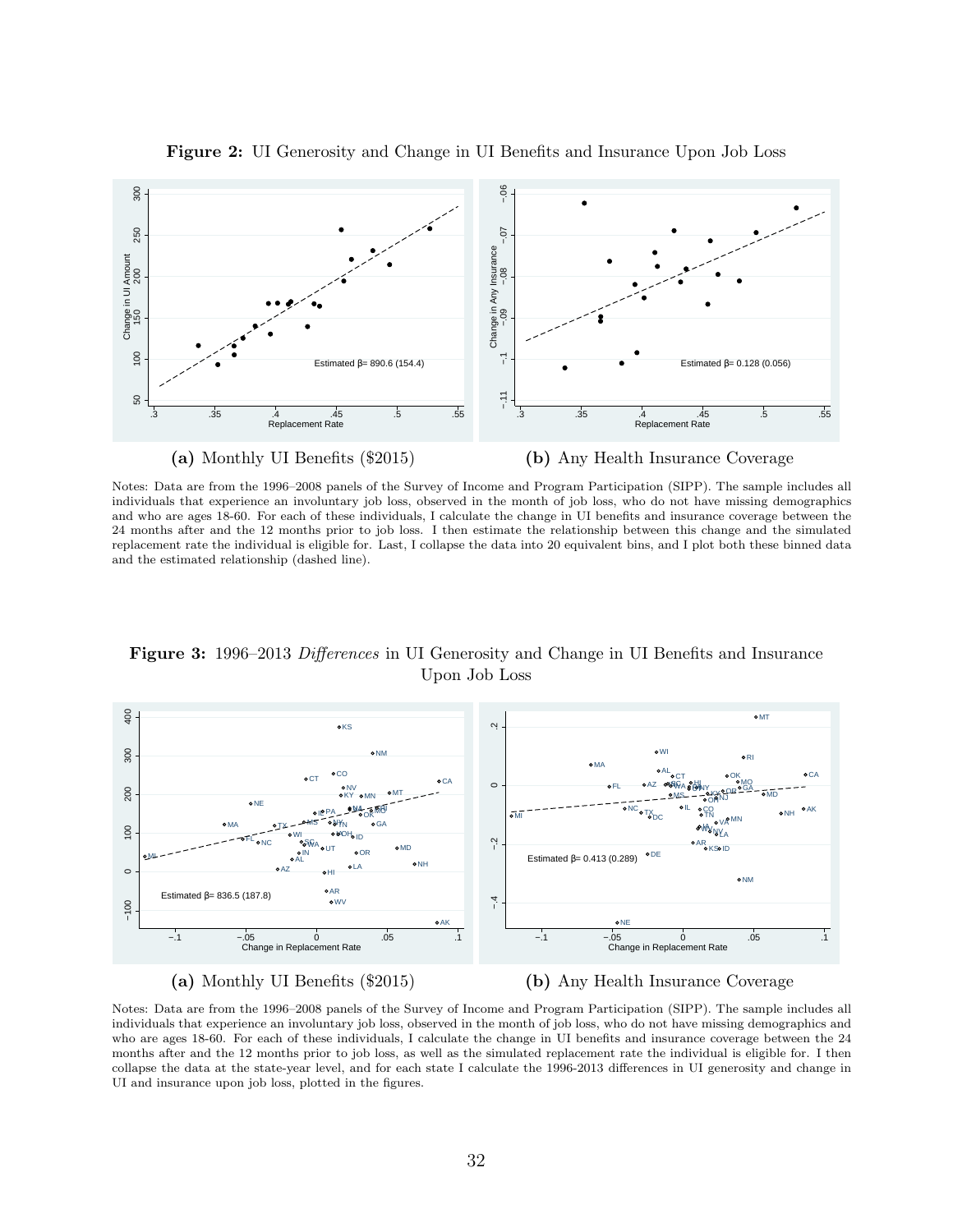

Figure 4: Effect of UI Generosity on Monthly UI Benefits (\$2015) - "First Stage" – SIPP

Notes: Data are from the 1996–2008 panels of the Survey of Income and Program Participation (SIPP). The sample includes all individuals that experience an involuntary job loss, 12 months prior to 24 months after the start of the spell, who do not have missing demographics and who are ages 18-60. The figures display coefficients and confidence intervals for the interactions between UI replacement rates and months relative to job loss. The regression includes individual fixed effects, flexible demographic controls, and cubic polynomials for the state unemployment rate and the state average annual wage. Moreover, the results include year-by-job loss, number of children-by-job loss, and state-by-job loss fixed effects, as well as state-specific linear time trends, and are weighted using the SIPP provided sample weights. Standard errors are clustered by state and shown in parentheses.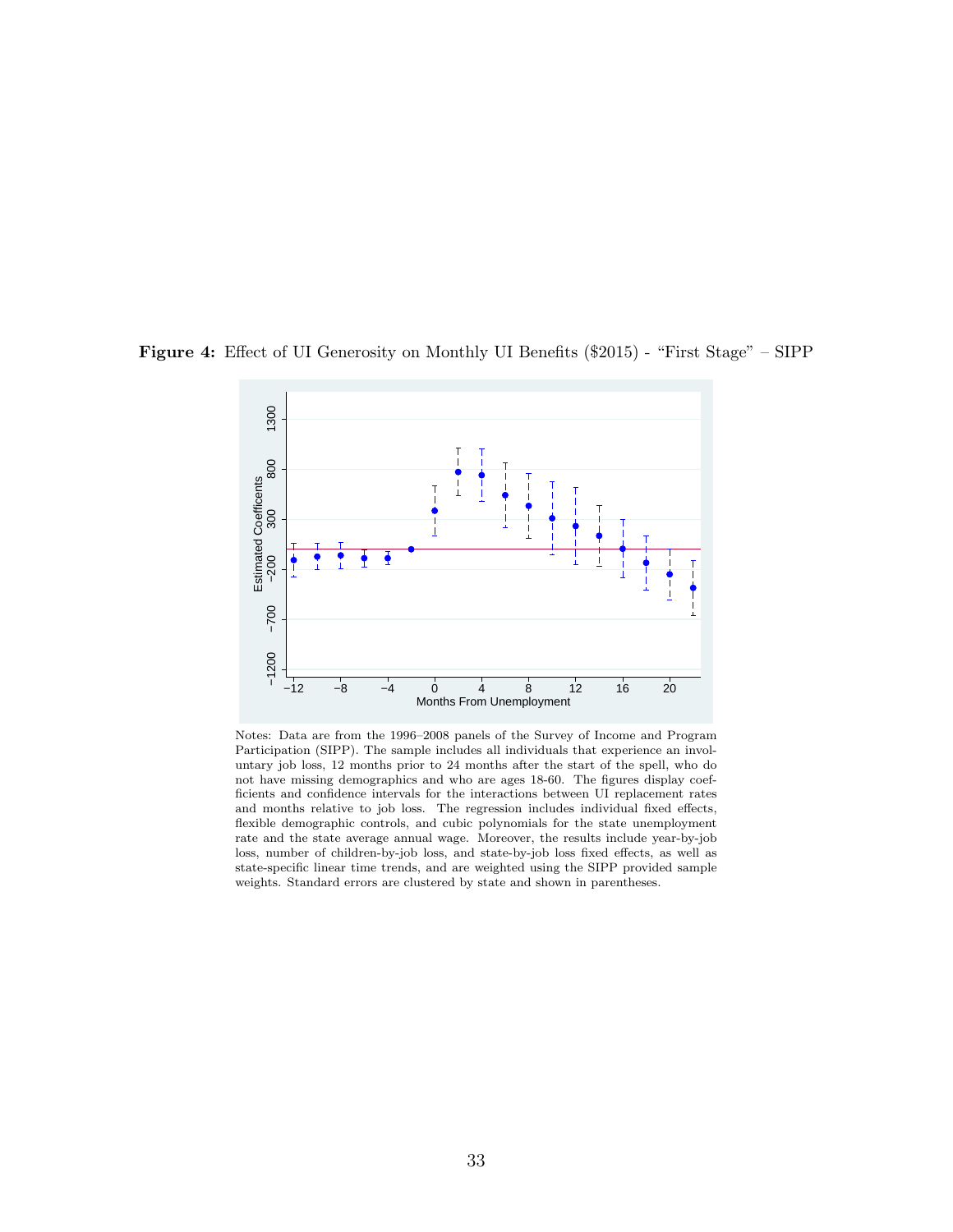

Figure 5: Effect of UI Generosity on Health Insurance Coverage – SIPP

Notes: Data are from the 1996–2008 panels of the Survey of Income and Program Participation (SIPP). The sample includes all individuals that experience an involuntary job loss, 12 months prior to 24 months after the start of the spell, who do not have missing demographics and who are ages 18-60. The figures display coefficients and confidence intervals for the interactions between UI replacement rates and months relative to job loss. All regressions include individual fixed effects, flexible demographic controls, and cubic polynomials for the state unemployment rate and the state average annual wage. Moreover, the results include year-by-job loss, number of children-by-job loss, and state-by-job loss fixed effects, as well as state-specific linear time trends, and are weighted using the SIPP provided sample weights. Standard errors are clustered by state and shown in parentheses.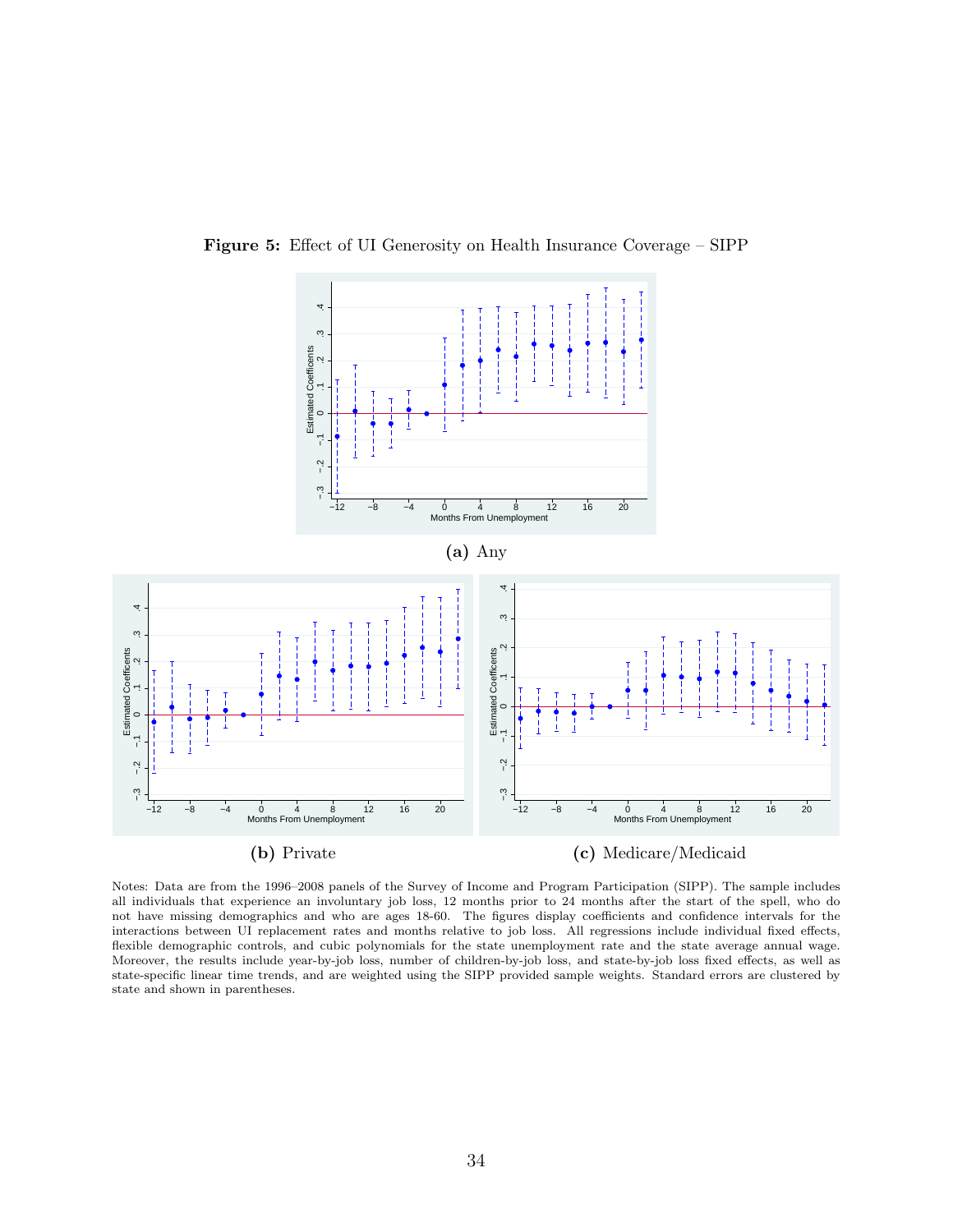|                                        |         | SIPP 1996-2013: Samples | BRFSS 1993-2015: Sample |                       |
|----------------------------------------|---------|-------------------------|-------------------------|-----------------------|
|                                        | Main    | Calculator              | Unemployed              | Employed              |
| A: Demographics                        |         |                         |                         |                       |
| Age                                    | 36.76   | 37.14                   | 34.71                   | 38.75                 |
|                                        | (11.67) | (11.69)                 | (12.21)                 | (11.28)               |
| Female                                 | 0.423   | 0.411                   | 0.461                   | 0.462                 |
|                                        | (0.494) | (0.492)                 | (0.498)                 | (0.499)               |
| Black                                  | 0.145   | 0.131                   | 0.180                   | 0.108                 |
|                                        | (0.352) | (0.337)                 | (0.384)                 | (0.311)               |
| College                                | 0.175   | 0.177                   | 0.181                   | 0.353                 |
|                                        | (0.380) | (0.382)                 | (0.385)                 | (0.478)               |
| Married                                | 0.467   | 0.478                   | 0.360                   | 0.598                 |
|                                        | (0.499) | (0.500)                 | (0.480)                 | (0.490)               |
| N. Children                            | 0.875   | 0.850                   | 0.966                   | 0.953                 |
|                                        | (1.128) | (1.115)                 | (1.175)                 | (1.127)               |
| Annual Wage Prior To Job Loss (\$2015) |         | 32356.9                 |                         |                       |
|                                        |         | (33230.3)               |                         |                       |
| <b>B</b> : Outcomes                    |         |                         |                         |                       |
| Monthly UI Benefits (\$2015)           | 145.4   |                         |                         |                       |
|                                        | (551.9) |                         |                         |                       |
| Health Insurance Coverage              | 0.634   |                         | 0.636                   | 0.917                 |
|                                        | (0.482) |                         | (0.481)                 | (0.276)               |
| Private Health Insurance               | 0.544   |                         |                         |                       |
|                                        | (0.498) |                         |                         |                       |
| Medicare/Medicaid                      | 0.101   |                         |                         |                       |
|                                        | (0.302) |                         |                         |                       |
| Checkup Last Year                      |         |                         | 0.647                   | 0.731                 |
|                                        |         |                         | (0.478)                 | (0.443)               |
| Can Afford Doctor                      |         |                         | 0.649                   | 0.877                 |
|                                        |         |                         | (0.477)                 | (0.328)               |
| Breast Exam Last Year                  |         |                         | 0.633                   | 0.742                 |
|                                        |         |                         | (0.482)                 | (0.438)               |
| Good Health Status                     |         |                         | 0.856                   | 0.944                 |
|                                        |         |                         | (0.351)                 | (0.229)               |
| Physically Healthy                     |         |                         | 0.58                    | 0.662                 |
|                                        |         |                         | (0.494)                 | (0.473)               |
| Mentally Healthy                       |         |                         | 0.415                   | 0.556                 |
|                                        |         |                         | (0.493)                 | (0.497)               |
| High BMI                               |         |                         | 0.548                   | 0.498                 |
|                                        |         |                         | (0.498)                 | (0.500)               |
| Any Exercise                           |         |                         | $0.782\,$               | 0.836                 |
|                                        |         |                         | (0.413)                 | (0.371)               |
| Smoking Daily                          |         |                         | 0.273                   | 0.145                 |
|                                        |         |                         | (0.445)                 | (0.352)               |
| % Days Drinking                        |         |                         | 0.209                   | 0.214                 |
|                                        |         |                         | (0.235)                 | (0.232)               |
| % Days Binge Drinking                  |         |                         | 0.0375                  | 0.0240                |
| Observations                           | 444,451 | 14,238                  | (0.105)<br>144,993      | (0.0761)<br>2,678,294 |
|                                        |         |                         |                         |                       |

Table 1: Sample Summary Statistics – BRFSS and SIPP

Notes: Data are from the 1996–2008 panels of the Survey of Income and Program Participation (SIPP) and the 1993–2015 Behavioral Risk Factor Surveillance System (BRFSS). The first column contains SIPP individuals that experience an involuntary job loss, observed monthly over a period of 12 months prior to 24 months after such loss. The second column contains SIPP individuals that experience an involuntary job loss, observed in the month of job loss. The third and fourth columns show statistics for the BRFFS samples of individuals who have been unemployed for less than a year and those who are currently working for wages, respectively. For all samples I exclude individuals with missing demographics and those older than 60. All statistics are weighted using the sample weights provided in the two datasets.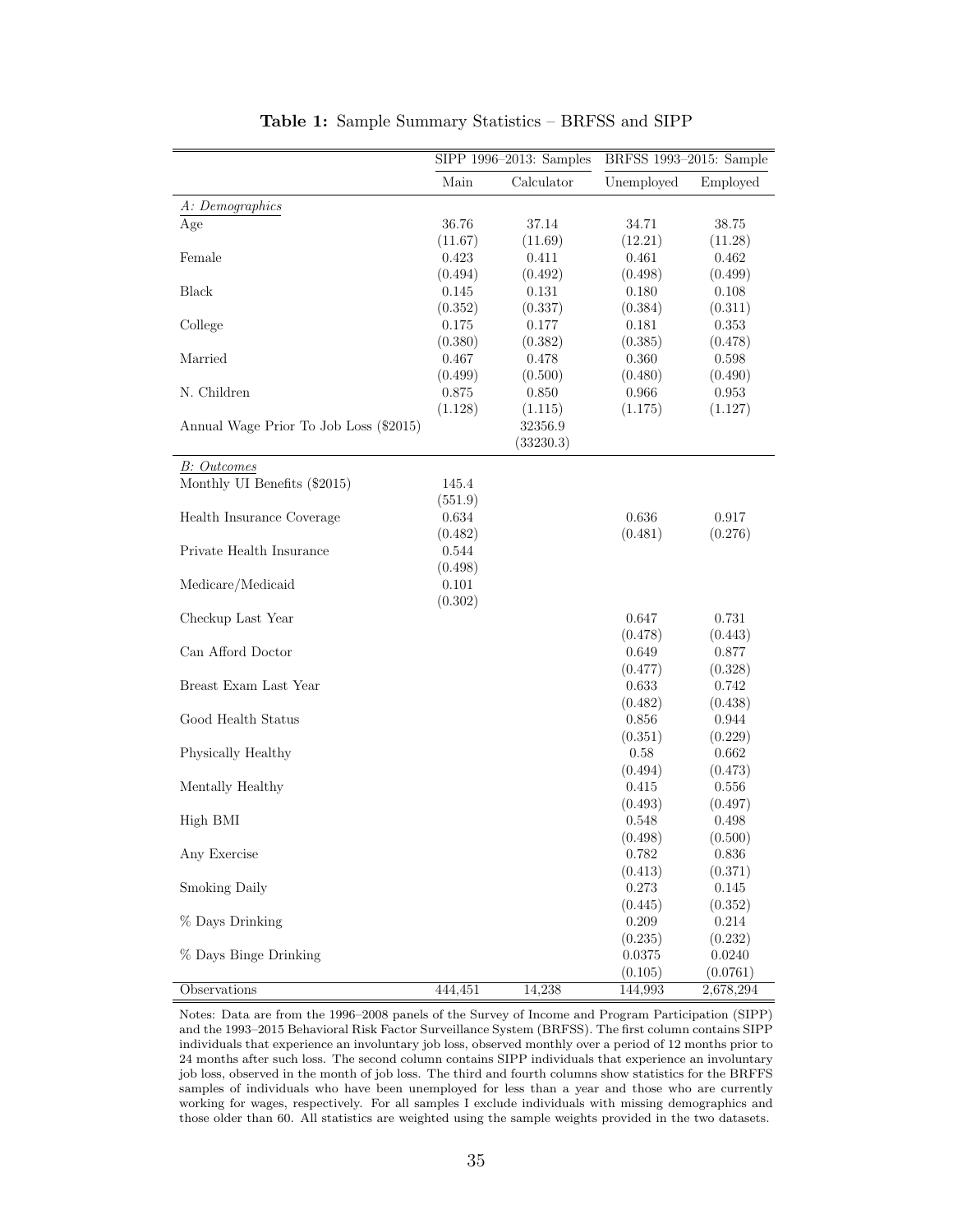|                                     | (1)      | $\left( 2\right)$ | (3)     | (4)       | (5)     | (6)      | $\left( 7\right)$ |
|-------------------------------------|----------|-------------------|---------|-----------|---------|----------|-------------------|
| Unemployment Rate $(\%)$            | $-0.102$ | $-1.839$          |         |           |         |          | $-1.904*$         |
|                                     | (0.161)  | (1.220)           |         |           |         |          | (1.051)           |
| Unemployment Rate <sup>2</sup>      |          | 0.221             |         |           |         |          | $0.237*$          |
|                                     |          | (0.143)           |         |           |         |          | (0.121)           |
| Unemployment Rate <sup>3</sup>      |          | $-0.009$          |         |           |         |          | $-0.009*$         |
|                                     |          | (0.006)           |         |           |         |          | (0.005)           |
| Average Weekly Wage (\$2015, 1000s) |          |                   | 1.761   | 36.641    |         |          | 67.535            |
|                                     |          |                   | (3.592) | (78.511)  |         |          | (79.573)          |
| Average Weekly Wage <sup>2</sup>    |          |                   |         | $-19.027$ |         |          | $-54.077$         |
|                                     |          |                   |         | (85.749)  |         |          | (87.080)          |
| Average Weekly Wage <sup>3</sup>    |          |                   |         | 0.042     |         |          | 12.559            |
|                                     |          |                   |         | (30.262)  |         |          | (30.911)          |
| Employment Rate $(\%)$              |          |                   |         |           | 0.220   | $-7.809$ | $-14.956$         |
|                                     |          |                   |         |           | (0.169) | (9.805)  | (10.470)          |
| Employment Rate <sup>2</sup>        |          |                   |         |           |         | 0.163    | 0.321             |
|                                     |          |                   |         |           |         | (0.211)  | (0.224)           |
| Employment Rate <sup>3</sup>        |          |                   |         |           |         | $-0.001$ | $-0.002$          |
|                                     |          |                   |         |           |         | (0.002)  | (0.002)           |
| Mean R-rate                         | 41.08    | 41.08             | 41.08   | 41.08     | 41.08   | 41.08    | 41.08             |
| R-squared                           | 0.926    | 0.927             | 0.926   | 0.927     | 0.926   | 0.926    | 0.928             |
| Observations                        | 1173     | 1173              | 1173    | 1173      | 1173    | 1173     | 1173              |

Table 2: Effect of State Economics Conditions on UI Generosity

Notes: UI replacement rates are calculated using the 1996–2008 panels of the Survey of Income and Program Participation (SIPP). The state unemployment rate and employment level comes from the BLS, the state population is from SEER, average weekly wages are calculated with the CPS, and net reserves are from ETA. All regressions include state and year fixed effects, as well as state-specific linear time trends. All statistics are weighted using state population. Standard errors are clustered by state and shown in parentheses.  $* p<0.10$ , \*\*  $p<0.05$ , \*\*\*  $p<0.01$ .

|                                      | Min Wage    | State EITC  | Max AFDC    | Medicaid Thresh | Welfare Reform | Max UI      |
|--------------------------------------|-------------|-------------|-------------|-----------------|----------------|-------------|
| A: State Program Parameters          |             |             |             |                 |                |             |
| State R-rate                         | 0.008       | 0.012       | $5.503**$   | 2.947           | 0.382          | $10.895***$ |
|                                      | (0.017)     | (0.085)     | (2.305)     | (4.250)         | (0.403)        | (3.311)     |
| Mean Y                               | 0.07        | 0.05        | 6.22        | 2.25            | 0.75           | 4.43        |
| Mean R-rate                          | 0.41        | 0.41        | 0.41        | 0.41            | 0.41           | 0.41        |
| Observations                         | 1173        | 1173        | 1173        | 1122            | 1173           | 1173        |
|                                      | <b>SNAP</b> | <b>EITC</b> | <b>ADFC</b> | Medicaid        | SS             | UI          |
| B: State Program Spending/Population |             |             |             |                 |                |             |
| State R-rate                         | $-11.503$   | $-8.725***$ | 3.138       | $-46.779$       | 21.587         | $31.086**$  |
|                                      | (12.012)    | (2.395)     | (4.180)     | (63.535)        | (35.815)       | (13.487)    |
| Mean Y                               | 14.778      | 16.493      | 8.565       | 118.159         | 231.494        | 13.316      |
| Mean R-rate                          | 0.41        | 0.41        | 0.41        | 0.41            | 0.41           | 0.41        |
| Observations                         | 1173        | 1173        | 1173        | 1173            | 1173           | 1173        |

Table 3: Effect of UI Generosity on Safety Net Programs

Notes: UI replacement rates are calculated using the 1996–2008 panels of the Survey of Income and Program Participation (SIPP). State EITC generosity is from the Tax Policy Center, data on welfare reform come from Bitler and Hoynes (2010), and state Medicaid/SCHIP income eligibility thresholds, minimum wages, AFDC/TANF generosity, and gross state product (GSP) come from the University of Kentucky Center for Poverty Research. State spending on SNAP, EITC, AFDC/TANF, Medicaid, and SSDI comes from the Bureau of Economic Analysis Regional Economic Accounts, and UI spending comes from ETA. All regressions include flexible controls for state economic conditions, as well as year and state fixed effects and state-specific linear time trends. All statistics are weighted using state population, obtained from SEER. Standard errors are clustered by state and shown in parentheses. \*  $p<0.10$ , \*\*  $p<0.05$ , \*\*\*  $p<0.01$ .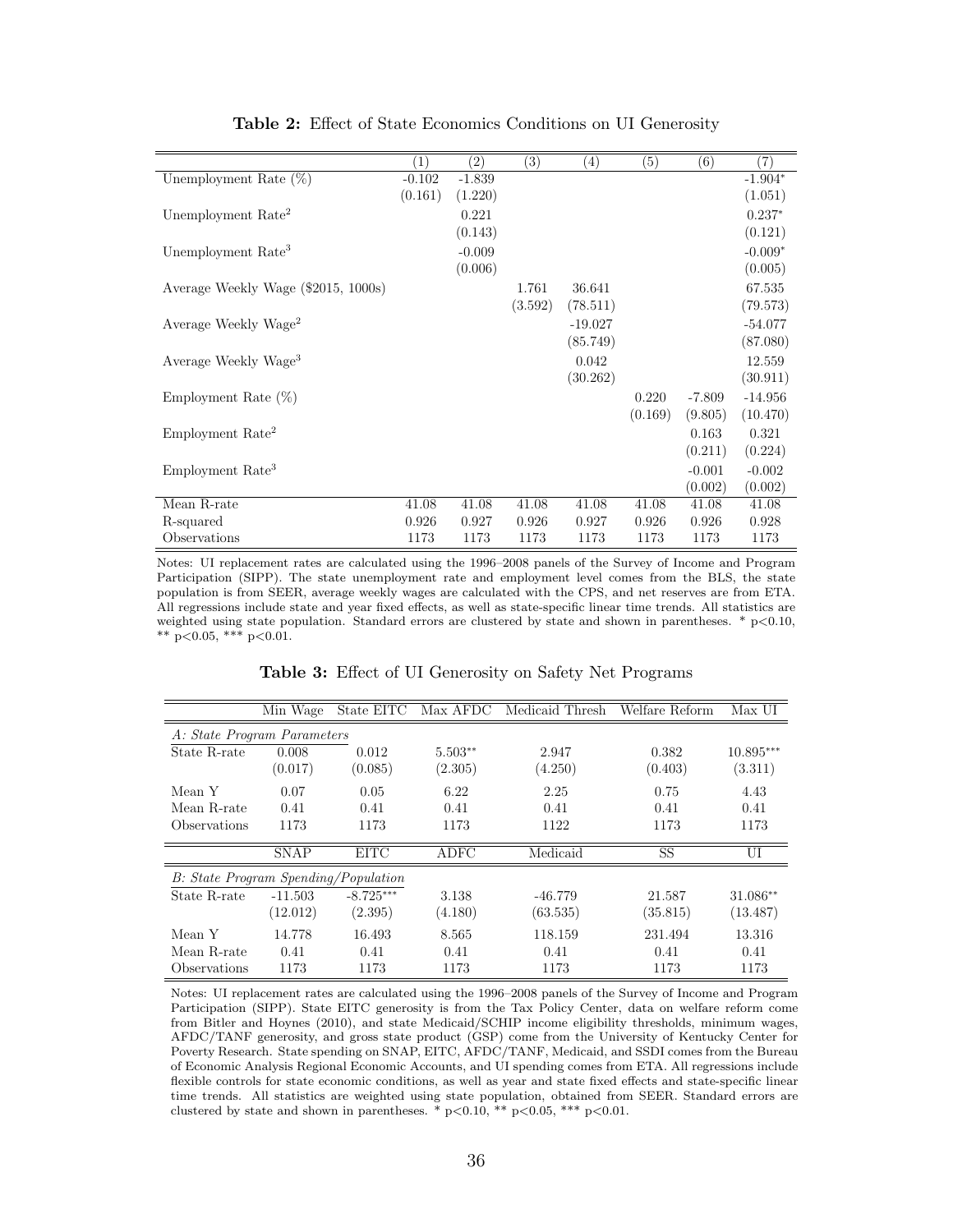|                    | Monthly UI |            | Health Insurance |         |
|--------------------|------------|------------|------------------|---------|
|                    | Benefit    | Any        | Private          | Public  |
| $R$ -rate $*$ Loss | 448.630*** | $0.208***$ | $0.148**$        | 0.084   |
|                    | (143.341)  | (0.068)    | (0.072)          | (0.053) |
| Mean Y             | 144.79     | 0.64       | 0.55             | 0.10    |
| Observations       | 444451     | 444451     | 444388           | 444331  |

Table 4: Effect of UI Generosity on UI Benefits and Insurance Coverage – SIPP

Notes: Data are from the 1996–2008 panels of the Survey of Income and Program Participation (SIPP). The sample includes all individuals that experience an involuntary job loss, 12 months prior to 24 months after the start of the spell, who do not have missing demographics and who are ages 18-60. All regressions include individual fixed effects, flexible demographic controls, and cubic polynomials for the state unemployment rate and the state average annual wage. Moreover, the results include year-by-job loss, number of children-byjob loss, and state-by-job loss fixed effects, as well as state-specific linear time trends, and are weighted using the SIPP provided sample weights. Standard errors are clustered by state and shown in parentheses. \*  $p<0.10$ , \*\*  $p<0.05$ , \*\*\*  $p<0.01$ .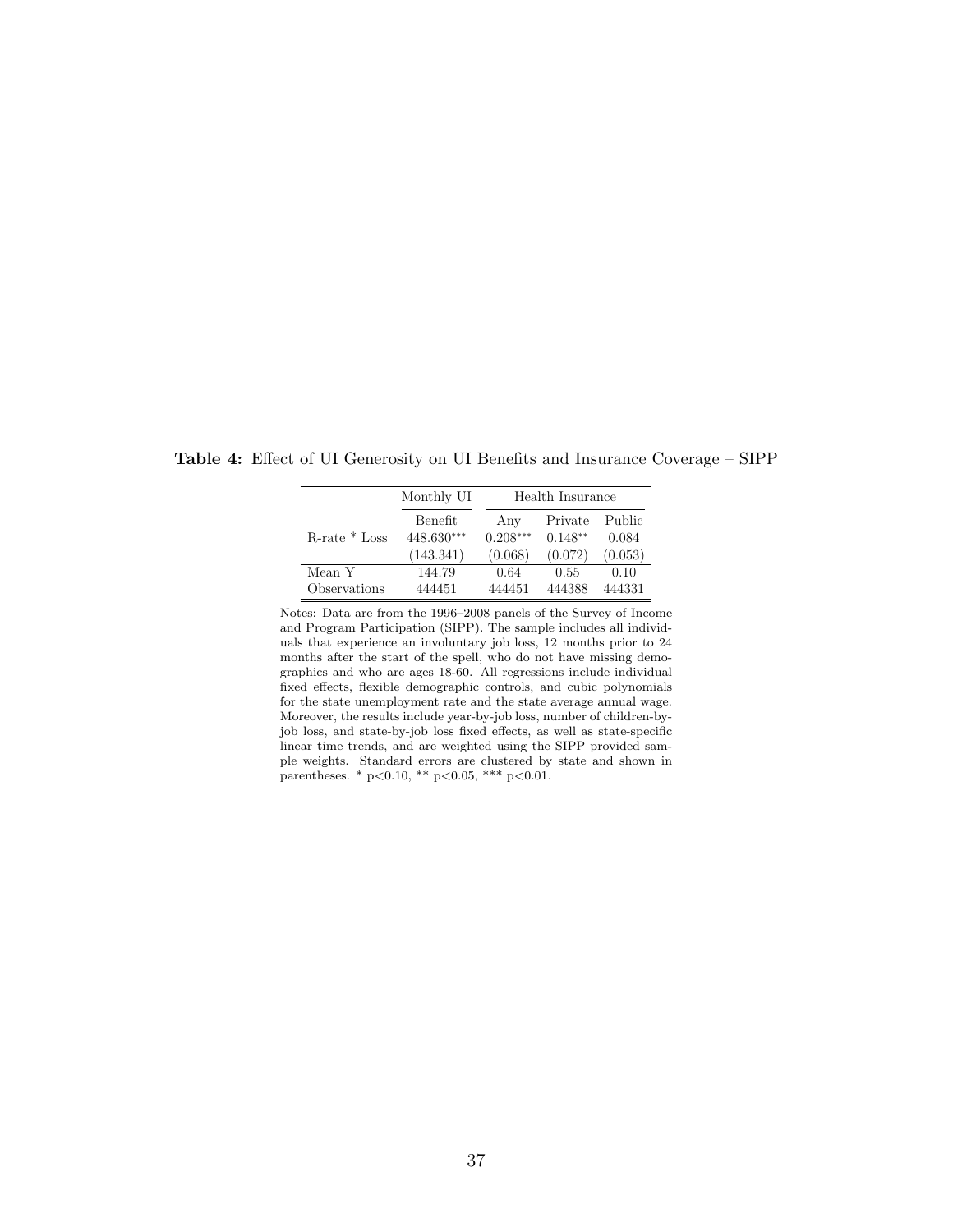|                                                                                                                                                                                                                                                                                                                                                                                                                                                                                                                                     | Ξ          | $\widehat{\mathfrak{D}}$ | ි          | $\bigoplus$ | $\widetilde{5}$ | $\odot$    | E           | $\circledast$ | $\odot$    | (10)       | Ē                 |
|-------------------------------------------------------------------------------------------------------------------------------------------------------------------------------------------------------------------------------------------------------------------------------------------------------------------------------------------------------------------------------------------------------------------------------------------------------------------------------------------------------------------------------------|------------|--------------------------|------------|-------------|-----------------|------------|-------------|---------------|------------|------------|-------------------|
| $A$ : Monthly UI (\$2015,                                                                                                                                                                                                                                                                                                                                                                                                                                                                                                           |            |                          |            |             |                 |            |             |               |            |            |                   |
| R-rate * Loss                                                                                                                                                                                                                                                                                                                                                                                                                                                                                                                       | 448.6***   | 497.4***                 | 453.4***   | 455.6***    | 444.1***        | 462.8***   | 875.5***    | 445.9***      | $506.9***$ | 283.9      | 257.0             |
|                                                                                                                                                                                                                                                                                                                                                                                                                                                                                                                                     | (143.3)    | (139.1)                  | (142.1)    | (149.7)     | (133.1)         | (156.2)    | (129.5)     | (151.0)       | (180.1)    | (176.7)    | (160.0)           |
| R-rate                                                                                                                                                                                                                                                                                                                                                                                                                                                                                                                              |            | $43.3\,$                 |            |             |                 |            |             |               |            |            |                   |
|                                                                                                                                                                                                                                                                                                                                                                                                                                                                                                                                     |            | (49.8)                   |            |             |                 |            |             |               |            |            |                   |
| B: Any Health Insurance                                                                                                                                                                                                                                                                                                                                                                                                                                                                                                             |            |                          |            |             |                 |            |             |               |            |            |                   |
| R-rate * Loss                                                                                                                                                                                                                                                                                                                                                                                                                                                                                                                       | $0.208***$ | $0.192*$                 | $0.209***$ | $0.206***$  | $0.211***$      | $0.196***$ | $0.151***$  | $0.208***$    | $0.185***$ | $0.244***$ | 0.236             |
|                                                                                                                                                                                                                                                                                                                                                                                                                                                                                                                                     | (0.068)    | (0.101)                  | (0.069)    | (0.068)     | (0.068)         | (0.074)    | (0.050)     | (0.066)       | (0.073)    | (0.099)    | (0.143)           |
| R-rate                                                                                                                                                                                                                                                                                                                                                                                                                                                                                                                              |            | 0.121                    |            |             |                 |            |             |               |            |            |                   |
|                                                                                                                                                                                                                                                                                                                                                                                                                                                                                                                                     |            | (0.150)                  |            |             |                 |            |             |               |            |            |                   |
| Individual FEs                                                                                                                                                                                                                                                                                                                                                                                                                                                                                                                      | Yes        |                          | $Y$ es     | Yes         | Yes             | Yes        | ${\rm Yes}$ | Yes           | Yes        | Yes        |                   |
| State Linear Trends                                                                                                                                                                                                                                                                                                                                                                                                                                                                                                                 | Yes        | Yes                      |            | Yes         | ${\rm Yes}$     | $Y$ es     | Yes         | Yes           | Yes        | Yes        | $Y_{CS}$          |
| State Economic Conditions                                                                                                                                                                                                                                                                                                                                                                                                                                                                                                           | $Y$ es     | Yes                      | $Y$ es     |             | $\rm Yes$       | Yes        | Yes         | Yes           | $Y$ es     | Yes        | Yes               |
| Lagged State Economic Conditions                                                                                                                                                                                                                                                                                                                                                                                                                                                                                                    |            |                          |            |             | Yes             |            |             |               |            |            |                   |
| State Safety Net                                                                                                                                                                                                                                                                                                                                                                                                                                                                                                                    |            |                          |            |             |                 | Yes        |             |               |            |            |                   |
| State*Loss, Kids*Loss, Year*Loss FEs                                                                                                                                                                                                                                                                                                                                                                                                                                                                                                | Yes        | Yes                      | Yes        | Yes         | Yes             | Yes        |             | Yes<br>Yes    | Yes        | Yes        |                   |
| Year*Kids*Loss FEs                                                                                                                                                                                                                                                                                                                                                                                                                                                                                                                  |            |                          |            |             |                 |            |             |               |            |            | Yes<br>Yes<br>Yes |
| State*Kids*Loss FEs                                                                                                                                                                                                                                                                                                                                                                                                                                                                                                                 |            |                          |            |             |                 |            |             |               | Yes        |            |                   |
| State*Year*Loss FEs                                                                                                                                                                                                                                                                                                                                                                                                                                                                                                                 |            |                          |            |             |                 |            |             |               |            | Yes        | Yes               |
| Notes: Data are from the 1996–2008 panels of the Survey of Income and Program Participation (SIPP). The sample includes all individuals that experience<br>regressions include flexible demographic controls, and are weighted using the SIPP provided sample weights. Standard errors are clustered by state and<br>shown in parentheses. * p<0.10, ** p<0.05, *** p<0.01.<br>an involuntary job loss, 12 months prior to 24 months after the start of the spell, who do not have missing demographics and who are ages 18-60. All |            |                          |            |             |                 |            |             |               |            |            |                   |
|                                                                                                                                                                                                                                                                                                                                                                                                                                                                                                                                     |            |                          |            |             |                 |            |             |               |            |            |                   |

-SIPP Sensitivity to Specification nno mo  $\sim C_{\infty}$ j  $\ddot{\cdot}$ on III Benefits and Insur Table 5: Effect of III Generosity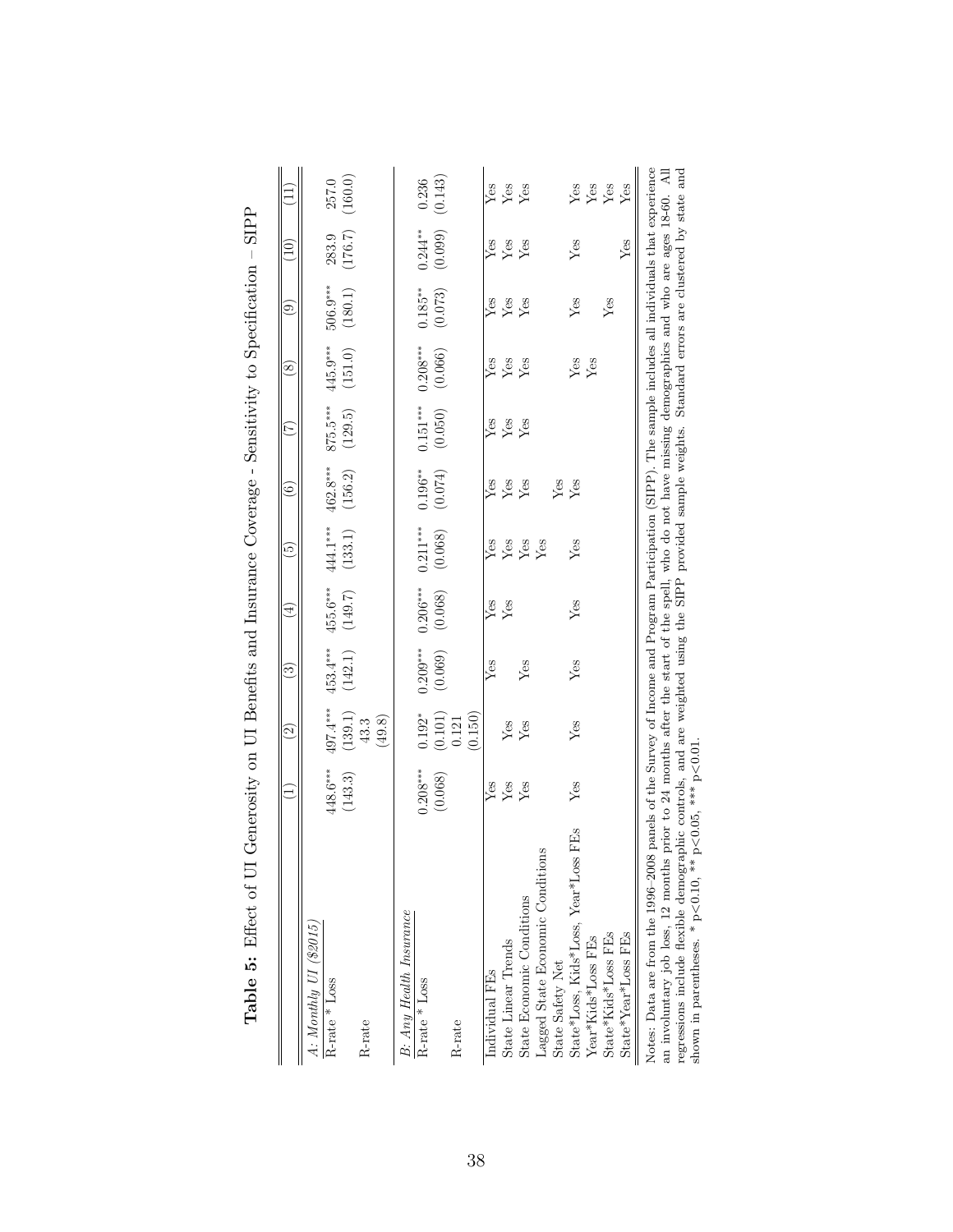|                          |              | Involuntary Job Loss |           | Quit For Another Job |          | Other Separations |
|--------------------------|--------------|----------------------|-----------|----------------------|----------|-------------------|
|                          | Monthly      | Any                  | Monthly   | Any                  | Monthly  | Any               |
|                          | UI           | Insurance            | UI        | Insurance            | UI       | Insurance         |
| R-rate * Loss/Separation | $448.630***$ | $0.208***$           | $-11.976$ | $-0.016$             | 13.975   | 0.073             |
|                          | (143.341)    | (0.068)              | (0.072)   | (0.053)              | (30.075) | (0.055)           |
| Mean Y                   | 144.79       | 0.64                 | 18.69     | 0.75                 | 29.46    | 0.73              |
| Observations             | 444451       | 444451               | 386410    | 386410               | 1375489  | 1375489           |

Table 6: Placebo Effect of UI Generosity on UI Benefits and Insurance Coverage - Placebo

Notes: Data are from the 1996–2008 panels of the Survey of Income and Program Participation (SIPP). The sample includes all individuals that experience a job separation, 12 months prior to 24 months after the start of the spell, who do not have missing demographics and who are ages 18-60. In the first two columns I include those that experience a job separation because of involuntary job loss, in the next two columns I include individuals who quit to get another job, and in the final two columns I include all those that experience a job loss that is not involuntary job loss nor quitting for another job. All regressions include individual fixed effects, flexible demographic controls, and cubic polynomials for the state unemployment rate and the state average annual wage. Moreover, the results include year-by-job loss, number of children-by-job loss, and state-by-job loss fixed effects, as well as state-specific linear time trends, and are weighted using the SIPP provided sample weights. Standard errors are clustered by state and shown in parentheses. \* p<0.10, \*\* p<0.05, \*\*\* p<0.01.

|                                            |                  |            |               | Breast Exam |          |
|--------------------------------------------|------------------|------------|---------------|-------------|----------|
|                                            | Health Insurance | Checkup    | Afford Doctor | Last Year   | Ever     |
| A: State, Year Fixed Effects: Unemployed   |                  |            |               |             |          |
| R-rate                                     | $0.327**$        | $0.344***$ | 0.078         | $0.526**$   | 0.064    |
|                                            | (0.123)          | (0.104)    | (0.087)       | (0.227)     | (0.114)  |
| Mean Y                                     | 0.54             | 0.59       | 0.70          | 0.69        | 0.84     |
| Observations                               | 144066           | 117712     | 140273        | 40358       | 46216    |
| B: Triple Differences                      |                  |            |               |             |          |
| R-rate * Unemployed                        | $0.277***$       | $0.271***$ | 0.029         | $0.609***$  | 0.064    |
|                                            | (0.075)          | (0.059)    | (0.046)       | (0.177)     | (0.075)  |
| R-rate                                     | $0.076***$       | 0.025      | 0.055         | $0.122**$   | $-0.070$ |
|                                            | (0.026)          | (0.062)    | (0.036)       | (0.054)     | (0.048)  |
| Mean Y                                     | 0.85             | 0.65       | 0.87          | 0.75        | 0.91     |
| Observations                               | 2817386          | 2316660    | 2724142       | 895227      | 961936   |
| C: Triple Differences, State*Year*Kids FEs |                  |            |               |             |          |
| R-rate * Unemployed                        | $0.272***$       | $0.244***$ | 0.030         | $0.590***$  | 0.047    |
|                                            | (0.074)          | (0.060)    | (0.047)       | (0.185)     | (0.072)  |
| Mean Y                                     | 0.85             | 0.65       | 0.87          | 0.75        | 0.91     |
| Observations                               | 2817386          | 2316650    | 2724135       | 895139      | 961847   |

Table 7: Effect of UI Generosity on Health Insurance and Utilization – BRFSS

Notes: Data are from the 1993–2015 Behavioral Risk Factor Surveillance System (BRFSS). The sample includes individuals who have been unemployed for less than a year or who are currently working for wages. I exclude individuals with missing demographics and those older than 60. All regressions include flexible demographic controls, as well as cubic polynomials for the state unemployment rate and the state average annual wage. Moreover, the results in Panel A include year and state fixed effects and state-specific linear time trends, the results in Panels B and C contain additional state-by-job loss, year-by-job loss, and children-by-job loss fixed effects, and Panel C also includes state-by-year-by-number of children fixed effects. The results are weighted using the BRFSS provided sample weights. Standard errors are clustered by state and shown in parentheses. \*  $p<0.10$ , \*\*  $p<0.05$ , \*\*\*  $p<0.01$ .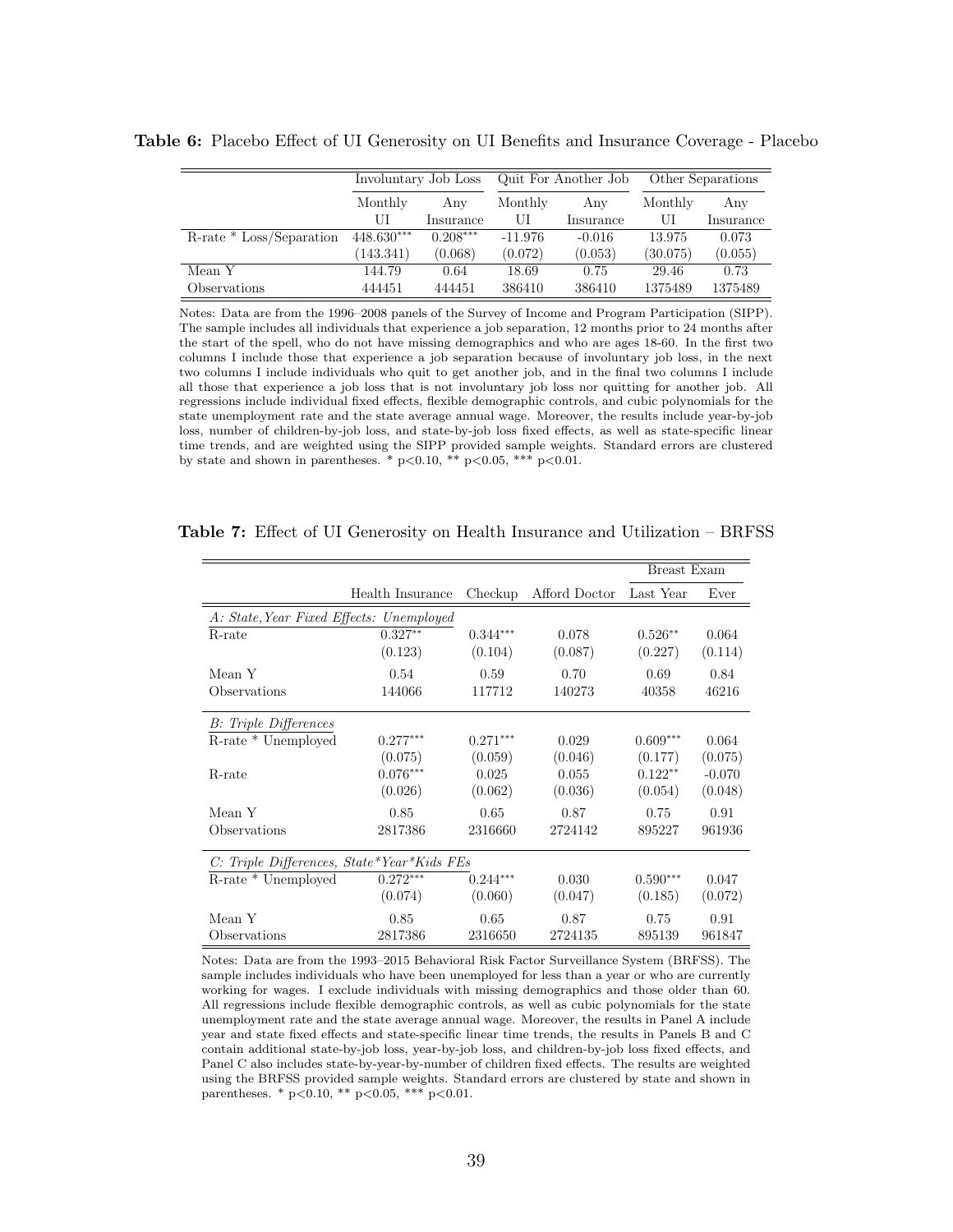|                                           |            | General Health |           |           | Physically Healthy |          | Mentally Healthy |
|-------------------------------------------|------------|----------------|-----------|-----------|--------------------|----------|------------------|
|                                           | Continuous | Good           | Excellent | Days      | Always             | Days     | Always           |
| A: State, Year Fixed Effects: Unemployed  |            |                |           |           |                    |          |                  |
| R-rate                                    | 0.237      | 0.032          | $0.122*$  | 0.536     | $-0.134$           | $-1.805$ | $-0.198$         |
|                                           | (0.185)    | (0.080)        | (0.067)   | (1.219)   | (0.106)            | (2.751)  | (0.165)          |
| Mean Y                                    | 3.47       | 0.83           | 0.18      | 26.32     | 0.63               | 24.32    | 0.53             |
| Observations                              | 144532     | 144532         | 144532    | 139220    | 139220             | 139076   | 139076           |
| <b>B</b> : Triple Differences             |            |                |           |           |                    |          |                  |
| R-rate * Unemployed                       | $0.191*$   | 0.043          | $0.081*$  | $2.189**$ | $-0.023$           | 0.048    | $-0.130$         |
|                                           | (0.106)    | (0.042)        | (0.046)   | (0.892)   | (0.057)            | (1.276)  | (0.095)          |
| R-rate                                    | 0.064      | 0.016          | $0.054**$ | 0.244     | $-0.043$           | $-0.726$ | $-0.045$         |
|                                           | (0.051)    | (0.010)        | (0.022)   | (0.284)   | (0.044)            | (0.649)  | (0.045)          |
| Mean Y                                    | 3.76       | 0.91           | 0.25      | 27.89     | 0.69               | 26.91    | 0.65             |
| Observations                              | 2818225    | 2818225        | 2818225   | 2731728   | 2731728            | 2727278  | 2727278          |
| C: Triple Differences, State*Year*Kids FE |            |                |           |           |                    |          |                  |
| R-rate * Unemployed                       | $0.236**$  | 0.057          | $0.085*$  | $2.245**$ | $-0.029$           | 0.084    | $-0.130$         |
|                                           | (0.107)    | (0.044)        | (0.045)   | (0.875)   | (0.050)            | (1.294)  | (0.091)          |
| Mean Y                                    | 3.76       | 0.91           | 0.25      | 27.89     | 0.69               | 26.91    | 0.65             |
| Observations                              | 2818225    | 2818225        | 2818225   | 2731724   | 2731724            | 2727274  | 2727274          |

Table 8: Effect of UI Generosity on Self-Reported Health – BRFSS

Notes: Data are from the 1993–2015 Behavioral Risk Factor Surveillance System (BRFSS). The sample includes individuals who have been unemployed for less than a year or who are currently working for wages. I exclude individuals with missing demographics and those older than 60. All regressions include flexible demographic controls, as well as cubic polynomials for the state unemployment rate and the state average annual wage. Moreover, the results in Panel A include year and state fixed effects and statespecific linear time trends, the results in Panels B and C contain additional state-by-job loss, year-by-job loss, and children-by-job loss fixed effects, and Panel C also includes state-by-year-by-number of children fixed effects. The results are weighted using the BRFSS provided sample weights. Standard errors are clustered by state and shown in parentheses. \*  $p<0.10$ , \*\*  $p<0.05$ , \*\*\*  $p<0.01$ .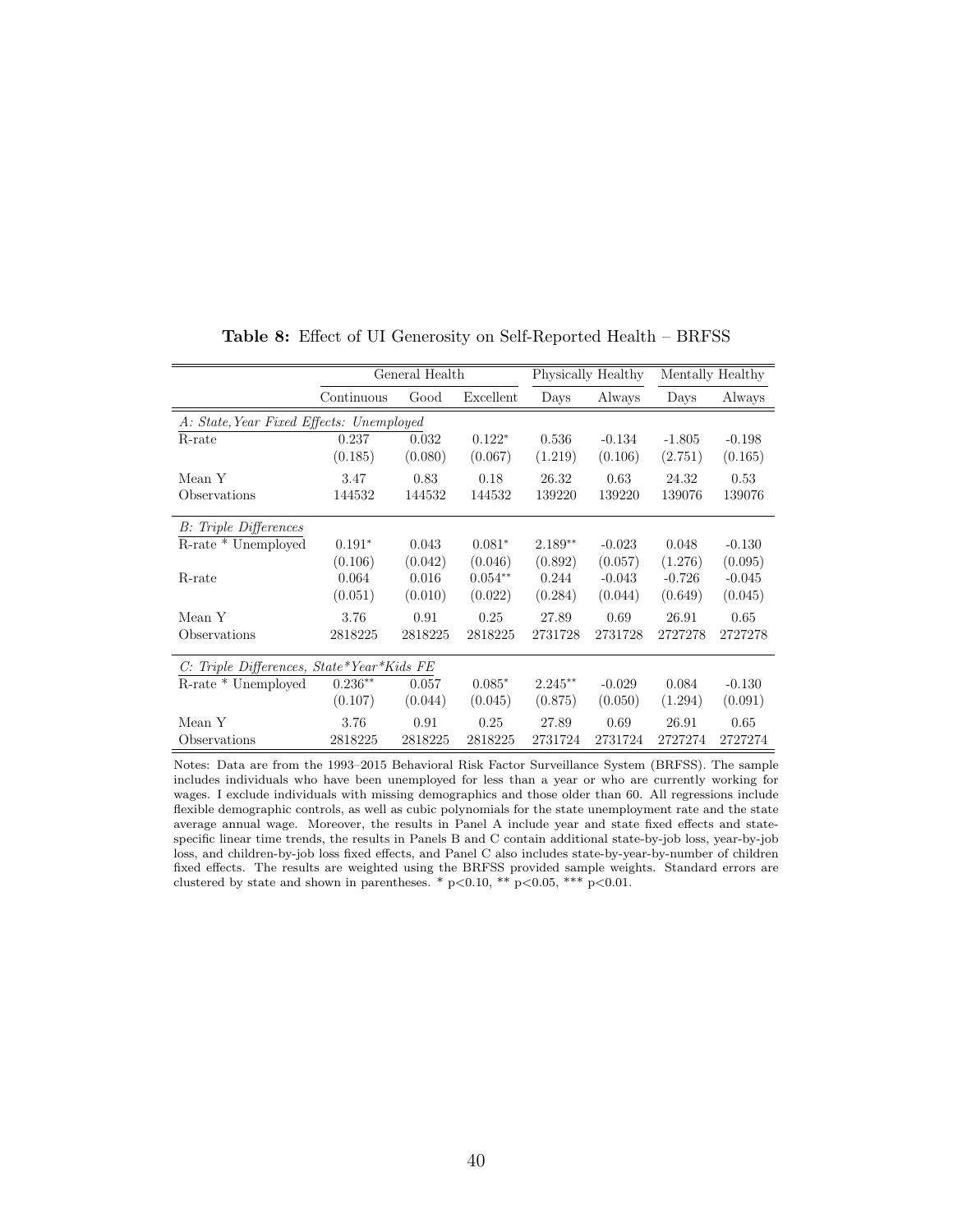|                                            | Insurance  |            | Utilization   |            | General Health Status |           |
|--------------------------------------------|------------|------------|---------------|------------|-----------------------|-----------|
|                                            | Coverage   | Checkup    | Afford Doctor | Continuous | Good                  | Excellent |
| A: State, Year Fixed Effects: Unemployed   |            |            |               |            |                       |           |
| R-rate $*$ 0-5.5 % UR                      | $0.272**$  | $0.300**$  | 0.005         | $-0.003$   | $-0.096$              | 0.067     |
|                                            | (0.111)    | (0.126)    | (0.098)       | (0.234)    | (0.098)               | (0.081)   |
| R-rate $* 5.5 + \%$ UR                     | $0.365***$ | $0.375***$ | 0.126         | $0.406**$  | 0.122                 | $0.159**$ |
|                                            | (0.136)    | (0.101)    | (0.097)       | (0.186)    | (0.078)               | (0.070)   |
| P-value UR Low=High                        | 0.259      | 0.411      | 0.167         | 0.001      | 0.000                 | 0.122     |
| Observations                               | 144066     | 117712     | 140273        | 144532     | 144532                | 144532    |
| B: Triple Differences, State*Year*Kids FEs |            |            |               |            |                       |           |
| R-rate * 0-5.5 $\%$ UR * Unemployed        | 0.084      | 0.145      | $-0.138**$    | 0.012      | $-0.100$              | 0.060     |
|                                            | (0.092)    | (0.096)    | (0.068)       | (0.140)    | (0.071)               | (0.054)   |
| R-rate $* 5.5+$ % UR $*$ Unemployed        | $0.342***$ | $0.294***$ | $0.111**$     | $0.325**$  | $0.128***$            | $0.096*$  |
|                                            | (0.077)    | (0.063)    | (0.049)       | (0.132)    | (0.046)               | (0.057)   |
| P-value UR Low=High                        | 0.005      | 0.136      | 0.006         | 0.042      | 0.001                 | 0.581     |
| Observations                               | 2817386    | 2316650    | 2724135       | 2818225    | 2818225               | 2818225   |

Table 9: Heterogeneity of Effects by Economic Conditions – BRFSS

Notes: Data are from the 1993–2015 Behavioral Risk Factor Surveillance System (BRFSS). The sample includes individuals who have been unemployed for less than a year or who are currently working for wages. I exclude individuals with missing demographics and those older than 60. All regressions include flexible demographic controls, as well as cubic polynomials for the state unemployment rate and the state average annual wage. Moreover, the results in Panel A include year and state fixed effects and state-specific linear time trends, while the regressions in Panel B include state-by-job loss, year-by-job loss, children-by-job loss, and state-by-year-by-number of children fixed effects. The results are weighted using the BRFSS provided sample weights. Standard errors are clustered by state and shown in parentheses. \*  $p<0.10$ , \*\*  $p<0.05$ , \*\*\*  $p<0.01$ .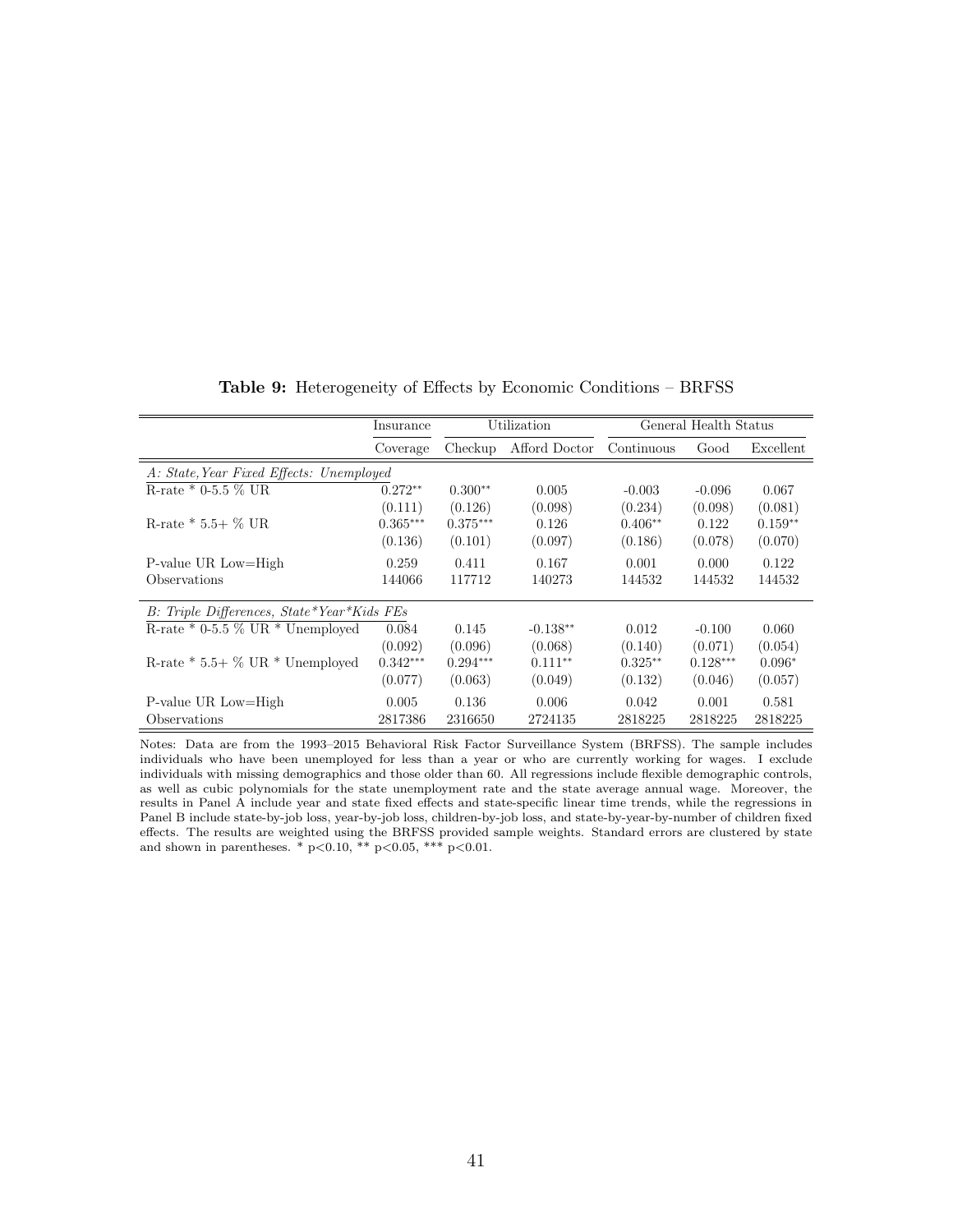|                      | Number of   |             |          |            | Demographics |          |          |          |
|----------------------|-------------|-------------|----------|------------|--------------|----------|----------|----------|
|                      | Job Losers  | Female      | Married  | Age        | Less HS      | College  | White    | Black    |
| A: Unemployed, BRFSS |             |             |          |            |              |          |          |          |
| R-rate               | $-10352.1$  | $-0.185***$ | $-0.062$ | $-0.784$   | $-0.283*$    | $-0.017$ | 0.174    | 0.128    |
|                      | (63616.1)   | (0.066)     | (0.144)  | (2.749)    | (0.148)      | (0.093)  | (0.142)  | (0.123)  |
| Mean Y               | 22828.8     | 0.463       | 0.363    | 34.548     | 0.183        | 0.179    | 0.572    | 0.178    |
| Observations         | 5719        | 144993      | 144993   | 144993     | 144993       | 144993   | 144993   | 144993   |
| B: Employed, BRFSS   |             |             |          |            |              |          |          |          |
| R-rate               | $-338671.5$ | $-0.040$    | 0.085    | 2.228      | $-0.128*$    | $-0.010$ | 0.129    | $-0.030$ |
|                      | (778345.1)  | (0.049)     | (0.084)  | (2.850)    | (0.066)      | (0.074)  | (0.096)  | (0.042)  |
| Mean Y               | 257030.4    | 0.462       | 0.601    | 38.518     | 0.084        | 0.347    | 0.711    | 0.107    |
| Observations         | 5845        | 2678294     | 2678294  | 2678294    | 2678294      | 2678294  | 2678294  | 2678294  |
| C: Job Losers, SIPP  |             |             |          |            |              |          |          |          |
| R-rate               | 7922.0      | $-0.219$    | 0.205    | $10.508**$ | 0.072        | 0.095    | $-0.144$ | 0.132    |
|                      | (39624.0)   | (0.185)     | (0.187)  | (4.008)    | (0.244)      | (0.120)  | (0.162)  | (0.130)  |
| Mean Y               | 15815.2     | 0.421       | 0.451    | 36.128     | 0.146        | 0.169    | 0.776    | 0.144    |
| Observations         | 2939        | 17112       | 17112    | 17112      | 17112        | 17112    | 17112    | 17112    |

Table 10: Effect of UI Generosity on Sample Characteristics – BRFSS and SIPP

Notes: Data are from the 1993–2015 Behavioral Risk Factor Surveillance System (BRFSS) and the 1996–2008 panels of the Survey of Income and Program Participation (SIPP). The BRFSS sample includes individuals who have been unemployed for less than a year or who are currently working for wages, and the SIPP sample includes all individuals that experience a job separation, observed at the start of the spell. From both samples I exclude individuals with missing demographics and those older than 60. The data is collapsed at the state, year and number of children level when analyzing sample size in column (1), while all other results are estimated at the individual level. All regressions include cubic polynomials for the state unemployment rate and the state average annual wage, year and state fixed effects and state-specific linear time trends. The results are weighted using the provided sample weights. Standard errors are clustered by state and shown in parentheses.  $*$  p $<$ 0.10, \*\* p<0.05, \*\*\* p<0.01.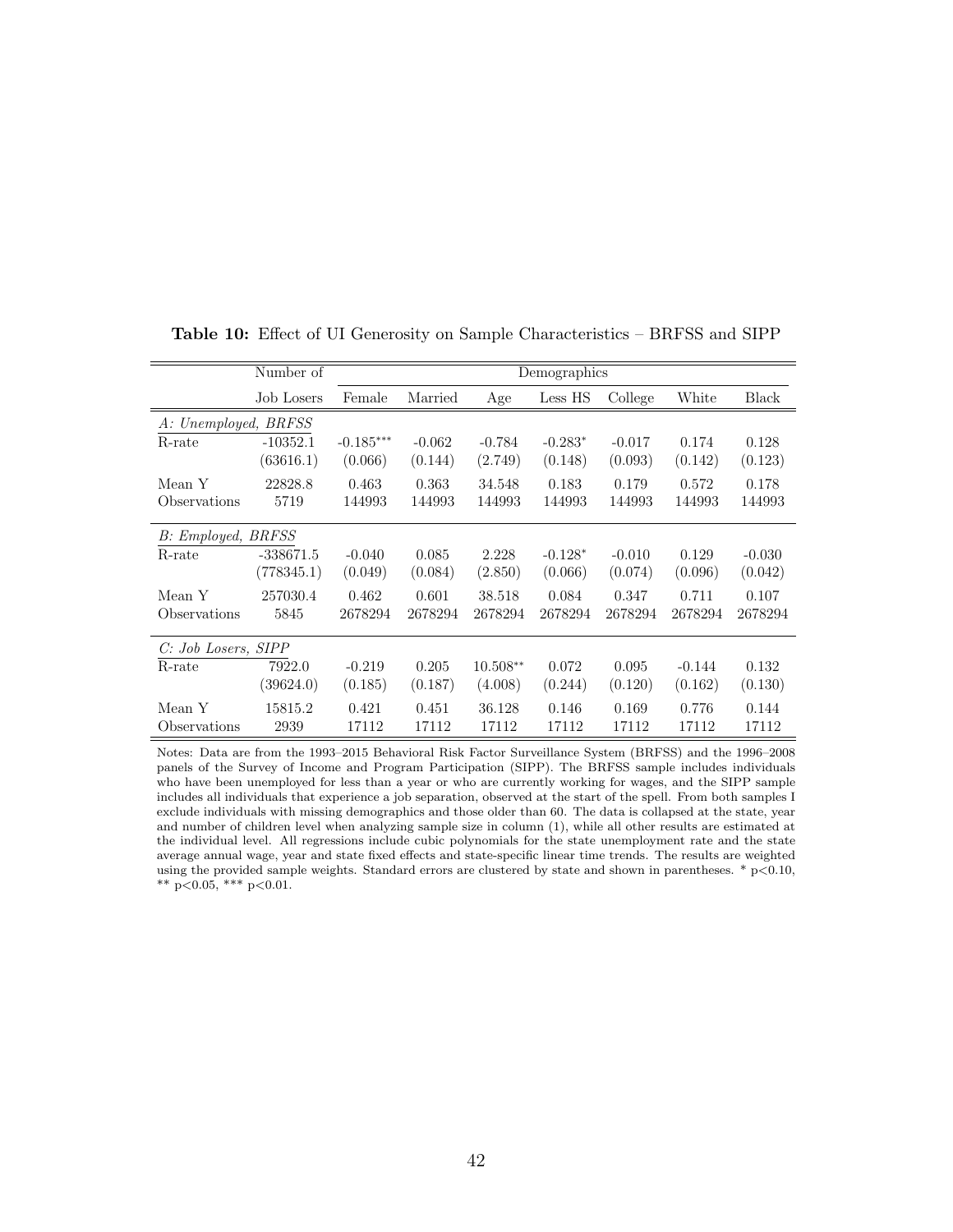# A Further Results

|                    |            | Baseline Sample |           | Drop 2008-2010 Observations |              | Drop $2008-2010$ Job Losers |
|--------------------|------------|-----------------|-----------|-----------------------------|--------------|-----------------------------|
|                    | Monthly    | Any             | Monthly   | Any                         | Monthly      | Any                         |
|                    | UI         | Insurance       | UI        | Insurance                   | UI           | Insurance                   |
| $R$ -rate $*$ Loss | 448.630*** | $0.208***$      | 466.203** | $0.225***$                  | $508.145***$ | $0.197***$                  |
|                    | (143.341)  | (0.068)         | (190.807) | (0.069)                     | (177.452)    | (0.067)                     |
| Mean Y             | 144.79     | 0.64            | 119.30    | 0.65                        | 112.78       | 0.66                        |
| Observations       | 444451     | 444451          | 331733    | 331733                      | 309010       | 309010                      |

Table A.1: Effects of UI Generosity on UI Benefits and Insurance Coverage - Sensitivity to Dropping 2008-2010 – SIPP

Notes: Data are from the 1996–2008 panels of the Survey of Income and Program Participation (SIPP). The sample includes all individuals that experience an involuntary job loss, 12 months prior to 24 months after the start of the spell, who do not have missing demographics and who are ages 18-60. The first two columns contains the baseline results. In columns (3) and (4) I drop observations in years 2008-2010, while in the last two columns I drop those individuals who lose their job in 2008-2010. All regressions include individual fixed effects, flexible demographic controls, and cubic polynomials for the state unemployment rate and the state average annual wage. Moreover, the results include year-by-job loss, number of childrenby-job loss, and state-by-job loss fixed effects, as well as state-specific linear time trends, and are weighted using the SIPP provided sample weights. Standard errors are clustered by state and shown in parentheses. \* p<0.10, \*\* p<0.05, \*\*\* p<0.01.

|                                            |                      | BMI                 | Smoking          |                  |                     | N. Days Drinking | Pregnant            |
|--------------------------------------------|----------------------|---------------------|------------------|------------------|---------------------|------------------|---------------------|
|                                            | High $(>25)$         | Normal (18-25)      | Sometimes        | Daily            | Any                 | At Least 5       | <b>Now</b>          |
| A: State, Year Fixed Effects: Unemployed   |                      |                     |                  |                  |                     |                  |                     |
| R-rate                                     | $-0.128*$<br>(0.070) | $0.161*$<br>(0.086) | 0.124<br>(0.083) | 0.051<br>(0.085) | $-1.816$<br>(2.150) | 1.662<br>(1.259) | $-0.012$<br>(0.051) |
| Mean Y                                     | 0.58                 | 0.40                | 0.36             | 0.27             | 5.54                | 1.99             | 0.07                |
| Observations                               | 138279               | 138279              | 143454           | 143454           | 102455              | 70010            | 47739               |
| B: Triple Differences, State*Year*Kids FEs |                      |                     |                  |                  |                     |                  |                     |
| R-rate * Unemployed                        | $-0.049$             | 0.086               | 0.054            | 0.072            | $-2.435$            | $1.665***$       | $-0.097$            |
|                                            | (0.056)              | (0.078)             | (0.086)          | (0.046)          | (1.813)             | (0.619)          | (0.084)             |
| Mean Y                                     | 0.60                 | 0.39                | 0.24             | 0.18             | 6.03                | 1.32             | 0.04                |
| Observations                               | 2698627              | 2698627             | 2799285          | 2799285          | 2018944             | 1520878          | 830688              |

Table A.2: Effect of UI Generosity on Risky Behaviors – BRFSS

Notes: Data are from the 1993–2015 Behavioral Risk Factor Surveillance System (BRFSS). The sample includes individuals who have been unemployed for less than a year or who are currently working for wages. I exclude individuals with missing demographics and those older than 60. All regressions include flexible demographic controls, as well as cubic polynomials for the state unemployment rate and the state average annual wage. Moreover, the results in Panel A include year and state fixed effects and state-specific linear time trends, while the regressions in Panel B include state-by-job loss, year-by-job loss, children-by-job loss, and state-by-year-by-number of children fixed effects. The results are weighted using the BRFSS provided sample weights. Standard errors are clustered by state and shown in parentheses. \* p<0.10, \*\* p<0.05, \*\*\* p<0.01.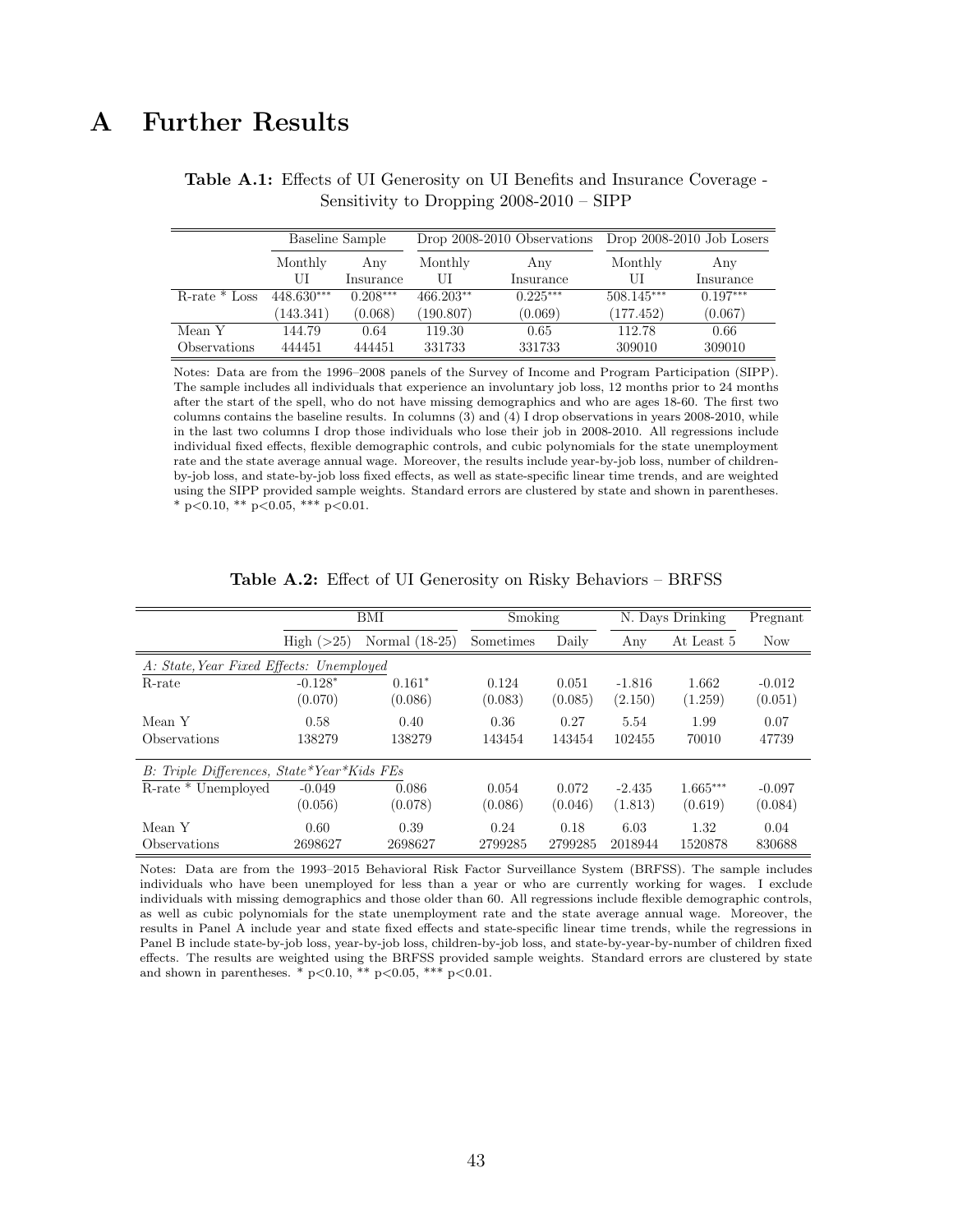|                                             | (1)        | $\overline{(2)}$ | (3)                | (4)         | (5)              | (6)                  |  |
|---------------------------------------------|------------|------------------|--------------------|-------------|------------------|----------------------|--|
| A: Insurance Coverage                       |            |                  |                    |             |                  |                      |  |
| $R$ -rate                                   | $0.327**$  | $0.233*$         | $0.307^{\ast\ast}$ | $0.408***$  | $0.317**$        | $-0.209$             |  |
|                                             | (0.123)    | (0.123)          | (0.145)            | (0.129)     | (0.122)          | (0.137)              |  |
| R-rate * Female                             |            | 0.185            |                    |             |                  |                      |  |
|                                             |            | (0.114)          |                    |             |                  |                      |  |
| R-rate * Married                            |            |                  | 0.046<br>(0.108)   |             |                  |                      |  |
| R-rate * College                            |            |                  |                    | $-0.495***$ |                  |                      |  |
|                                             |            |                  |                    | (0.091)     |                  |                      |  |
| R-rate * No Children                        |            |                  |                    |             | 0.064            |                      |  |
|                                             |            |                  |                    |             | (0.072)          |                      |  |
| $\operatorname{R-rate}$ * Generous Medicaid |            |                  |                    |             |                  | $0.666***$           |  |
|                                             |            |                  |                    |             |                  | (0.160)              |  |
| $B$ : Check-up                              |            |                  |                    |             |                  |                      |  |
| R-rate                                      | $0.344***$ | $0.356**$        | $0.370***$         | $0.381***$  | $0.311***$       | $-0.047$             |  |
|                                             | (0.104)    | (0.163)          | (0.120)            | (0.107)     | (0.092)          | (0.171)              |  |
| R-rate * Female                             |            | $-0.024$         |                    |             |                  |                      |  |
|                                             |            | (0.149)          |                    |             |                  |                      |  |
| R-rate * Married                            |            |                  | $-0.059$           |             |                  |                      |  |
|                                             |            |                  | (0.110)            | $-0.229**$  |                  |                      |  |
| R-rate * College                            |            |                  |                    | (0.104)     |                  |                      |  |
| R-rate * No Children                        |            |                  |                    |             | $0.260***$       |                      |  |
|                                             |            |                  |                    |             | (0.091)          |                      |  |
| R-rate * Generous Medicaid                  |            |                  |                    |             |                  | $0.476**$            |  |
| C: General Health Status                    |            |                  |                    |             |                  |                      |  |
| R-rate                                      | 0.237      | $0.282*$         | 0.231              | 0.216       | 0.220            | $0.815***$           |  |
|                                             | (0.185)    | (0.163)          | (0.159)            | (0.179)     | (0.194)          | (0.382)              |  |
| R-rate * Female                             |            | $-0.088$         |                    |             |                  |                      |  |
|                                             |            | (0.154)          |                    |             |                  |                      |  |
| R-rate * Married                            |            |                  | 0.014              |             |                  |                      |  |
|                                             |            |                  | (0.243)            |             |                  |                      |  |
| R-rate * College                            |            |                  |                    | 0.132       |                  |                      |  |
|                                             |            |                  |                    | (0.228)     |                  |                      |  |
| $R$ -rate $*$ No Children                   |            |                  |                    |             | 0.118<br>(0.121) |                      |  |
|                                             |            |                  |                    |             |                  |                      |  |
|                                             |            |                  |                    |             |                  |                      |  |
| R-rate * Generous Medicaid                  |            |                  |                    |             |                  | $-0.718*$<br>(0.379) |  |

Table A.3: Heterogeneity of Effects by Demographics – BRFSS

Notes: Data are from the 1993–2015 Behavioral Risk Factor Surveillance System (BRFSS). The sample includes individuals who have been unemployed for less than a year or who are currently working for wages. I exclude individuals with missing demographics and those older than 60. All regressions include flexible demographic controls, cubic polynomials for the state unemployment rate and the state average annual wage, as well as year and state fixed effects and state-specific linear time trends. The results are weighted using the BRFSS provided sample weights. Standard errors are clustered by state and shown in parentheses. \* p<0.10, \*\* p<0.05, \*\*\* p<0.01.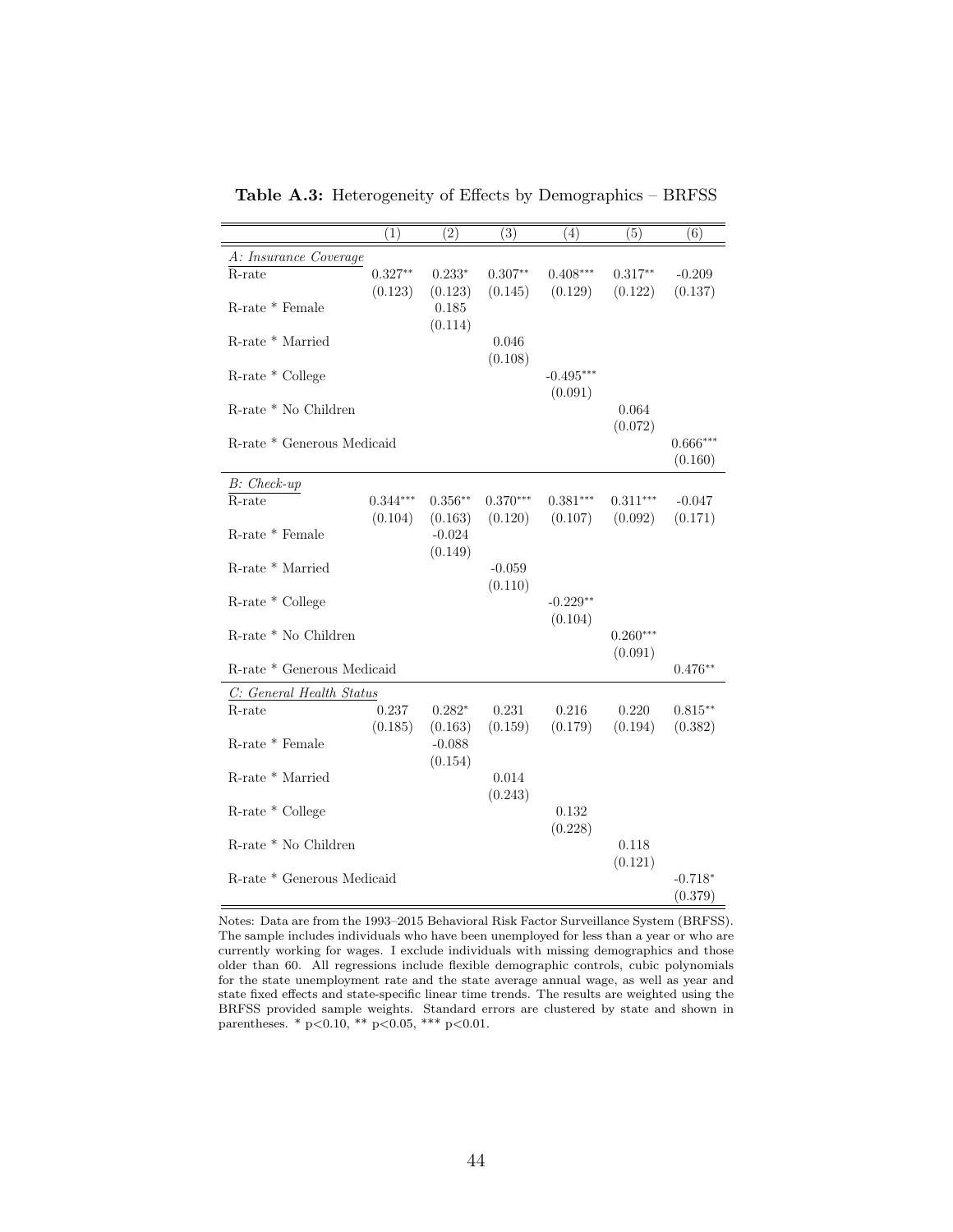## B Data Appendix

In this section, I first describe how I create the UI calculator that assigns weekly benefit amounts to unemployed individuals. Then I describe how I compute the simulated replacement rates that I use as the measure of UI generosity throughout the paper. Last, I describe all the sources of data used in the various analyses contained in this paper.

## B.1 UI Laws and Calculator

The Unemployment Insurance (UI) program is a federal-state joint program, financed by a mix of federal and state payroll taxes. While the federal government specifies broad guidelines, states set their own UI programs, leading to a lot of variety in eligibility criteria, benefit amounts and benefit duration across states.<sup>31</sup> In general, both eligibility and benefit amounts depend on individuals' work history prior to (involuntary) job loss, and in some states also on their number of dependents.<sup>32</sup>

To determine eligibility for the UI program, a state examines an individual's earnings and/or hours/weeks of employment during the "base period", which most states define as the first 4 of the last 5 completed calendar quarters of earnings prior to job loss.<sup>33</sup> There are several methods that states use to determine eligibility for benefits, in order of occurrence:

- 1. Multiple of High-Quarter Wage Individuals must earn a certain minimum in the quarter with the highest earnings of their base period. Moreover, their earnings in the base year must be a multiple of their highest earnings quarter (ie. 1.5).
- 2. Multiple of Weekly Benefit Amount After computing individuals weekly benefit amount (WBA), states confer UI eligibility only if their earnings in the base period are greater than a multiple of the WBA (ie. 40). States may also require positive earnings in multiple quarters of the base period.
- 3. Flat Qualifying Amount Individuals must have earned a minimum amount in the base period.
- 4. Weeks/Hours of Employment Individuals must have worked a minimum amount of hours/weeks at a certain weekly/hourly wage in the base period.

 $31<sup>31</sup>$ In this paper I do not take advantage of the variation in duration of benefits, hence I will ignore duration of benefits for the remainder of this appendix.

 $32$ For more information, see https://workforcesecurity.doleta.gov/unemploy/comparison2017.asp. Rules explained in this Appendix are as of January 1st, 2017.

<sup>33</sup>As of 2017, exceptions to this standard are Massachusetts and Minnesota, which use the last 4 quarters. Moreover, some states use alternative base periods (ABPs) or Extended Base Periods (EBPs) to confer eligibility to some individuals that are attached to the labor market but might not quality according to their work history in the base year. For this project, I do not use any rules on ABP and EBP earnings to assign UI eligibility.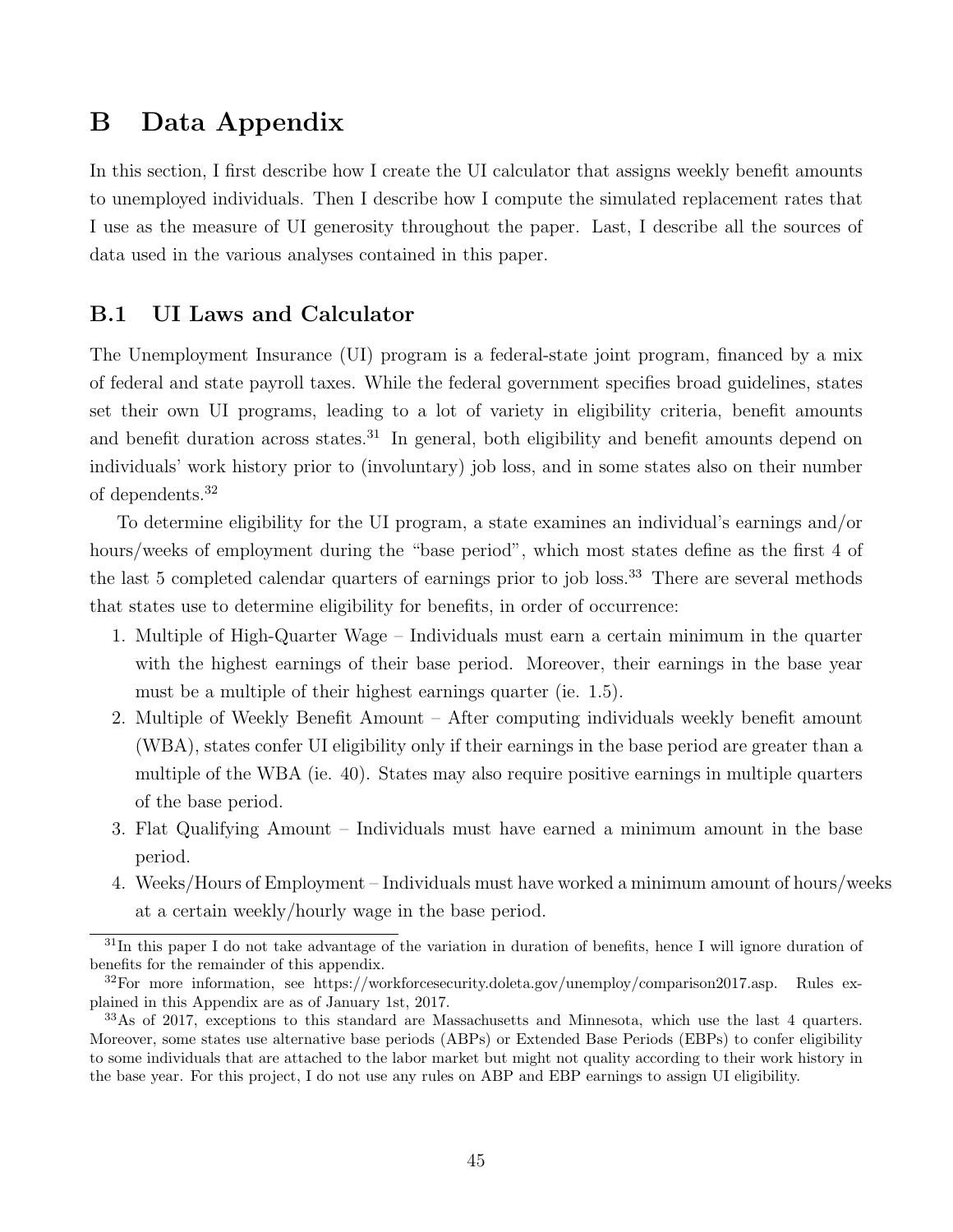States also follow different methods for determining the weekly benefit amount an individual receives, with the WBA equal to:

- 1. High-Quarter Method A percent of total earnings in the highest quarter of the base year (ie.  $1/26$ ). This is the most popular method.
- 2. Multi-Quarter Method A percent of total (or average) earnings in multiple quarters in the base period.
- 3. Annual-Wage Method A percent of annual wages in the base period.
- 4. Weekly-Wage Method A percent of average weekly wages in the base period.

Moreover, states also have rules on minimum and maximum weekly benefits, which they use if an individual's WBA is below or above these thresholds. These thresholds vary considerably across states and years, with the minimum WBA varying from no minimum to \$151 between 1993–2015, and the maximum varying between \$140 and \$798. Furthermore, some states allow additional benefits for dependents, which vary between \$1 and \$25 per dependent, up to a maximum dependent allowance. Lastly, the American Recovery and Reinvestment Act (ARRA) of 2009 increased unemployment benefits by \$25 per week for all recipients, with some states providing temporary additional benefits on top of the federal increase.

To construct the UI calculator, I gathered information on these state laws for all years from 1993 to 2015 from a variety of sources. The main information was collected from the Employment and Training Administration (ETA), which reports semi-annual information on state benefit schedules. Moreover, I supplemented this data with information from the calculators used in Gruber (1997), Chetty (2008) and LaLumia (2013), as well as other state laws and documents whenever the ETA information was incomplete.

## B.2 Simulated Replacement Rates

To create the simulated replacement rates, my measure of UI generosity, I start with a sample of newly unemployed individuals from the 1996, 2001, 2004, and 2008 panels of the Survey of Income and Program Participation (SIPP), which cover individuals interviewed in years 1996–2013. To create the sample, I perform the following sample restrictions. First, I identify individuals that are currently working or unemployed, and I restrict the sample to those who are unemployed at least once during the survey and who, prior to unemployment, were working for at least three months and had positive earnings. This restriction is needed to assure that we have information on at least one full quarter of earnings. After creating variables for quarterly earning for all quarters prior to the current one,<sup>34</sup> I restrict the sample to individual who are newly unemployed, i.e. who

<sup>34</sup>Since the SIPP is a short longitudinal survey, following individuals for 2–4 years at most, I cannot always collect information on all 4 quarters of earnings prior to job loss. When this is the case, I assume earnings in the previous quarter are the same as earnings in the last quarter the individual is observed working. This assumption introduces some measurement error when calculating UI benefit eligibility.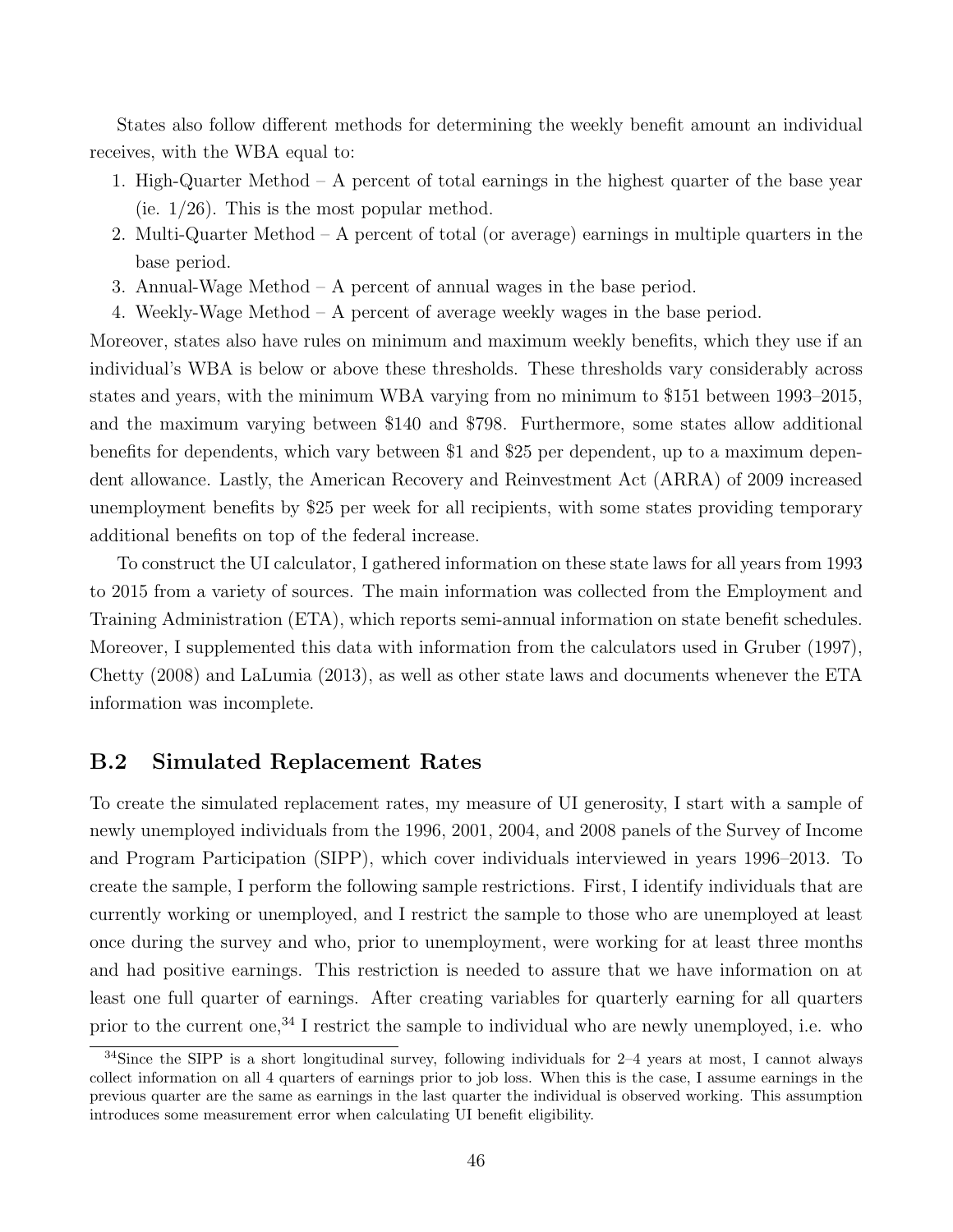were employed in the previous month but are now unemployed. Last, I restrict the sample to individuals aged 18 to 60, who are more likely to be attached to the labor market.<sup>35</sup> After all these restrictions, the sample is comprised of 64,730 individuals.

Once I have this fixed, national sample of individuals, I calculate their weekly UI benefits according to each state-year set of laws. For example, I first assume all individuals in the sample lost their job in 1993 in Alabama, transform their earnings in 1993 values, calculate their federal taxes according to TAXSIM (Feenberg and Coutts,  $1993$ ),  $36$  calculate their UI weekly benefits eligibility according to the law present in Alabama in January of 1993, and then divide these benefits by the individual's weekly earnings to obtain their simulated replacement rate. Then I re-start the calculator assuming the individual lost their job in 1993 in Alaska, and so forth and so on for all state and year combinations. Finally, I collapse the data to the year, state and number of children cell to capture the average simulated replacement rates in each of these cells. The simulated replacement rates I obtained from this exercise are plotted in Figure B.1.

## B.3 Data Sources

State employment and unemployment: Bureau of Labor Statistics (BLS), 1993–2015

State population: National Cancer Institute SEER; 1993–2015

State average weekly earnings: March Supplement of the Current Population Survey (CPS); 1994– 2016

State UI benefits paid and reserves: Department of Labor Employment Training Administration (ETA) and Hsu, Matsa and Melzer (2018); 1993–2015

State spending on SNAP, AFDC/TANF, Medicaid, EITC, and SS: Bureau of Economic Analysis (BEA) Regional Economic Accounts; 1993–2015

State EITC parameters: Tax Policy Center; 1993–2015

Maximum AFDC/TANF benefits and minimum wages: University of Kentucky Center for Poverty Research (UKCPR); 1993–2015

State welfare reform: Bitler and Hoynes (2010); 1993–2015

State Medicaid/SCHIP income eligibility thresholds (for children and pregnant women): Hoynes and Luttmer (2011), the Maternal and Child Health Update from National Governor's Association and the Kaiser Family Foundation Annual Updates; 1993–2014

State-by-number of children employment, unemployment, and population: Current Population Survey (CPS); 1993–2015

<sup>35</sup>I also exclude from the sample individuals whose birth year from interview to interview was different by more than one year, around 1 percent of the sample, as these may not be the same individuals.

<sup>36</sup>Prior to 2002, Michigan's WBA formula depended on an individuals' average tax rate.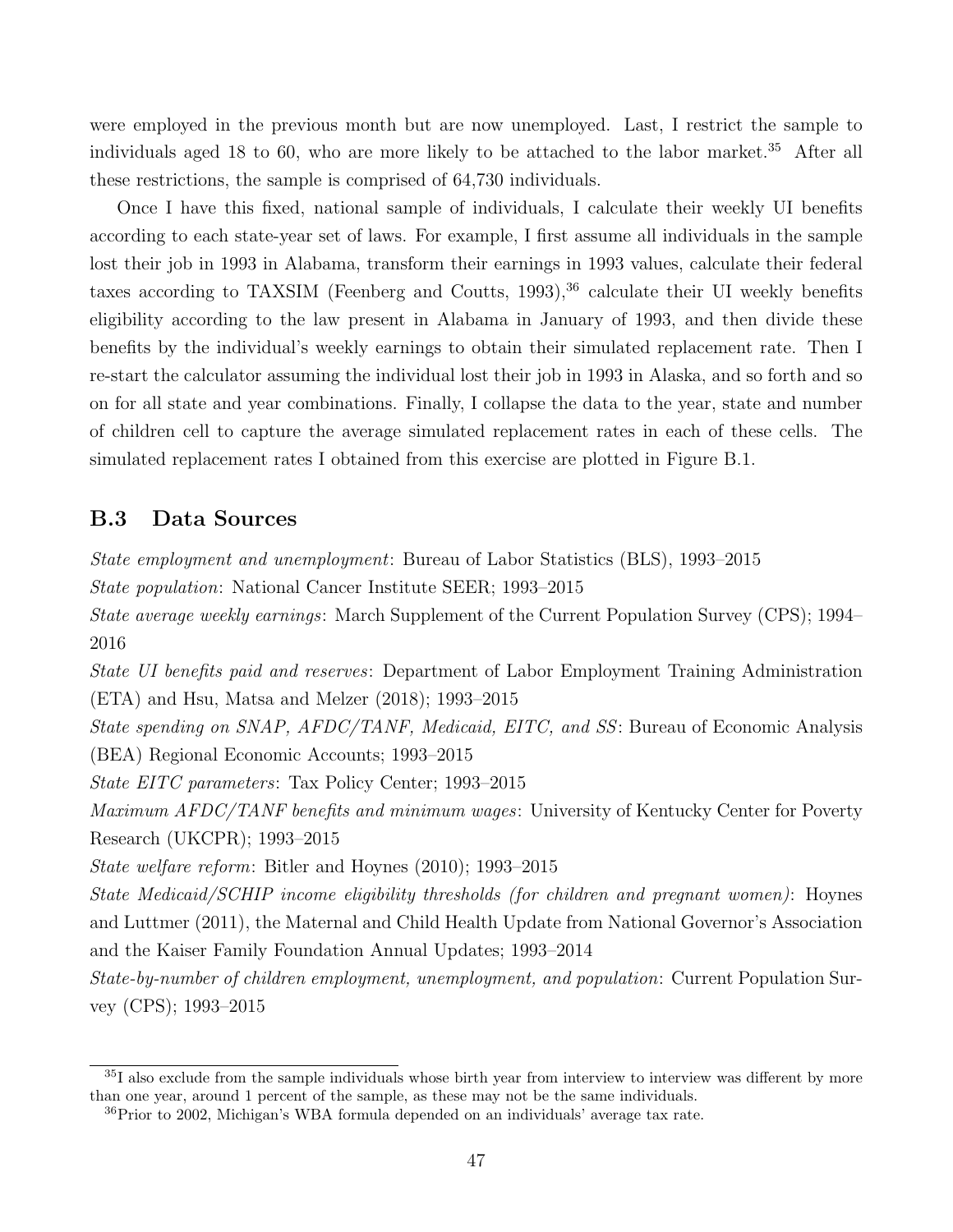

Figure B.1: Average Simulated Replacement Rates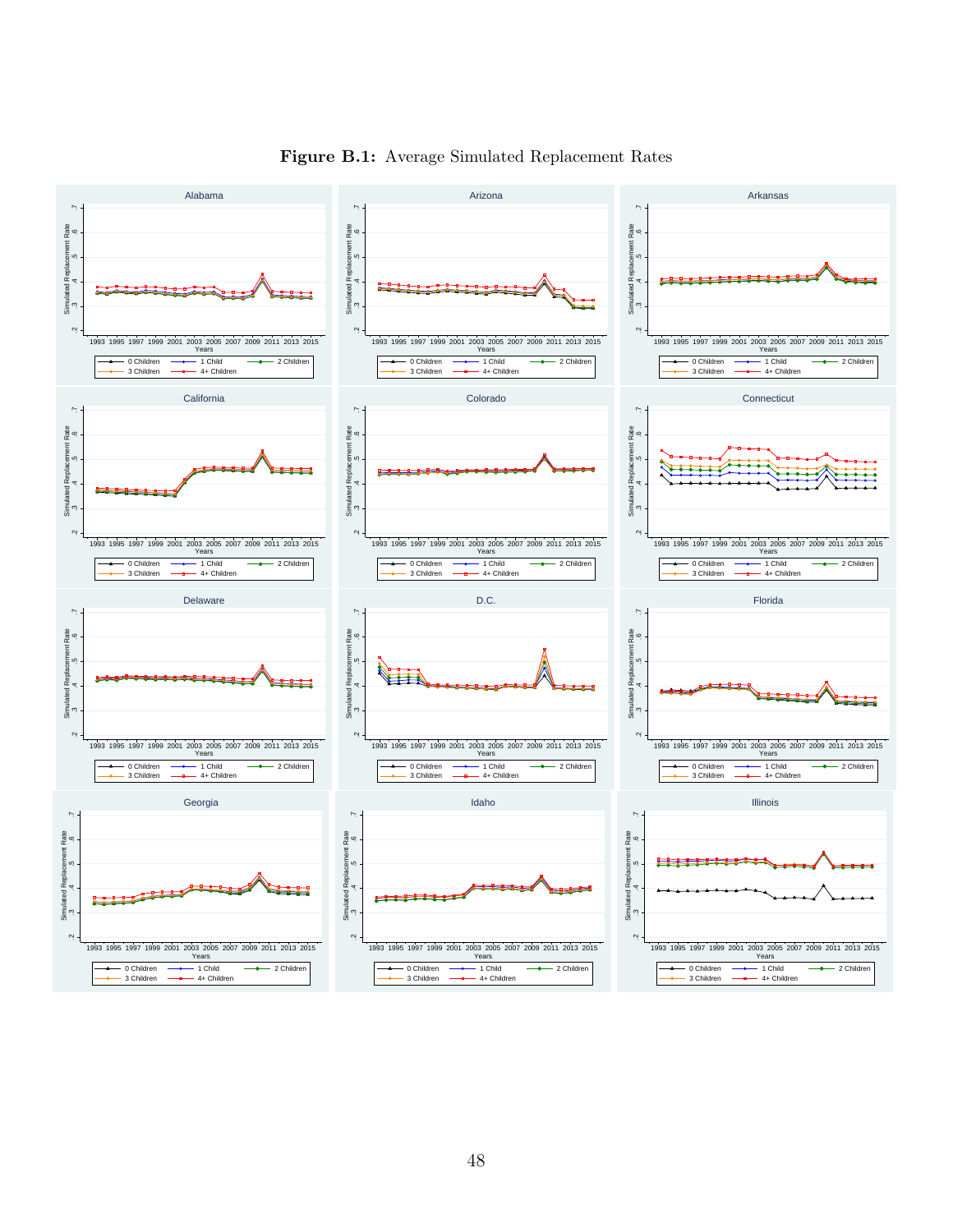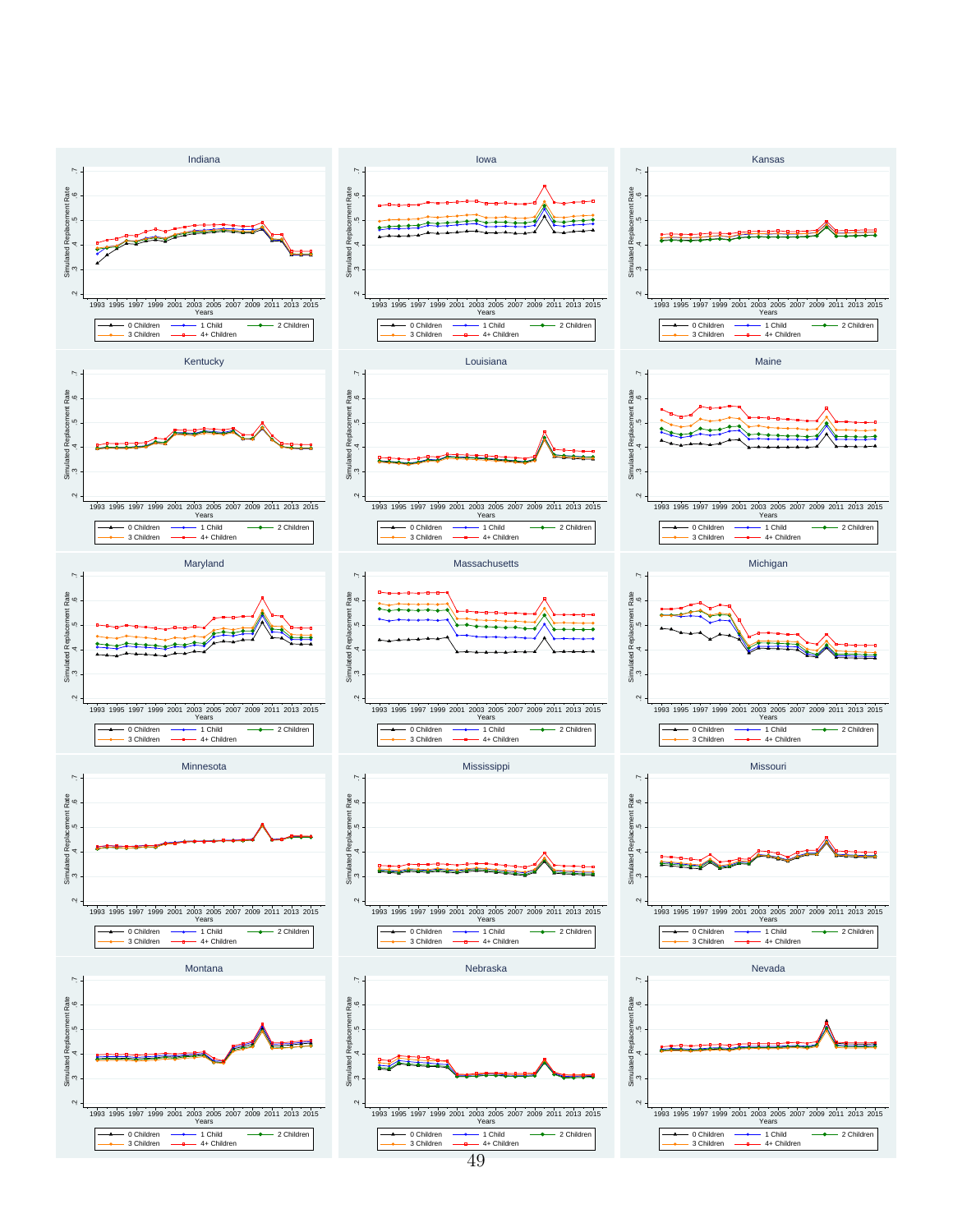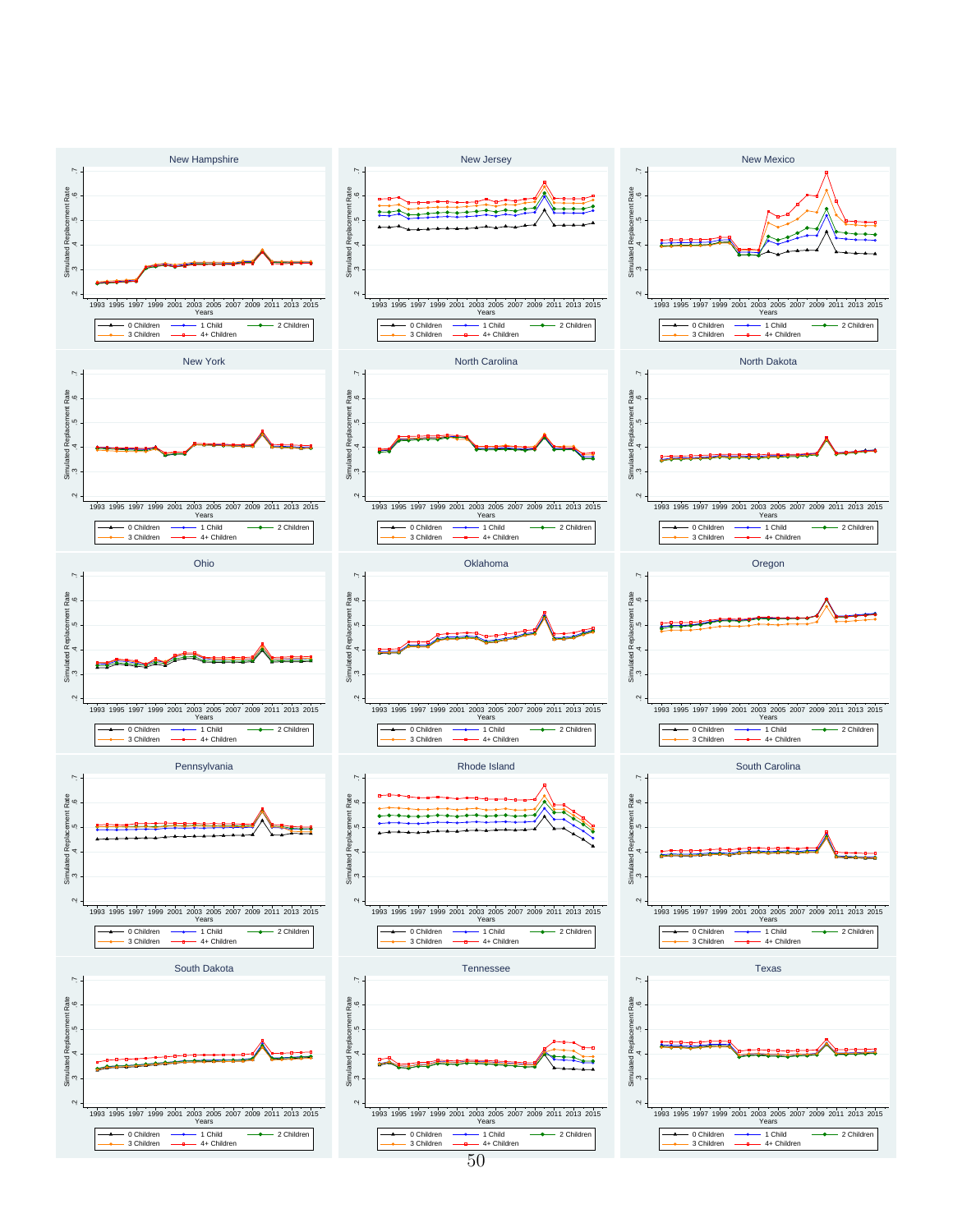

Notes: Data are from the 1996–2008 panels of the Survey of Income and Program Participation (SIPP). The sample includes all individuals that experience an unemployment spell, at the start of their spell. I then run this simulated sample through the UI generosity calculator, and then collapse the sample to have an average simulated replacement rate for each state, year and number of children.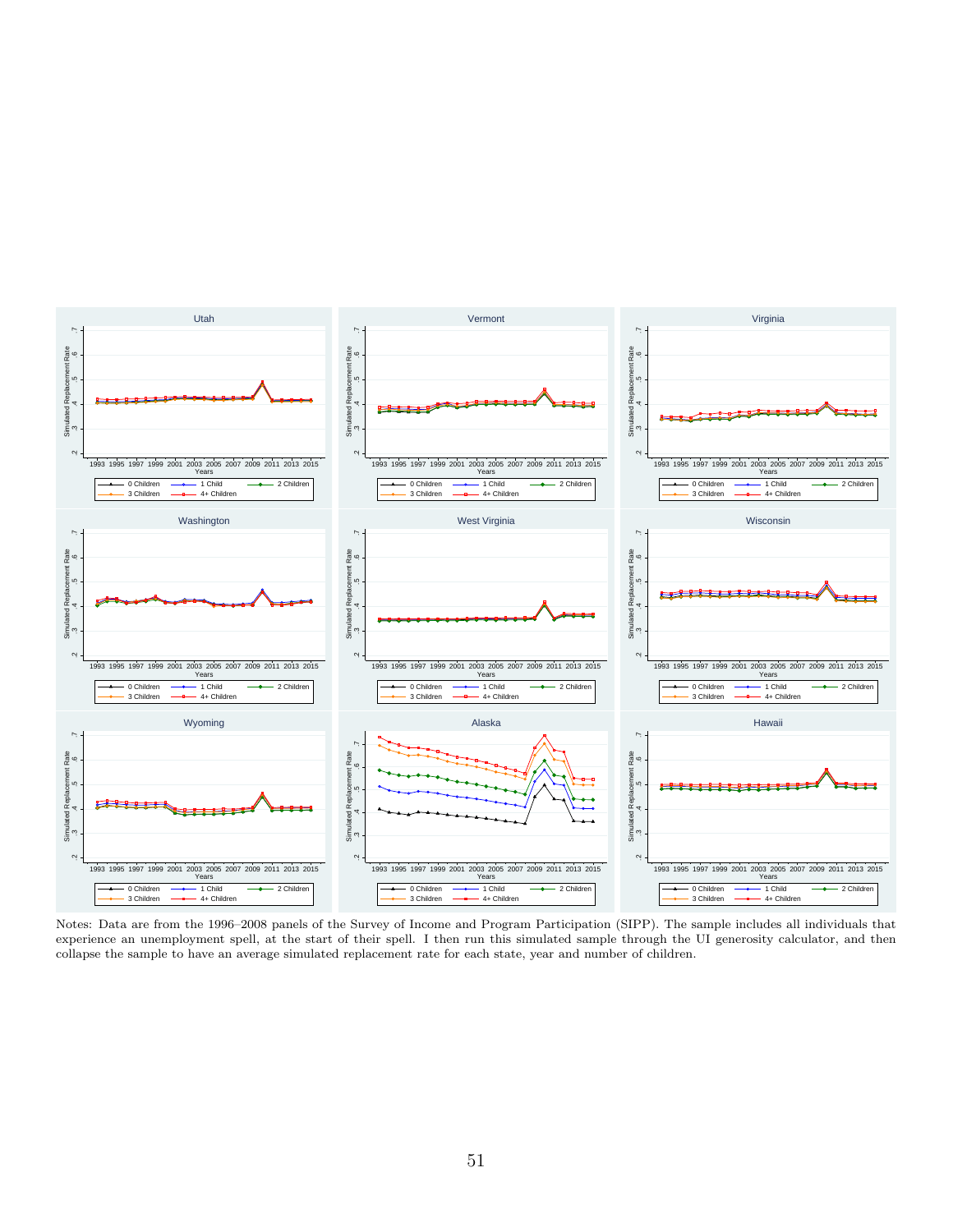## C Additional Tests for Exogeneity of UI

One of the major identification assumptions in my analysis is that changes in UI generosity are not correlated other factors that also affect health status and utilization. For example, one could be worried that legislators change UI generosity when they observe worsening economic conditions. Table (2) showed no evidence of this possible threat to identification, as UI generosity is not correlated to state unemployment rates, average earnings, and employment rates. In this section, I probe further into this question.

Given that states are believed to change UI benefits when state UI funds are low (Smith and Wenger, 2013), which usually occurs immediately after periods of high unemployment rates, in Table (C.1) I test whether lagged unemployment rates and net UI reserves are correlated with current UI generosity. These results suggest that the unemployment rate and net UI reserves in the previous year are the variables more significantly correlated with UI generosity, providing some empirical evidence that states do indeed decrease UI benefits after periods of bad economic conditions, when UI funds are likely depleted.

While one may be worried that states change UI during recessions, which are correlated with improved health, the results in Table  $(C.1)$  suggest that UI generosity decreases after periods of high unemployment rates, weakening this worry. Nevertheless, it is important to fully and flexibly control for both current and lagged economic conditions. Therefore, all my baseline specifications contains flexible control for current conditions, and in robustness checks I showed that the main results are not sensitive to also including flexible controls for lagged conditions, suggesting that past economic conditions are not also correlated with the health of currently unemployed individuals. Moreover, note that in the triple difference BRFSS specification that includes state-by-year-by-number of children fixed effects, these fixed effects absorb all (observed and unobserved) state-by-year variation, including state economic conditions.

Lastly, in Section 4.4 I discussed how contemporaneous changes in other safety net programs could lead to biased estimates of UI, and I used state-year level observations to show that state UI generosity is not significantly correlated to changes in other programs' generosity nor spending per capita. However, one might argue that these tests are not computed at the right level of aggregation, as the measure of UI generosity varies also across number of children. Hence, I use information from the 1993–2015 CPS and the 1996–2013 SIPP datasets to construct average state economic conditions and program spending at the stateyear-number of children level, and I repeat the analyses above with these data. Appendix Tables (C.2) and (C.3) show similar results to the ones discussed above, at the state-year level only.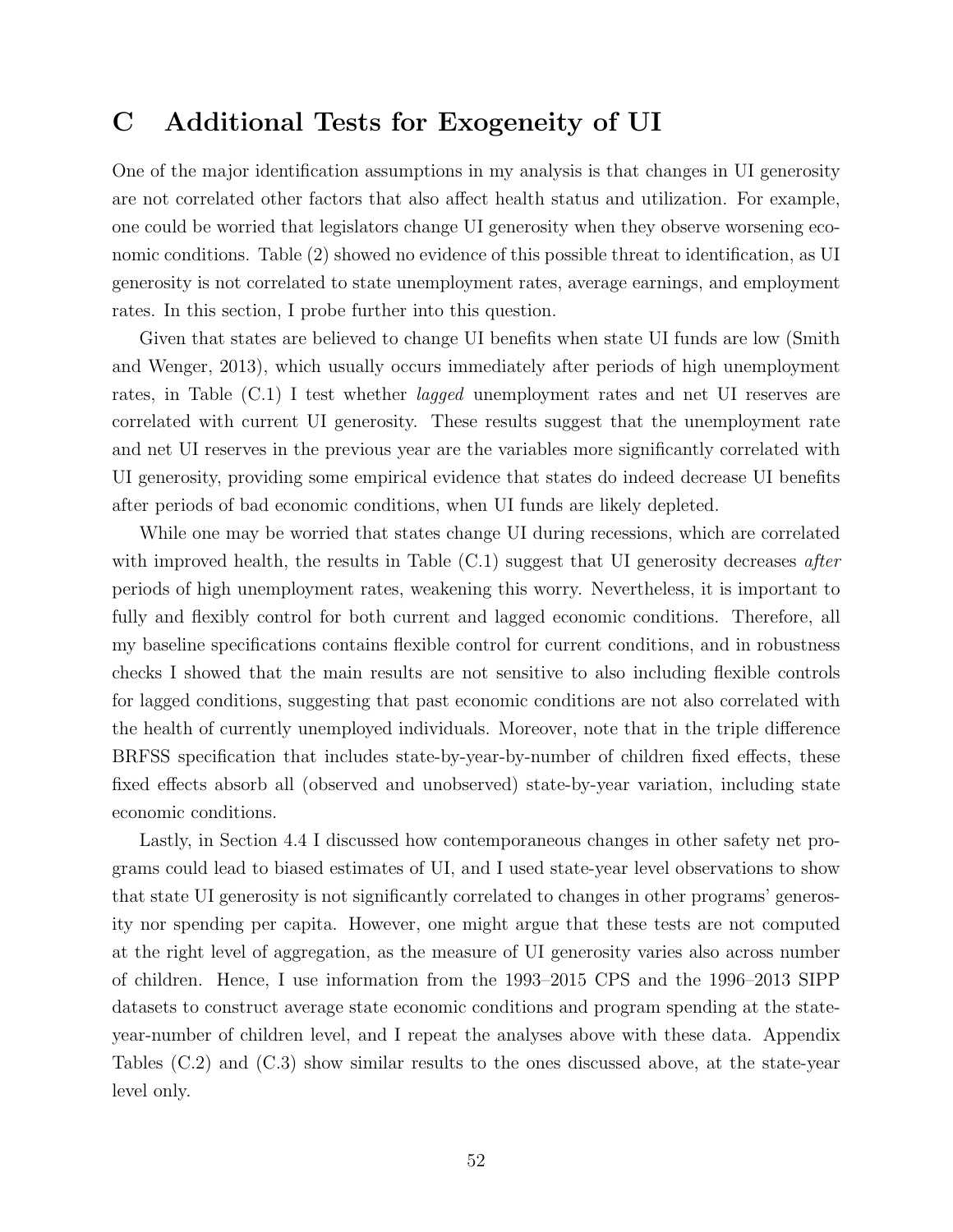|                                                   | $\overline{(1)}$ | $\overline{(2)}$ | $\overline{(3)}$ | $\overline{(4)}$ | $\overline{(5)}$ |
|---------------------------------------------------|------------------|------------------|------------------|------------------|------------------|
| 1 Lag Unemployment Rate $(\%)$                    | $-2.604*$        | $-2.116$         |                  |                  | $-2.137$         |
|                                                   | (1.330)          | (1.571)          |                  |                  | (1.373)          |
| 1 Lag Unemployment Rate <sup>2</sup>              | $0.289*$         | 0.295            |                  |                  | 0.263            |
|                                                   | (0.151)          | (0.193)          |                  |                  | (0.171)          |
| 1 Lag Unemployment Rate <sup>3</sup>              | $-0.011*$        | $-0.012$         |                  |                  | $-0.010$         |
|                                                   | (0.006)          | (0.007)          |                  |                  | (0.007)          |
| 2 Lag Unemployment Rate $(\%)$                    |                  | $-0.616$         |                  |                  | $-0.400$         |
|                                                   |                  | (0.935)          |                  |                  | (0.885)          |
| 2 Lag Unemployment Rate <sup>2</sup>              |                  | $-0.008$         |                  |                  | $-0.063$         |
|                                                   |                  | (0.113)          |                  |                  | (0.119)          |
| 2 Lag Unemployment Rate <sup>3</sup>              |                  | 0.001            |                  |                  | 0.006            |
|                                                   |                  | (0.004)          |                  |                  | (0.005)          |
| 1 Lag (UI Net Reserves/Population) $(\%)$         |                  |                  | $0.040***$       | $-0.028$         | $-0.030$         |
|                                                   |                  |                  | (0.014)          | (0.044)          | (0.036)          |
| 1 Lag (UI Net Reserves/Population) <sup>2</sup>   |                  |                  | $-0.001**$       | $-0.001*$        | $-0.002**$       |
|                                                   |                  |                  | (0.001)          | (0.001)          | (0.001)          |
| 1 Lag (UI Net Reserves/Population) <sup>3</sup>   |                  |                  | 0.000            | 0.000            | 0.000            |
|                                                   |                  |                  | (0.000)          | (0.000)          | (0.000)          |
| 2 Lag (UI Net Reserves/Population) $(\%)$         |                  |                  |                  | 0.083            | $0.068*$         |
|                                                   |                  |                  |                  | (0.052)          | (0.040)          |
| 2 Lag (UI Net Reserves/Population) <sup>2</sup>   |                  |                  |                  | $-0.000$         | $-0.001$         |
|                                                   |                  |                  |                  | (0.000)          | (0.001)          |
| $2$ Lag (UI Net Reserves/Population) <sup>3</sup> |                  |                  |                  | $-0.000$         | 0.000            |
|                                                   |                  |                  |                  | (0.000)          | (0.000)          |
| Unemployment Rate $(\%)$                          |                  |                  |                  |                  | 0.010            |
|                                                   |                  |                  |                  |                  | (0.175)          |
| Average Weekly Wage (\$2015, 1000s)               |                  |                  |                  |                  | $-0.779$         |
|                                                   |                  |                  |                  |                  | (2.952)          |
| R-squared                                         | 0.928            | 0.931            | 0.930            | 0.933            | 0.938            |
| Observations                                      | 1173             | 1173             | 1173             | 1173             | 1173             |

Table C.1: Effect of State Lagged Economics Conditions on UI Generosity

Notes: UI replacement rates are calculated using the 1996–2008 panels of the Survey of Income and Program Participation (SIPP). The state unemployment rate and employment level comes from the BLS, the state population is from SEER, average weekly wages are calculated with the CPS, and net reserves are from ETA. All regressions include state and year fixed effects, as well as state-specific linear time trends. All statistics are weighted using state population. Standard errors are clustered by state and shown in parentheses. \*  $p<0.10$ , \*\*  $p<0.05$ , \*\*\*  $p<0.01$ .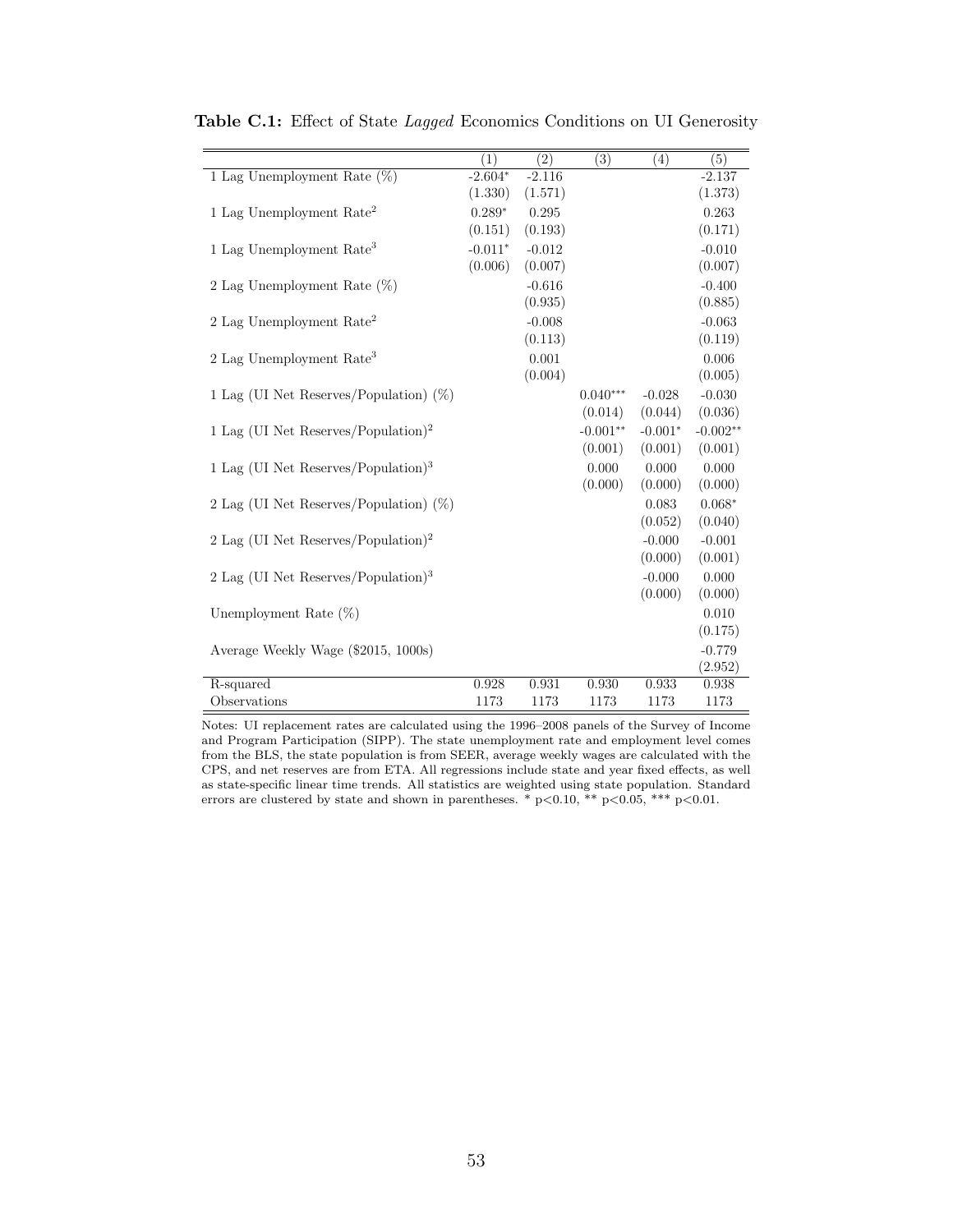| Unemployment Rate $(\%)$                 | $-0.065$ | $-0.404$ |          |            |           |             |            | $-0.242$     |
|------------------------------------------|----------|----------|----------|------------|-----------|-------------|------------|--------------|
|                                          | (0.081)  | (0.273)  |          |            |           |             |            | (0.225)      |
| Unemployment Rate <sup>2</sup>           |          | 0.027    |          |            |           |             |            | 0.025        |
|                                          |          | (0.022)  |          |            |           |             |            | (0.020)      |
| Unemployment Rate <sup>3</sup>           |          | $-0.001$ |          |            |           |             |            | $-0.001$     |
|                                          |          | (0.001)  |          |            |           |             |            | (0.001)      |
| Employment/Population                    |          |          | 10.275   |            |           |             |            |              |
|                                          |          |          | (12.472) |            |           |             |            |              |
| Employment/Population <sup>2</sup>       |          |          | $-0.126$ |            |           |             |            |              |
|                                          |          |          | (0.144)  |            |           |             |            |              |
| Employment/Population <sup>3</sup>       |          |          | 0.001    |            |           |             |            |              |
|                                          |          |          | (0.001)  |            |           |             |            |              |
| 1 Lag Unemployment Rate $(\%)$           |          |          |          | $-0.640**$ | $-0.392$  |             |            | $-0.587**$   |
|                                          |          |          |          | (0.249)    | (0.260)   |             |            | (0.286)      |
| 1 Lag Unemployment $Rate2$               |          |          |          | $0.040**$  | 0.030     |             |            | $0.049*$     |
|                                          |          |          |          | (0.019)    | (0.023)   |             |            | (0.026)      |
| 1 Lag Unemployment Rate <sup>3</sup>     |          |          |          | $-0.001*$  | $-0.001$  |             |            | $-0.001*$    |
|                                          |          |          |          | (0.000)    | (0.001)   |             |            | (0.001)      |
|                                          |          |          |          |            |           |             |            | $-0.469**$   |
| 2 Lag Unemployment Rate $(\%)$           |          |          |          |            | $-0.486*$ |             |            |              |
|                                          |          |          |          |            | (0.250)   |             |            | (0.223)      |
| $2$ Lag Unemployment Rate <sup>2</sup>   |          |          |          |            | 0.021     |             |            | 0.022        |
|                                          |          |          |          |            | (0.028)   |             |            | (0.022)      |
| $2$ Lag Unemployment Rate <sup>3</sup>   |          |          |          |            | $-0.000$  |             |            | $-0.000$     |
|                                          |          |          |          |            | (0.001)   |             |            | (0.001)      |
| 1 Lag (UI Net Reserves/GSP) $(\%)$       |          |          |          |            |           | 0.016       | 0.010      | 0.006        |
|                                          |          |          |          |            |           | (0.012)     | (0.025)    | (0.023)      |
| 1 Lag (UI Net Reserves/GSP) <sup>2</sup> |          |          |          |            |           | $-0.001***$ | $-0.001**$ | $-0.001**$   |
|                                          |          |          |          |            |           | (0.000)     | (0.000)    | (0.000)      |
| 1 Lag (UI Net Reserves/GSP) <sup>3</sup> |          |          |          |            |           | $0.000*$    | 0.000      | $0.000^\ast$ |
|                                          |          |          |          |            |           | (0.000)     | (0.000)    | (0.000)      |
| 2 Lag (UI Net Reserves/GSP) $(\%)$       |          |          |          |            |           |             | 0.007      | 0.001        |
|                                          |          |          |          |            |           |             | (0.023)    | (0.021)      |
| 2 Lag (UI Net Reserves/GSP) <sup>2</sup> |          |          |          |            |           |             | $-0.000$   | $-0.000$     |
|                                          |          |          |          |            |           |             | (0.000)    | (0.000)      |
| 2 Lag (UI Net Reserves/GSP) $3$          |          |          |          |            |           |             | 0.000      | 0.000        |
|                                          |          |          |          |            |           |             | (0.000)    | (0.000)      |
| Mean R-rate                              | 41.00    | 41.00    | 41.00    | 41.00      | 41.00     | 41.01       | 41.01      | 41.01        |
| R-Squared                                | 0.842    | 0.842    | 0.842    | 0.843      | 0.844     | 0.845       | 0.845      | 0.848        |
| Observations                             | 5865     | 5865     | 5865     | 5865       | 5865      | 5814        | 5763       | 5763         |

Table C.2: Effect of State Economics Conditions on UI Generosity – State-Year-Number of Children Observations

Notes: UI replacement rates are calculated using the 1996–2008 panels of the Survey of Income and Program Participation (SIPP). The state unemployment rate, employment level and population comes from the CPS, and net reserves are from ETA. All regressions include state, year and number of children fixed effects, as well as state-specific linear time trends. All statistics are weighted using cell population from the CPS. Standard errors are clustered by state and shown in parentheses. \* p<0.10, \*\* p<0.05, \*\*\* p<0.01.